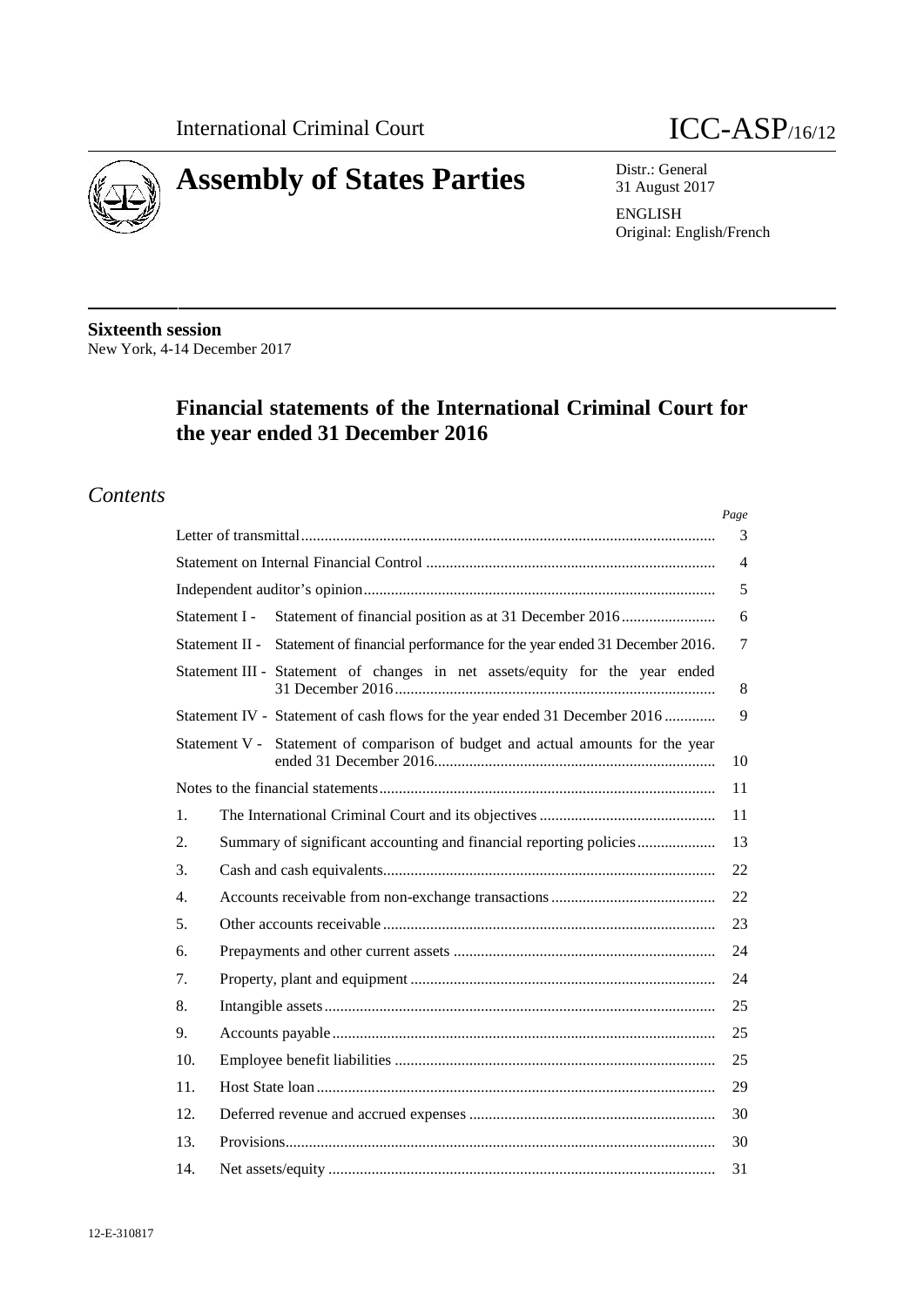| 15.      |                                                                                     | 31 |
|----------|-------------------------------------------------------------------------------------|----|
| 16.      |                                                                                     | 32 |
| 17.      |                                                                                     | 32 |
| 18.      |                                                                                     | 33 |
| 19.      |                                                                                     | 33 |
| 20.      |                                                                                     | 33 |
| 21.      |                                                                                     | 33 |
| 22.      |                                                                                     | 33 |
| 23.      |                                                                                     | 34 |
| 24.      |                                                                                     | 34 |
| 25.      |                                                                                     | 35 |
| 26.      |                                                                                     | 38 |
| 27.      |                                                                                     | 38 |
| 28.      |                                                                                     | 38 |
| 29.      |                                                                                     | 39 |
| 30.      |                                                                                     | 39 |
| Annexes: |                                                                                     | 40 |
|          |                                                                                     | 40 |
|          | Schedule 2: Status of Working Capital Fund and Contingency Fund as at               | 42 |
|          | Schedule 3: Status of advances to the Working Capital Fund as at 31 December 2016   | 43 |
|          | Schedule 4: Status of contributions to the Contingency Fund for 2016                | 45 |
|          |                                                                                     | 47 |
|          | Schedule 6: Status of voluntary contributions as at 31 December 2016                | 48 |
|          |                                                                                     | 50 |
|          | Schedule 8: One-time payments to the Permanent Premises Project from States Parties | 51 |
|          | Final Audit Report on the Financial Statements of the International Criminal Court, | 52 |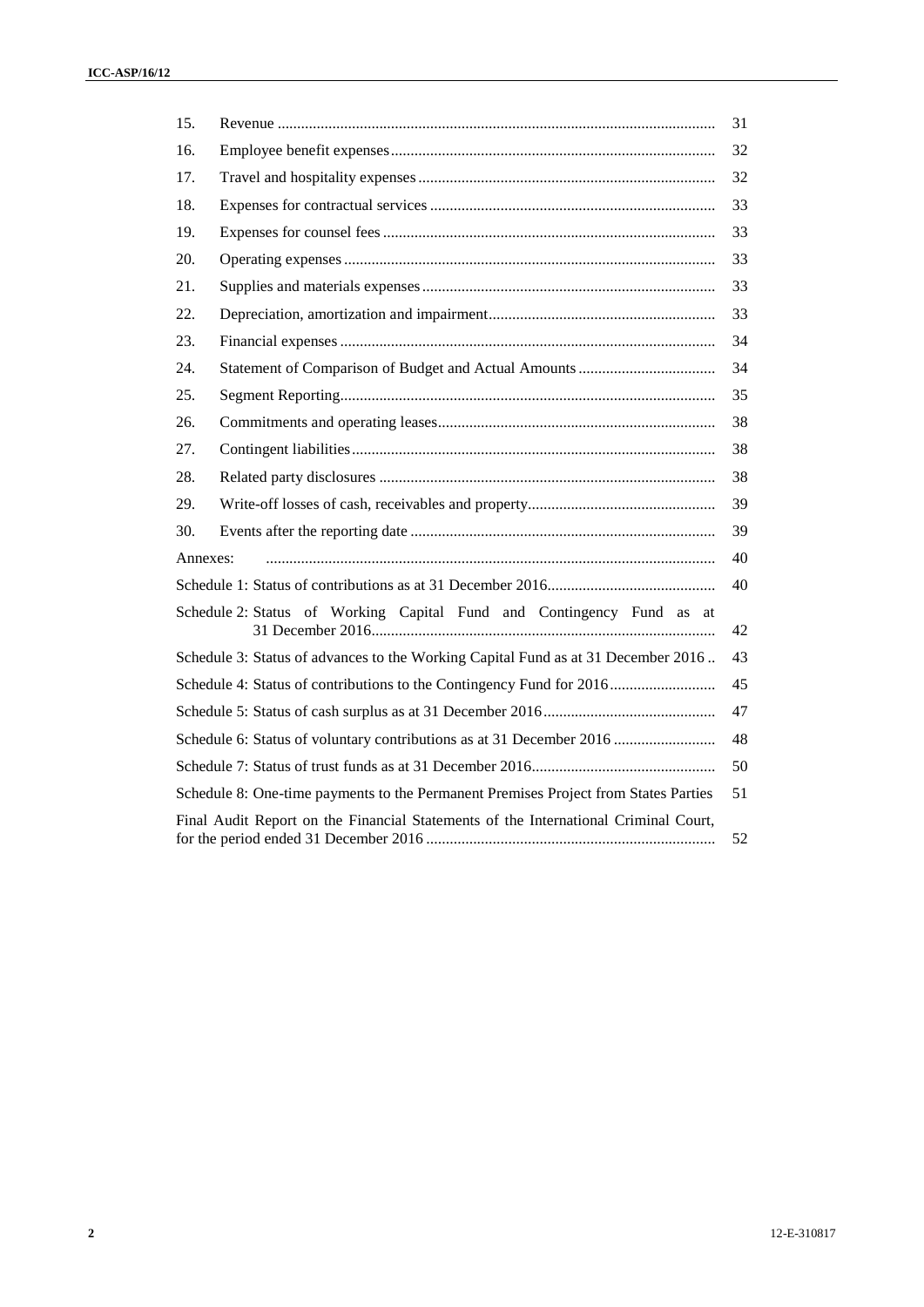# **Letter of transmittal**

21 July 2017

In accordance with Financial Regulation 11.1 the Registrar shall submit to the Auditor accounts for the financial period. I have the honour of submitting the financial statements of the International Criminal Court for the financial period 1 January to 31 December 2016.

> Gela Abesadze Chief of Finance Section

> > Herman von Hebel Registrar

Lionel Vareille External Audit Director Cour des Comptes, 13 rue Cambon, 75100 Paris Cedex 01 France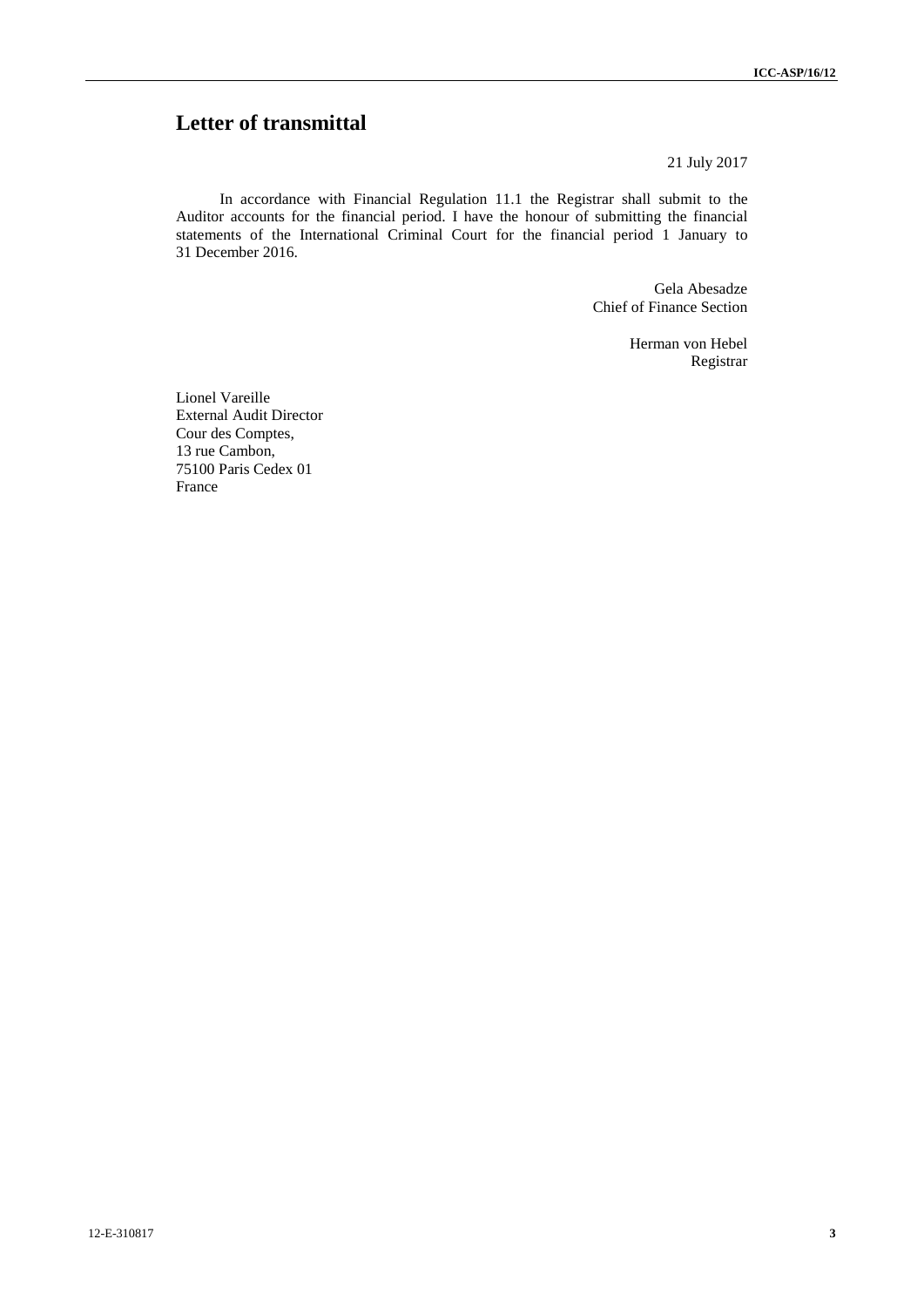## **Statement on Internal Financial Control**

### **Scope of responsibilities**

In accordance with Rule 101.1(b) of the Financial Regulations and Rules of the International Criminal Court ("the Court"), the Registrar in his capacity as principal administrative officer of the Court is "responsible and accountable for ensuring that these Rules are administered in a coherent manner by all organs of the Court, including through appropriate institutional arrangements with the Office of the Prosecutor with regard to management and administrative functions falling under the authority of that Office by virtue of article 42, paragraph 2, of the Rome Statute". Financial Regulation 11 and, inter alia, Rule 111.1, assign responsibility for the accounts to me. In accordance with this Financial Regulation and Rule, I have prescribed and maintained financial and subsidiary records, established the accounting procedures of the Court and designated the officials responsible for performing accounting functions.

In line with the Court's Financial Regulation 1.4, these "Regulations shall be implemented in a manner consistent with the responsibilities of the Prosecutor and the Registrar as set out in articles 42, paragraph 2, and article 43, paragraph 1, of the Rome Statute. The Prosecutor and the Registrar shall cooperate, taking into account the independent exercise by the Prosecutor of his or her functions under the Statute".

Furthermore, in accordance with Financial Regulation 10.1, as Registrar I have responsibility for maintaining "an internal financial control which shall provide for effective current examination and/or review of financial transactions in order to ensure:

(i) The regularity of the receipt, custody and disposal of all funds and other financial resources of the Court;

(ii) The conformity of obligations and expenditures with the appropriations or other financial provisions voted by the Assembly of States Parties, or with the purposes and rules relating to trust funds and special accounts; and

(iii) The economic use of resources of the Court."

Having made appropriate institutional arrangements in cooperation with the Office of the Prosecutor as provided for in Rule 101.1(b), I am satisfied that appropriate systems of internal financial control were in place throughout the financial period of 2016.

### **Review of effectiveness of the system of internal financial control**

The effectiveness of the system of internal financial control and compliance with the Court's Financial Regulations and Rules relies on operational managers (certifying officers) within the Court.

My review of the effectiveness of the system of internal control and compliance with the Court's Financial Regulations and Rules is informed by the work of the internal auditors to date, the work of the operational managers within the Registry who have responsibility for the maintenance of the internal control framework, and comments made to date by the External Auditors in their reports.

I am satisfied that I have received the necessary assurances to confirm that an appropriate framework of internal financial control was in place during 2016.

Herman von Hebel Registrar 21 July 2017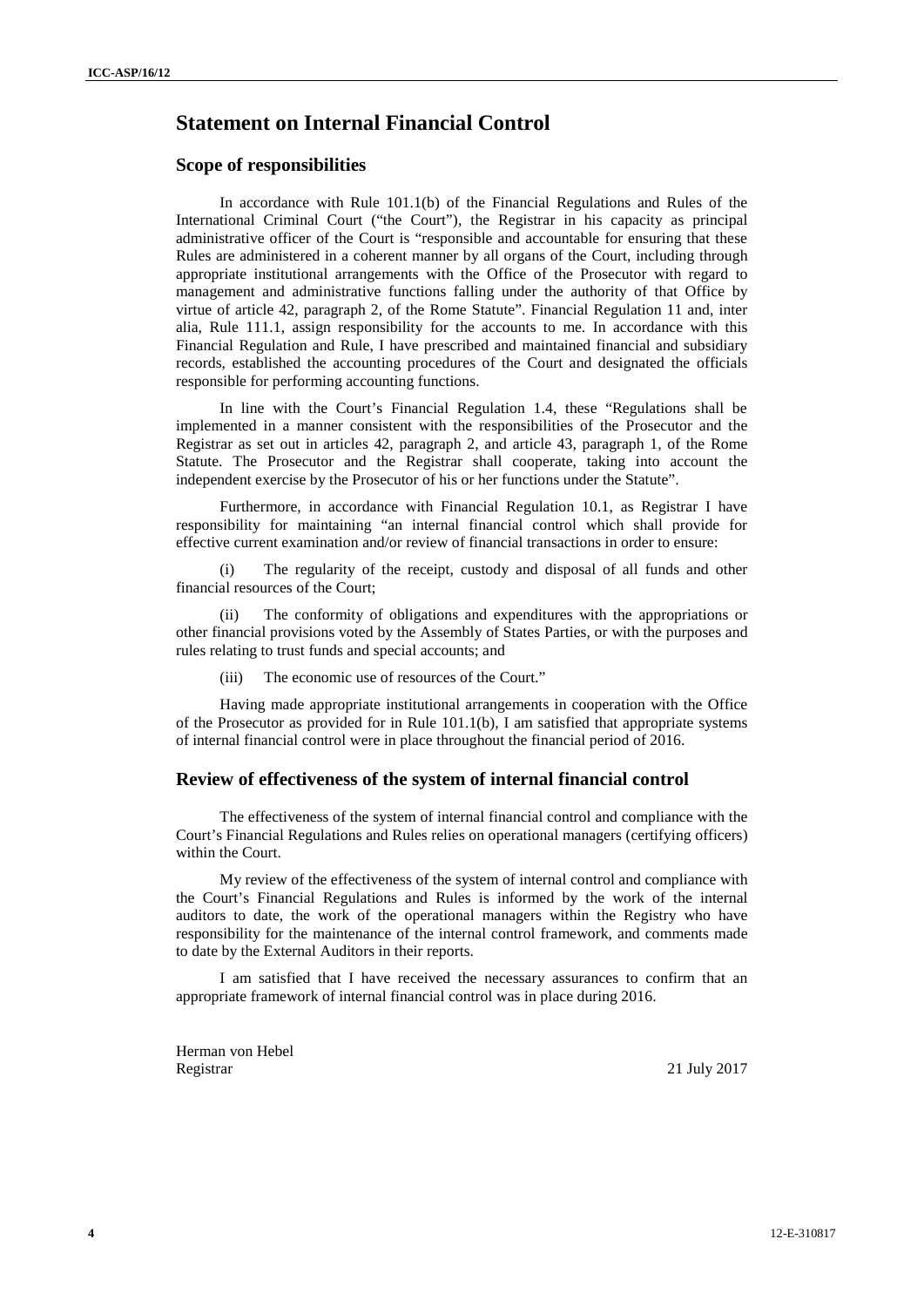## **Independent auditor's opinion**

## **Opinion**

We have audited the Financial Statements of the International Criminal Court ("the Court"), for the 12 month period ended 31 December 2016. These financial statements include a Statement of Financial Position as at 31 December 2016, a Statement of Financial Performance, a Statement of Changes in Net Assets, a Statement of Cash Flow, a Statement of Comparison of Budget and Actual Amounts and Notes including a summary of the accounting principles and other information. A set of eight schedules presenting some additional information under United Nations System Accounting Standards (UNSAS) standards, outside of the scope of this audit, have also been added in an annex to the Financial Statements.

Based on our audit, the financial statements give a fair view of the financial position of the Court as at 31 December 2016, as well as the financial performance, the changes in net assets, the cash flow and the comparison of budget and actual amounts for the 12 month period ending 31 December 2016 in conformity with the International Public Sector Accounting Standards (IPSAS).

### **Basis for Opinion**

We have conducted our audit in accordance with the International Standards on Auditing (ISA) and in accordance with the additional terms of reference defined in Regulation 12 of the Financial Regulations and Rules of the Court. These Standards require us to comply with the ethical rules and to plan and perform our audit in order to obtain a reasonable assurance that the financial statements are free from material misstatements. As required by the Charter of Ethics of the *Cour des comptes*, we guarantee the independence, the fairness, the neutrality, the integrity and the professional discretion of the auditors. Furthermore, we also fulfilled our other ethical obligations in compliance with the Code of Ethics of the International Organisation of Supreme Audit Institutions (INTOSAI). The responsibilities of the Auditor are more extensively described in the section "Auditor's Responsibilities for the Audit of the Financial Statements".

We believe that the audit evidence collected is sufficient and appropriate to constitute a reasonable basis for our opinion.

### **Management's Responsibilities for the Financial Statements**

By virtue of Regulation 11 of the Financial Regulations and Rules, the Registrar of the Court is responsible for preparing and presenting the financial statements. These statements are in conformity with the IPSAS. This responsibility includes the design, implementation and monitoring of internal control procedures to ensure the preparation and the fair presentation of financial statements, free of significant misstatements, resulting either from frauds or errors. This responsibility also includes the determination of fair accounting estimates adapted to the circumstances.

### **Auditor's Responsibilities for the Audit of the Financial Statements**

The goal of the audit is to obtain reasonable assurance about whether the financial statements as a whole are free from material misstatement, whether due to fraud or error. Reasonable assurance is a high level of assurance, but is not a guarantee that an audit conducted in accordance with ISAs will always detect a material misstatement when it exists. Misstatements can arise from fraud or error and are considered material if, individually or in the aggregate, they could reasonably be expected to influence the economic decisions of users taken on the basis of these financial statements.

An audit therefore consists in implementing audit procedures in order to collect audit evidence regarding the amounts and the information presented in the financial statements. The External Auditor takes into account the internal control in effect in the entity, relative to the establishment and preparation of financial statements, so as to define appropriate audit procedures in the circumstances, and not with the aim of expressing an opinion on the effectiveness of this control. The choice of the audit procedures is based on the External Auditor's professional judgment, as is the case for the risk evaluation of the financial statements, for the assessment of the appropriateness of the accounting policies and of the accounting estimates, and for the overall presentation of the financial statements.

(*Signed*) Didier Migaud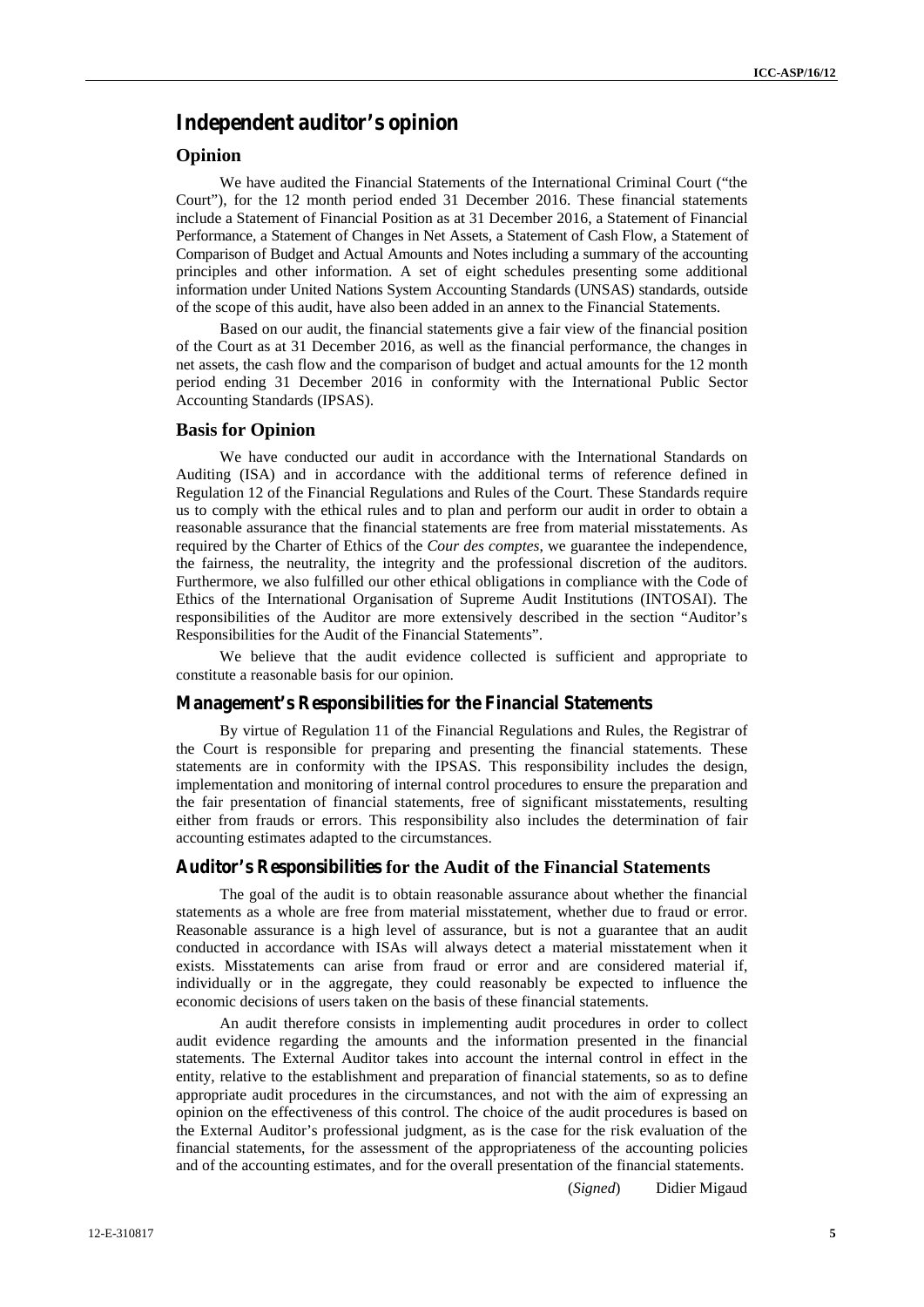# **Statement I**

# **International Criminal Court - Statement of financial position as at 31 December 2016 (in thousands of euros)**

|                                                 | Note. | 2016    | 2015    |
|-------------------------------------------------|-------|---------|---------|
| <b>Assets</b>                                   |       |         |         |
| Current assets                                  |       |         |         |
| Cash and cash equivalents                       | 3     | 20,404  | 23,026  |
| Accounts receivable (non-exchange transactions) | 4     | 13,932  | 20,510  |
| Other accounts receivable                       | 5     | 3,206   | 2,422   |
| Prepayments and other current assets            | 6     | 2,905   | 2,360   |
| Total current assets                            |       | 40,447  | 48,318  |
| Non-current assets                              |       |         |         |
| Accounts receivable (non-exchange transactions) | 4     | 41      |         |
| Property, plant and equipment                   | 7     | 199,728 | 208,570 |
| Intangible assets                               | 8     | 1,342   | 1,353   |
| Reimbursement right                             | 10    | 25,529  | 23,235  |
| Total non-current assets                        |       | 226,640 | 233,158 |
| <b>Total assets</b>                             |       | 267,087 | 281,476 |
| <b>Liabilities</b>                              |       |         |         |
| Current liabilities                             |       |         |         |
| Accounts payable                                | 9     | 5,696   | 9,926   |
| Employee benefit liabilities                    | 10    | 9,728   | 9,322   |
| Host State loan                                 | 11    | 1,759   | 891     |
| Deferred revenue and accrued expenses           | 12    | 11,229  | 17,066  |
| Provisions                                      | 13    | 2,257   | 2,255   |
| Total current liabilities                       |       | 30,669  | 39,460  |
| Non-current liabilities                         |       |         |         |
| Accounts payable                                | 9     | 586     | 50      |
| Employee benefit liabilities                    | 10    | 47,471  | 37,372  |
| <b>Host State loan</b>                          | 11    | 72,509  | 77,120  |
| Total non-current liabilities                   |       | 120,566 | 114,542 |
| <b>Total liabilities</b>                        |       | 151,235 | 154,002 |
| Net assets/equity                               |       |         |         |
| Contingency Fund                                | 14    | 5,791   | 5,791   |
| Working Capital Fund                            | 14    | 3,664   | 1,616   |
| Other fund balances                             | 14    | 106,397 | 120,067 |
| <b>Total net assets/equity</b>                  |       | 115,852 | 127,474 |
| Total liabilities and net assets/equity         |       | 267,087 | 281,476 |

The accompanying notes form an integral part of these financial statements.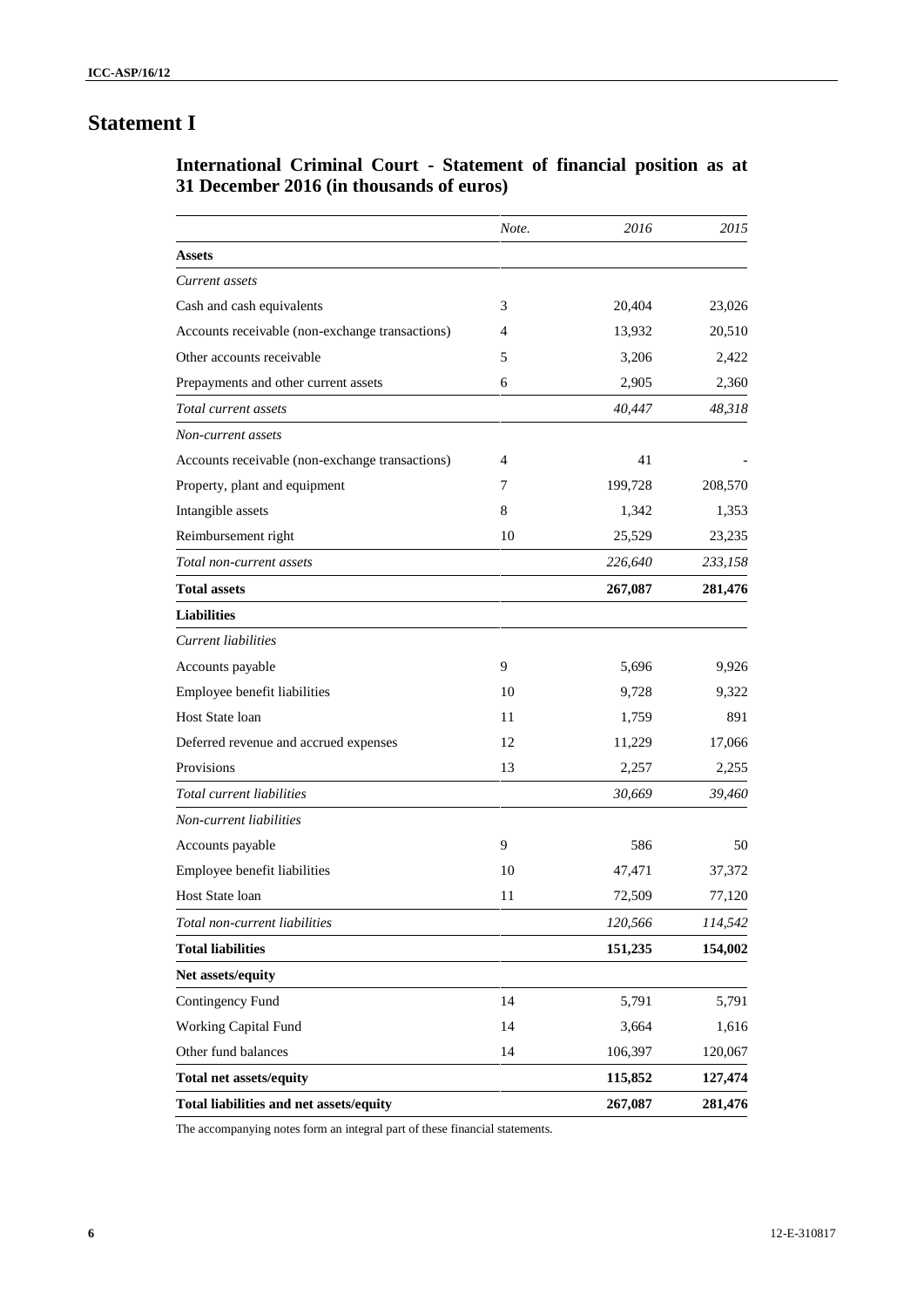# **Statement II**

**International Criminal Court - Statement of financial performance for the year ended 31 December 2016 (in thousands of euros)**

|                                  | Note. | 2016    | 2015    |
|----------------------------------|-------|---------|---------|
| <b>Revenue</b>                   |       |         |         |
| Assessed contributions           | 15    | 133,061 | 167,119 |
| Voluntary contributions          | 15    | 1,789   | 4,243   |
| Financial revenue                | 15    | 45      | 179     |
| Other revenue                    | 15    | 1,488   | 21,952  |
| <b>Total revenue</b>             |       | 136,383 | 193,493 |
| <b>Expenses</b>                  |       |         |         |
| Employee benefit expenses        | 16    | 100,433 | 99,263  |
| Travel and hospitality           | 17    | 5,331   | 6,683   |
| Contractual services             | 18    | 5,352   | 9,059   |
| Counsel fees                     | 19    | 5,546   | 5,777   |
| Operating expenses               | 20    | 11,292  | 17,057  |
| Supplies and materials           | 21    | 2,473   | 2,346   |
| Depreciation and amortization    | 22    | 12,093  | 3,308   |
| Financial expenses               | 23    | 2,221   | 2,996   |
| <b>Total expenses</b>            |       | 144,741 | 146,489 |
| Surplus/(deficit) for the period |       | (8,358) | 47,004  |

The accompanying notes form an integral part of these financial statements.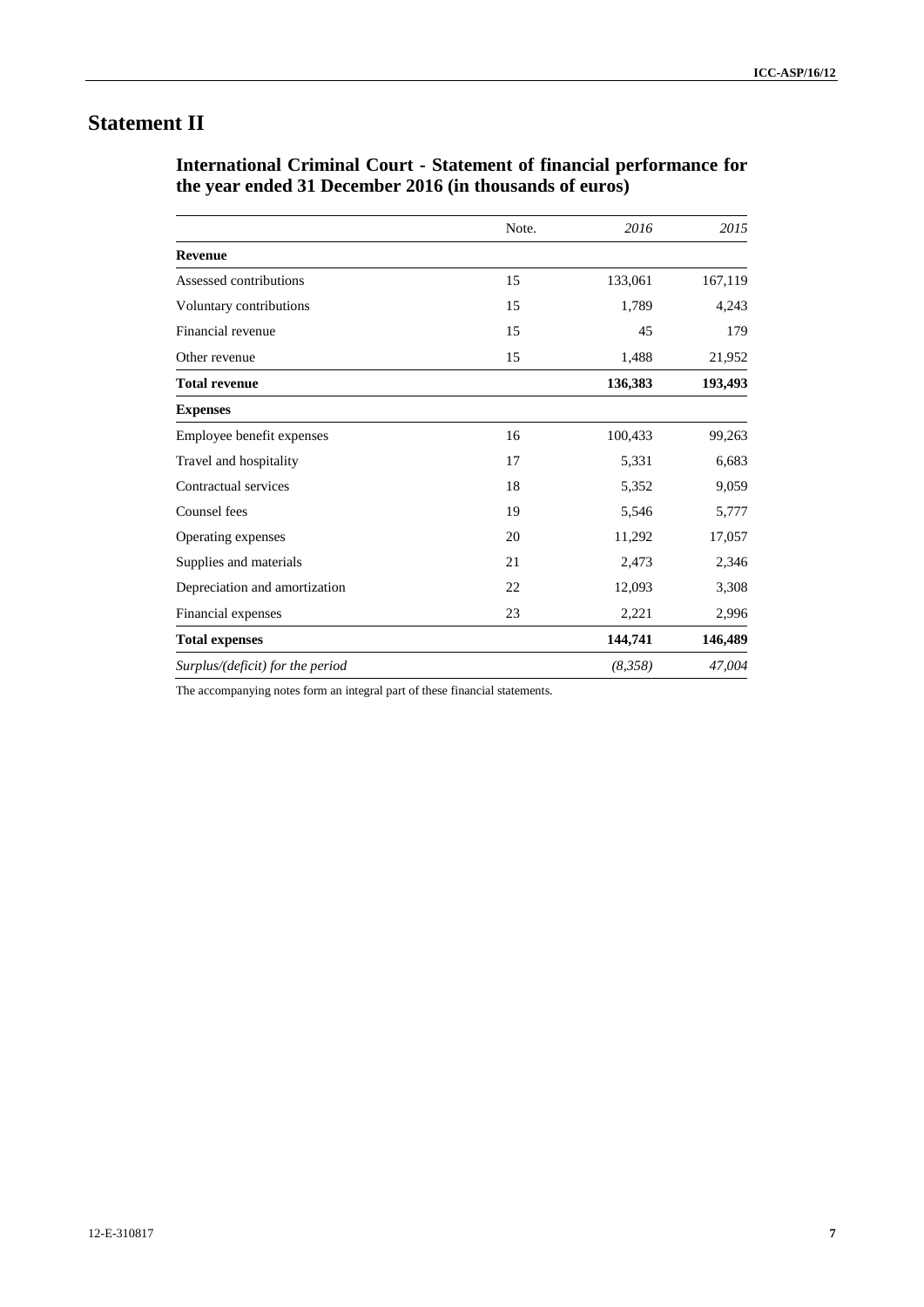# **Statement III**

|                                                                      |                            |                          | General                                                                    |                               |                                                                         |                                                    |                                                         |                                       |           |
|----------------------------------------------------------------------|----------------------------|--------------------------|----------------------------------------------------------------------------|-------------------------------|-------------------------------------------------------------------------|----------------------------------------------------|---------------------------------------------------------|---------------------------------------|-----------|
|                                                                      |                            |                          |                                                                            | General Fund                  |                                                                         |                                                    |                                                         |                                       |           |
|                                                                      | Working<br>Capital<br>Fund | gency                    | <b>Funds</b> for<br>Contin- Employee<br><b>Benefit</b><br>Fund Liabilities | Cash<br>Surplus/<br>(Deficit) | Remeasur-<br>ement of<br>post-<br>$employ-$<br>ment<br>related<br>plans | <i>Other</i><br>General<br>Fund<br><b>Balances</b> | Perma-<br>nent<br>Premises<br>Trust<br>Project<br>Funds | <b>Total Net</b><br>Assets/<br>equity |           |
| <b>Opening balance</b><br>as at 1 January 2015                       | 7,406                      | 7,500                    | 11,227                                                                     | (2,269)                       |                                                                         | (7,948)                                            | 65,356                                                  | 1,016                                 | 82,288    |
| <b>Movement</b> in net<br>assets/equity in 2015                      |                            |                          |                                                                            |                               |                                                                         |                                                    |                                                         |                                       |           |
| Surplus/(deficit)                                                    |                            |                          |                                                                            |                               | $\overline{\phantom{a}}$                                                | (6,736)                                            | 53,227                                                  | 513                                   | 47,004    |
| Transfers                                                            | (5,790)                    | (1,709)                  | (4,832)                                                                    |                               |                                                                         | 12,341                                             |                                                         | (10)                                  |           |
| Prior year<br>cash surplus/(deficit)                                 |                            |                          |                                                                            | 4,432                         |                                                                         | (4, 432)                                           |                                                         |                                       |           |
| Adjustment of 2015<br>assessed contributions<br>$(ICC-ASP/13/Res.1)$ |                            |                          |                                                                            | (2,068)                       |                                                                         |                                                    |                                                         |                                       | (2,068)   |
| 2013 Trust Fund for<br>Victims surplus                               |                            |                          |                                                                            |                               | $\overline{a}$                                                          | 250                                                |                                                         |                                       | 250       |
| <b>Total movements</b><br>during the year                            | (5,790)                    | (1,709)                  | (4, 832)                                                                   | 2,364                         | $\blacksquare$                                                          | 1,423                                              | 53,227                                                  | 503                                   | 45,186    |
| <b>Total net assets/equity</b><br>as at 31 December 2015             | 1,616                      | 5,791                    | 6,395                                                                      | 95                            | $\blacksquare$                                                          | (6, 525)                                           | 118,583                                                 | 1,519                                 | 127,474   |
| <b>Movement</b> in net<br>assets/equity in 2016                      |                            |                          |                                                                            |                               |                                                                         |                                                    |                                                         |                                       |           |
| Surplus/(deficit)                                                    |                            |                          |                                                                            |                               |                                                                         | 62                                                 | (8,524)                                                 | 104                                   | (8,358)   |
| Remeasurement gains/(losses)<br>post-employment plans                |                            |                          |                                                                            |                               | (3, 419)                                                                |                                                    |                                                         |                                       | (3, 419)  |
| Transfers                                                            | 2,048                      |                          | (6,223)                                                                    | (95)                          |                                                                         | (5,262)                                            | 9,532                                                   |                                       |           |
| Prior year<br>cash surplus/(deficit)                                 |                            |                          |                                                                            | 5,394                         |                                                                         | (5, 394)                                           |                                                         |                                       |           |
| 2014 Trust Fund for<br>Victims Secretariat's surplus                 | $\overline{a}$             | $\overline{\phantom{a}}$ | $\overline{\phantom{a}}$                                                   | $\overline{\phantom{a}}$      | $\overline{\phantom{a}}$                                                | 154                                                | $\overline{\phantom{a}}$                                | $\overline{\phantom{a}}$              | 154       |
| <b>Total movements</b><br>during the year                            | 2,048                      | $\blacksquare$           | (6,223)                                                                    | 5,299                         | (3, 419)                                                                | (10, 440)                                          | 1,008                                                   | 104                                   | (11, 623) |
| Total net assets/equity as<br>at 31 December 2016                    | 3,664                      | 5,791                    | 172                                                                        | 5,394                         | (3, 419)                                                                | (16,964)                                           | 119,591                                                 | 1,623                                 | 115,852   |

## **International Criminal Court - Statement of changes in net assets/equity for the year ended 31 December 2016 (in thousands of euros)**

The accompanying notes form an integral part of these financial statements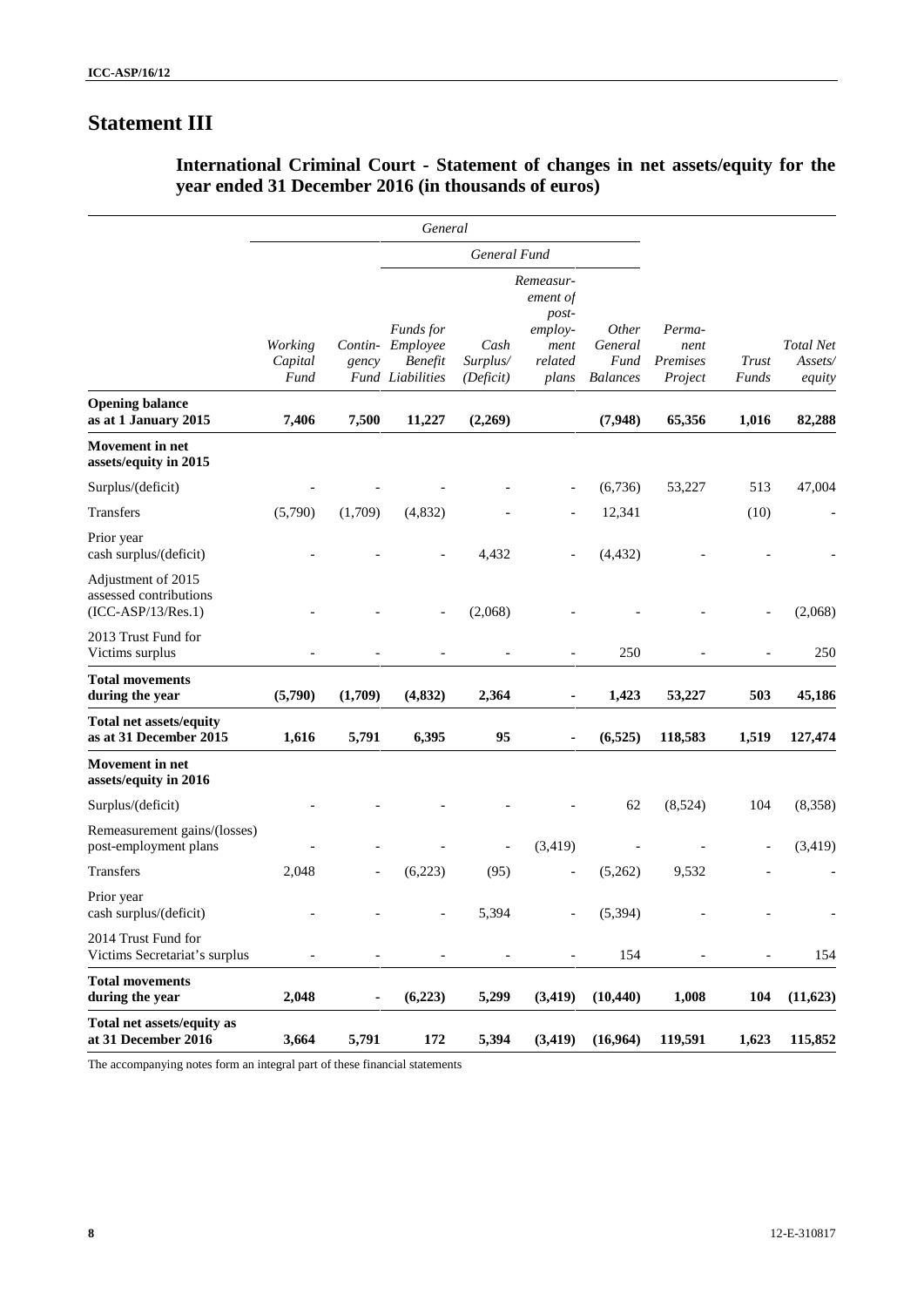# **Statement IV**

**International Criminal Court - Statement of cash flows for the year ended 31 December 2016 (in thousands of euros)**

|                                                                           | Note.        | 2016           | 2015      |
|---------------------------------------------------------------------------|--------------|----------------|-----------|
| <b>Cash flows from operating activities</b>                               |              |                |           |
| Surplus/(deficit) for the period (Statement II)                           |              | (8,358)        | 47,004    |
| Unrealized foreign exchange differences                                   |              | 5              | 5         |
| Discount on host State loan                                               |              | (649)          | (17,963)  |
| Depreciation and amortization                                             |              | 12,093         | 3,308     |
| (Gain)/loss on disposal of property, plant and equipment                  |              |                | 8         |
| Interest expense                                                          |              | 2,133          | 2,860     |
| (Increase)/decrease in accounts receivable from non-exchange transactions |              | 6,537          | (6,019)   |
| (Increase)/decrease in other accounts receivable                          |              | (784)          | (1,247)   |
| (Increase)/decrease in prepayments and other current assets               |              | (864)          | 16        |
| (Increase)/decrease in reimbursement right                                |              | (2,294)        | 188       |
| Increase/(decrease) in accounts payable                                   |              | (2, 416)       | 3,403     |
| Increase/(decrease) in employee benefit liabilities                       |              | 10,505         | 1,023     |
| Remeasurement (gain)/loss of post-employment related plans                |              | (3, 419)       |           |
| Increase/(decrease) in deferred revenue and accrued expenses              |              | (1,570)        | (14,039)  |
| Increase/(decrease) in provisions                                         |              | 3              | (473)     |
| Less: Interest income                                                     |              | (45)           | (179)     |
| Net cash flows from operating activities                                  |              | 10,877         | 17,895    |
| <b>Cash flows from investing activities</b>                               |              |                |           |
| Plus: Interest received                                                   |              | 113            | 197       |
| Purchase of property, plant and equipment                                 |              | (9,160)        | (58, 268) |
| Purchase of intangible assets                                             |              | (27)           | (1,052)   |
| Net cash flows from investing activities                                  |              | (9,074)        | (59, 123) |
| <b>Cash flows from financing activities</b>                               |              |                |           |
| <b>Credits to States Parties</b>                                          |              |                | (2,068)   |
| Interest paid                                                             |              |                | (1,061)   |
| Receipts/(repayment) of host State loan                                   |              | (4, 429)       | 10,693    |
| Net cash flows from financing activities                                  |              | (4, 429)       | 7,564     |
| Net increase/(decrease) in cash and cash equivalents                      |              | (2,626)        | (33,664)  |
| Cash and cash equivalents at beginning of financial period                | 3            | 23,026         | 56,693    |
| Unrealized foreign exchange gains/(losses) on cash and cash equivalents   |              | $\overline{4}$ | (3)       |
| Cash and cash equivalents as at 31 December (Statement I)                 | $\mathbf{3}$ | 20,404         | 23,026    |

The accompanying notes form an integral part of these financial statements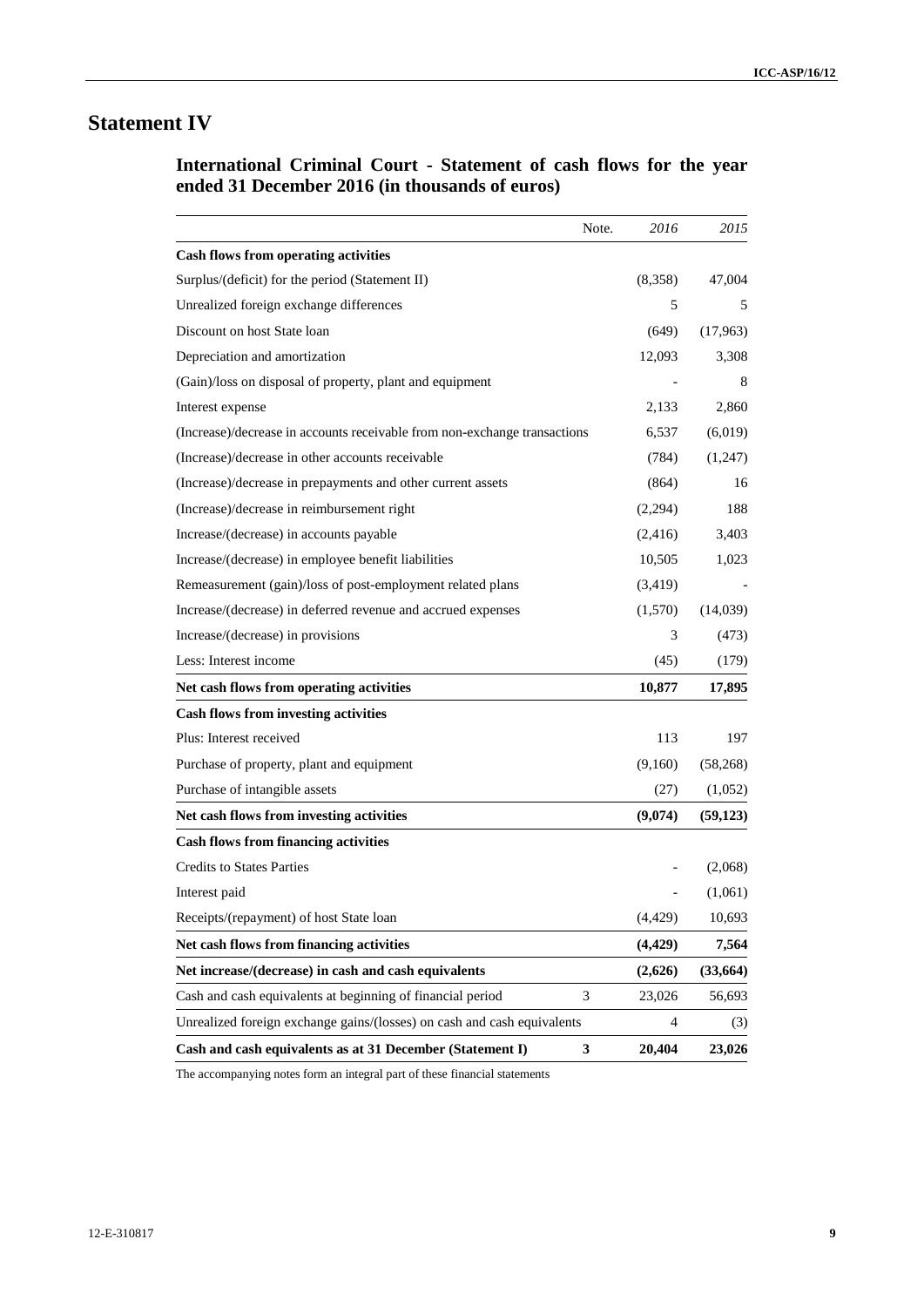# **Statement V**

| Major<br>Programme                                                           | Appro-<br>priation<br>appro-<br>ved | Contin-<br>gency<br>Fund<br>appli-<br>cation | Trans-<br>fers           | Final<br>budget | Expendi-<br>General<br>Fund | Expendi-<br>tures<br>tures charged<br>charged against<br>against Contin-<br>gency<br>Fund | Total<br>expenditure | Surplus/<br>(deficit)<br>General<br>Fund | Surplus/<br>(deficit)<br>Contin-<br>gency<br>Fund | Total<br>surplus/<br>(deficit) |
|------------------------------------------------------------------------------|-------------------------------------|----------------------------------------------|--------------------------|-----------------|-----------------------------|-------------------------------------------------------------------------------------------|----------------------|------------------------------------------|---------------------------------------------------|--------------------------------|
|                                                                              | $\boldsymbol{i}$                    | ii                                           | iii                      | $iv=i+ii+iii$   | $\mathcal{V}$               | vi                                                                                        | $vii=v+vi$           | $viii=i+iii-v$                           |                                                   | $ix = ii - vi$ $x = viii + ix$ |
| Judiciary                                                                    | 12,431                              | $\overline{a}$                               | 272                      | 12,703          | 12,703                      | $\overline{\phantom{a}}$                                                                  | 12,703               |                                          |                                                   |                                |
| Office of<br>the Prosecutor                                                  | 43,234                              | 1,060                                        | (792)                    | 43,502          | 40,941                      | 1,021                                                                                     | 41,962               | 1,501                                    | 39                                                | 1,540                          |
| Registry                                                                     | 72,759                              | 1,950                                        | 520                      | 75,229          | 71,698                      | 1,581                                                                                     | 73,279               | 1,581                                    | 369                                               | 1,950                          |
| Secretariat of<br>the Assembly of<br><b>States Parties</b>                   | 2,808                               |                                              |                          | 2,808           | 2,741                       | $\overline{\phantom{a}}$                                                                  | 2,741                | 67                                       |                                                   | 67                             |
| Premises                                                                     | 2,824                               | $\overline{a}$                               |                          | 2,824           | 2,824                       | $\overline{\phantom{a}}$                                                                  | 2,824                | $\overline{a}$                           | $\overline{a}$                                    |                                |
| Secretariat of<br>the Trust Fund<br>for Victims                              | 1,885                               |                                              |                          | 1,885           | 1,641                       | $\overline{a}$                                                                            | 1,641                | 244                                      |                                                   | 244                            |
| Project Director's<br>office (permanent<br>premises)                         | 452                                 |                                              |                          | 452             | 265                         |                                                                                           | 265                  | 187                                      | $\overline{a}$                                    | 187                            |
| <b>Permanent Premises</b><br>Project - Interest                              | 2,201                               |                                              |                          | 2,201           | 2,186                       |                                                                                           | 2,186                | 15                                       |                                                   | 15                             |
| Independent<br>Oversight<br>Mechanism                                        | 315                                 |                                              |                          | 315             | 182                         | $\overline{\phantom{a}}$                                                                  | 182                  | 133                                      | $\overline{\phantom{a}}$                          | 133                            |
| Office of<br><b>Internal Audit</b>                                           | 682                                 |                                              |                          | 682             | 611                         | $\overline{\phantom{a}}$                                                                  | 611                  | 71                                       |                                                   | 71                             |
| <b>Total</b>                                                                 | 139,591                             | 3,010                                        | $\overline{\phantom{a}}$ | 142,601         | 135,792                     | 2,602                                                                                     | 138,394              | 3,799                                    | 408                                               | 4,207                          |
| Cost overrun of<br>the Permanent<br>Premises Project<br>$(ICC-ASP/15/Res.2)$ | (1,197)                             |                                              |                          | (1, 197)        |                             |                                                                                           |                      | (1, 197)                                 |                                                   | (1, 197)                       |
| <b>Total after</b><br>cost overrun                                           | 138.394                             | 3,010                                        |                          | 141,404         | 135,792                     | 2,602                                                                                     | 138,394              | 2.602                                    | 408                                               | 3,010                          |

# **International Criminal Court - Statement of comparison of budget and actual amounts for the year ended 31 December 2016 (in thousands of euros)**

The accompanying notes form an integral part of these financial statements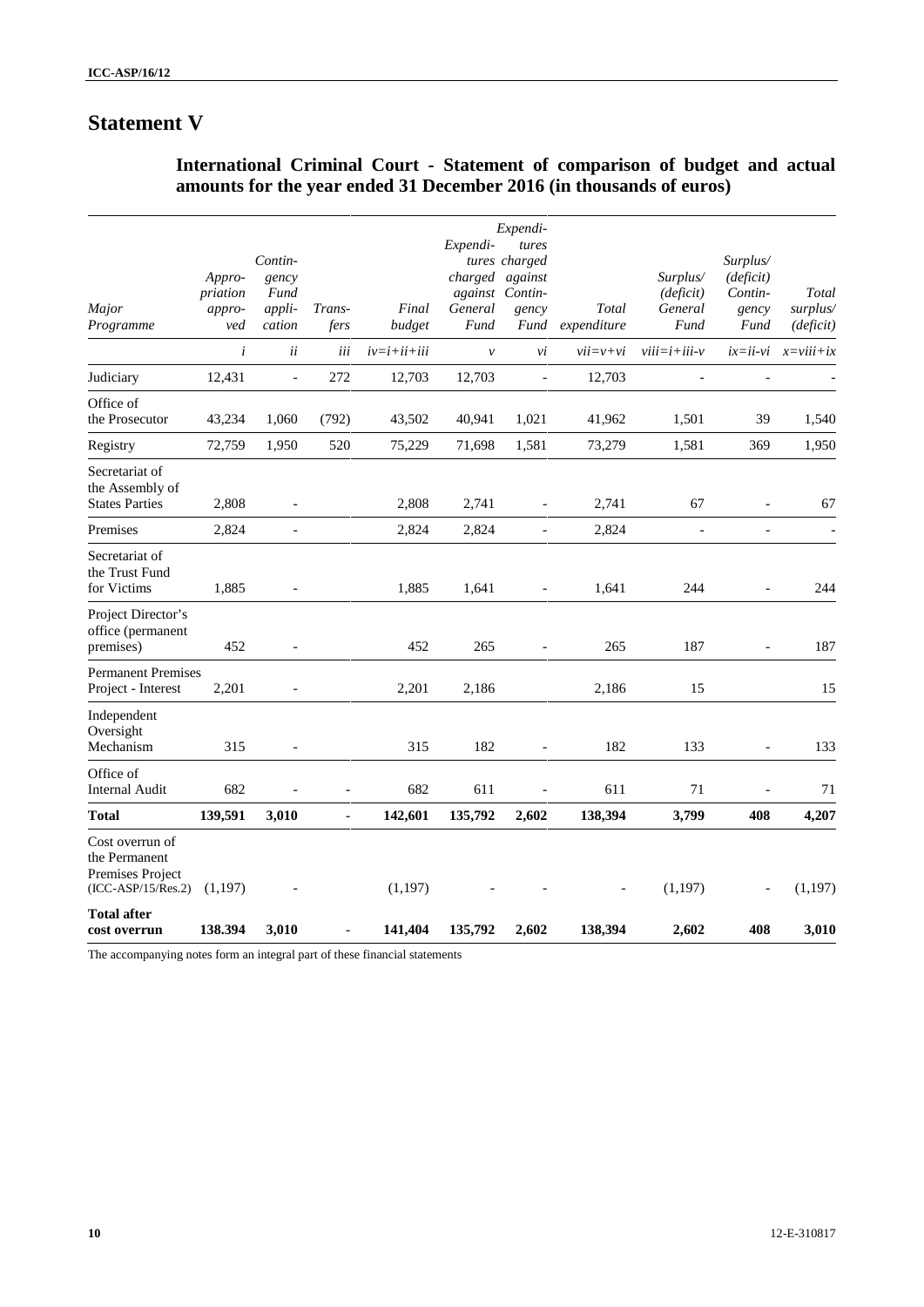## **Notes to the financial statements**

## **1. The International Criminal Court and its objectives**

### 1.1 Reporting entity:

The International Criminal Court ("the Court") was established by the Rome Statute of the International Criminal Court on 17 July 1998, when 120 States participating in the United Nations Diplomatic Conference of Plenipotentiaries on the Establishment of an International Criminal Court adopted the Statute. The Court is an independent permanent judicial institution with the power to exercise jurisdiction over perpetrators of the most serious crimes of international concern (genocide, crimes against humanity, war crimes and the crime of aggression). The Court has four organs: the Presidency, Chambers (consisting of an Appeals Division, a Trial Division and a Pre-Trial Division), the Office of the Prosecutor and the Registry. The financial statements are prepared for the Court and subsidiary bodies of the Assembly of States Parties ("the Assembly") other than the Secretariat of the Trust Fund for Victims as described in note  $1.2(g)$ .

The seat of the Court was established at The Hague in the Netherlands in accordance with article 3 of the Rome Statute. The Court has also established six field offices and one field presence to enable it to conduct its field operations. These field offices are operational in Uganda, the Democratic Republic of the Congo (2), the Central African Republic, the Republic of Côte d'Ivoire and Kenya. A small administrative field presence was established in Mali in 2014.

#### 1.2 Programme budget:

For the purposes of the 2016 financial period, appropriations were divided into ten major programmes: the Judiciary (the Presidency and Chambers), the Office of the Prosecutor, the Registry, the Secretariat of the Assembly of States Parties ("the Secretariat"), Premises, the Secretariat of the Trust Fund for Victims, the Project Director's Office (permanent premises), Permanent Premises Project - Interest, the Independent Oversight Mechanism and Office of Internal Audit. The composition, role and objectives of each component of the major programmes of the Court are as follows:

- (a) The Presidency:
	- (i) comprises the President and the First and Second Vice-Presidents;

(ii) ensures the proper administration of the Court through managerial oversight, coordination and cooperation;

(iii) oversees and supports the fair, open and effective conduct of proceedings and performs all judicial functions within its preserve; and

(iv) broadens global understanding of and support for the work of the Court by representing it in the international arena.

(b) Chambers:

(i) comprise an Appeals Division, a Trial Division and a Pre-Trial Division. The Appeals Division is composed of a President and four other judges; the Trial Division is composed of not less than six judges, as is the Pre-Trial Division;

(ii) ensure the conduct of fair, effective and open proceedings, safeguarding the rights of all parties.

(c) The Office of the Prosecutor:

(i) acts independently as a separate organ of the Court and is responsible for the investigation and prosecution of crimes within the jurisdiction of the Court;

promotes national efforts and international cooperation to prevent and punish genocide, crimes against humanity, war crimes and aggression; and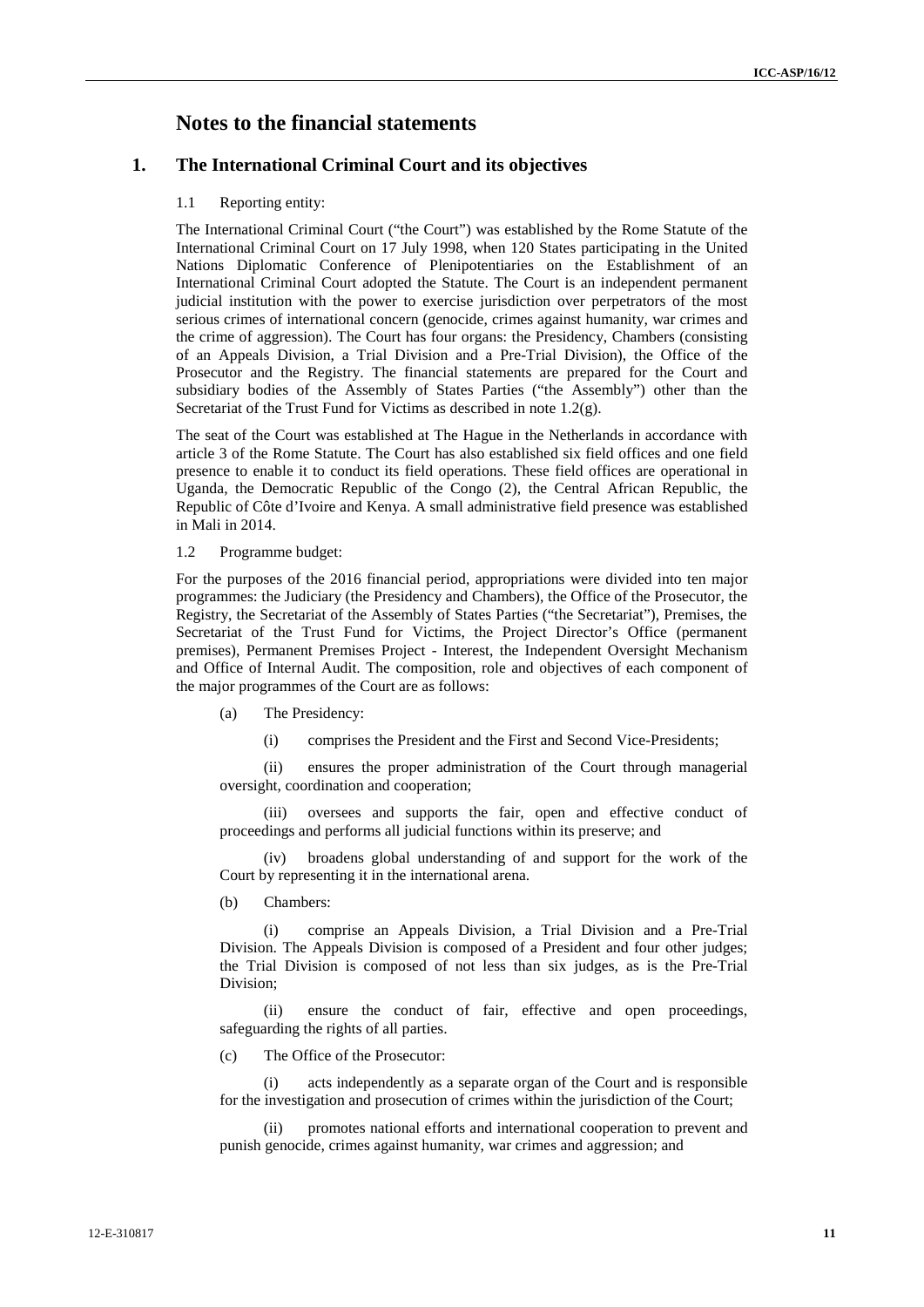(iii) builds universal consensus on the principles and purposes of the Rome Statute.

(d) The Registry:

(i) provides efficient, effective and high-quality judicial and administrative support services to the Presidency, Chambers, the Office of the Prosecutor, the defence, and victims and witnesses;

(ii) manages the internal security of the Court; and

(iii) implements mechanisms to assist and safeguard the rights of victims, witnesses and the defence.

(e) The Secretariat of the Assembly of States Parties:

In its resolution ICC-ASP/2/Res.3 adopted in September 2003, the Assembly established the Secretariat to begin its operations on 1 January 2004. The Secretariat provides the Assembly and its Bureau, the Credentials Committee, the Committee on Budget and Finance ("the Committee"), the Special Working Group on the Crime of Aggression, as well as, upon explicit decision by the Assembly, any subsidiary body that may be established by the Assembly, with independent substantive servicing and administrative and technical assistance.

#### The Secretariat:

(i) organizes conferences of the Assembly and meetings of the subsidiary bodies of the Assembly, including the Bureau and the Committee;

(ii) assists the Assembly, including its Bureau and subsidiary bodies, in all matters relating to their work, with particular emphasis on the effective scheduling and procedurally correct conduct of meetings as well as consultations; and

enables the Assembly and its subsidiary bodies to carry out their mandate more effectively by providing them with high-quality substantive servicing and support, including technical services.

(f) Premises:

Stakeholders are provided with an overview of the resources required by the Court for its permanent premises.

(g) Secretariat of the Trust Fund for Victims:

The Secretariat of the Trust Fund for Victims administers the Trust Fund for Victims, offers administrative support to the Board of the Trust Fund for Victims and its meetings and operates under the full authority of the Board. The Trust Fund for Victims was established by the Assembly in its resolution ICC-ASP/1/Res.6. By resolution ICC-ASP/4/Res.3 the Assembly adopted the Regulations of the Trust Fund for Victims, which state that the Trust Fund is a separate reporting entity. The revenue from assessed contributions and expenses of the Secretariat of the Trust Fund for Victims are reported in the Statement of Financial Performance of the Trust Fund for Victims. For more information regarding the Trust Fund for Victims please refer to the financial statements of the Trust Fund for Victims for 2016.

(h) Project Director's Office (permanent premises):

In annex IV and V of resolution ICC-ASP/6/Res.1, the Assembly established the Project Director's Office within the annual proposed programme budget of the Court to cover the staff costs and other operational costs related to the Permanent Premises Project. The Project Director's Office operates under the full authority of the Assembly and reports directly and is accountable to the Assembly through the Oversight Committee.

(i) Permanent Premises Project – Interest:

The Court established the Permanent Premises Project – Interest in the 2011 Approved Programme Budget to report on the interest expected to be paid on the loan amounts received by the Court for the Permanent Premises Project, in response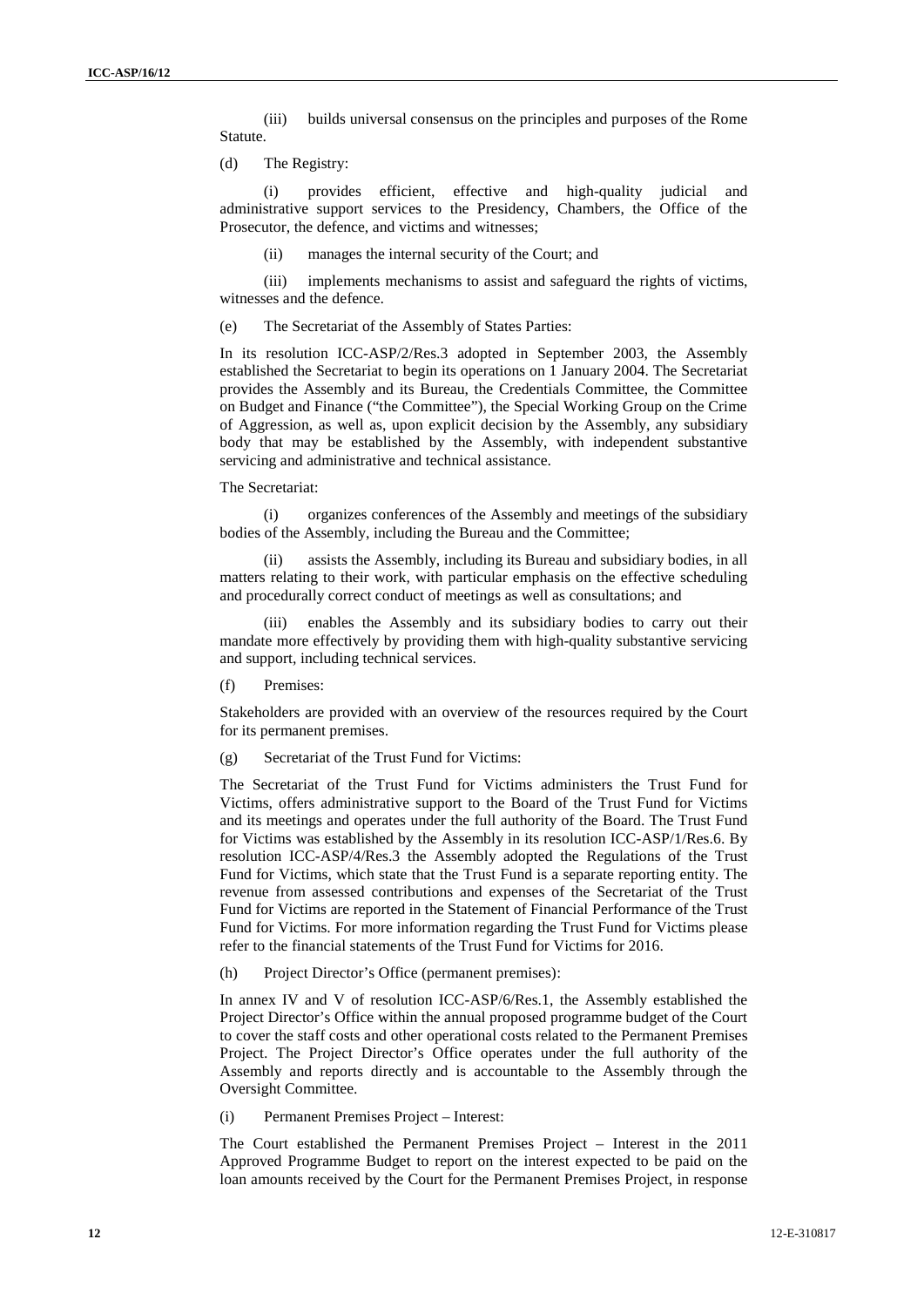to requests from the Committee and the Assembly. This originates, in 2008, from the Assembly's acceptance of the host State's offer of a loan for the permanent premises of up to a maximum of  $E(200)$  million, to be repaid over a period of 30 years at an interest rate of 2.5 per cent.

(j) Independent Oversight Mechanism:

By resolution ICC-ASP/8/Res.1 the Assembly established the Independent Oversight Mechanism (IOM) as a major programme. This independent oversight mechanism is located next to, but is not integrated into or subordinate to, the Office of Internal Audit at the seat of the Court in The Hague. The scope of the Independent Oversight Mechanism, as envisaged under article 112(4) of the Rome Statute, includes investigation, evaluation and inspection.

(k) Office of Internal Audit:

The Office of Internal Audit (OIA) assists the Court in the achievement of its strategic and operational objectives by systematically reviewing systems and operations across all areas of the Court. These reviews (audits) are aimed at identifying how well potential threats and opportunities (risks) are managed, including whether the correct processes are in place and whether agreed procedures are being adhered to. The Office also provides advisory services at the request of the management of the Court. The Office reports to the Chair of the Audit Committee.

1.3 Tax exemption:

According to (i) the Headquarters Agreement signed between the Kingdom of the Netherlands and the Court, and more particularly its article 15, and (ii) the Agreement on Privileges and Immunities of the International Criminal Court, and more particularly its article 8, the Court is exempt from all direct taxes, except charges for public utility services, and is exempt from customs duties and charges of a similar nature in respect of articles imported or exported for its official use.

## **2. Summary of significant accounting and financial reporting policies**

#### **Basis of preparation**

2.1 The Court's financial statements are maintained in accordance with the Financial Regulations and Rules of the Court, as adopted by the Assembly at its first session in September 2002, and the amendments thereto. The Court's financial statements have been prepared on the accrual basis of accounting in compliance with the IPSAS. These notes form an integral part of the Court's financial statements.

2.2 Financial period: the financial period is one calendar year.

2.3 Historical cost basis: the financial statements are prepared on the historical cost basis of accounting.

#### **Currency of accounts and treatment of exchange rate movements**

2.4 The Court's functional and presentation currency is the euro.

2.5 Foreign currency transactions are translated into the functional currency using the United Nations operational rates of exchange which approximate the exchange rates prevailing at the dates of the transactions. Foreign exchange gains and losses resulting from the settlement of such transactions, and from the translation at year-end of exchange rates of monetary assets and liabilities denominated in foreign currencies, are recognized in the Statement of financial performance.

2.6 Non-monetary assets and items that are measured in terms of historical cost in foreign currency are translated using the exchange rate at the date of the transaction and are not retranslated at the reporting date.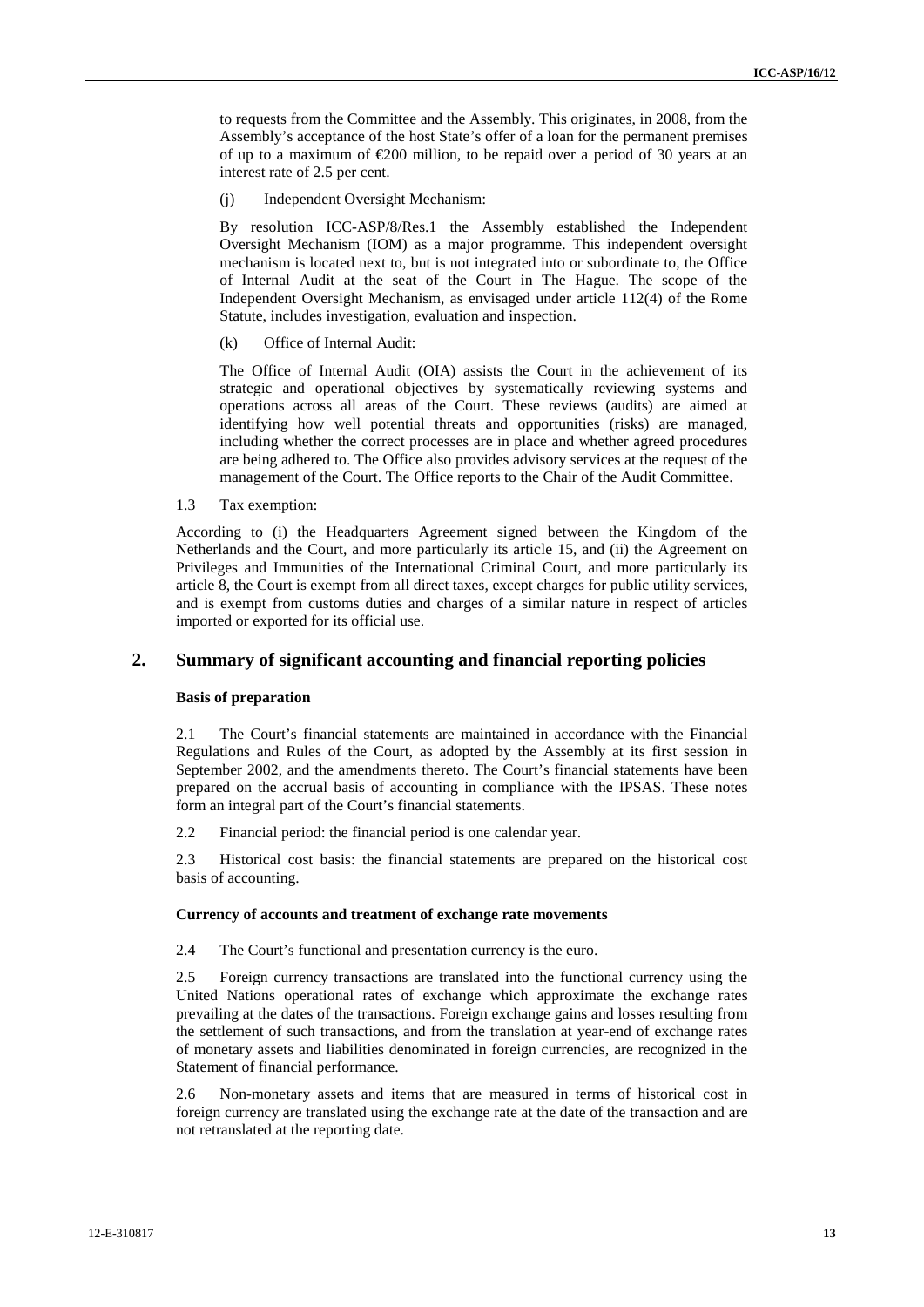#### **Use of estimates and judgements**

2.7 The preparation of the financial statements in conformity with IPSAS requires management to make judgements, estimates and assumptions that affect the application of accounting policies and the reported amounts of assets, liabilities, revenue and expenses. The estimates and associated assumptions are based on past experience and various other factors that are believed to be reasonable under the circumstances, and information available at the date of preparation of the financial statements, the results of which form the basis of judgements about carrying values of assets and liabilities that are not readily apparent from other sources. Actual results may differ from these estimates.

2.8 The estimates and underlying assumptions are reviewed on an on-going basis. Revisions to accounting estimates are recognized in the period in which the estimate is revised and any future periods affected.

2.9 The judgements made by management in the application of IPSAS that have a significant effect on the financial statements and estimates with a significant risk of material adjustment in the next year are as follows:

(a) The Court recognized provisions as a result of court cases initiated against the Court where it is likely that there will be an outflow of resources to settle the claims and the amounts can be reliably estimated. The provision made was based on professional legal advice; and

(b) Provision for doubtful debt is recognized in respect of a receivable from a particular accused person to whom the Court is advancing funds on the basis of a judicial decision to cover legal representation. The recovery of this advance is considered uncertain.

#### **Cash and cash equivalents**

2.10 Cash and cash equivalents are held at nominal value and comprise cash on hand, funds held in current accounts, interest-bearing bank accounts and time deposits with a maturity of less than three months.

#### **Financial instruments**

2.11 The Court classifies its financial instruments as loans and receivables and other financial liabilities. Financial assets consist mainly of short-term bank deposits and accounts receivable. Financial liabilities consist of a long-term loan for the construction of the premises (see note 2.56) and accounts payable.

2.12 All financial instruments are initially recognized in the Statement of financial position at their fair values plus transaction costs. Subsequently, they are measured at amortized cost using the effective interest rate method. The historical cost-carrying amount of receivables and payables subject to normal trade credit terms approximates the fair value of the transaction.

#### **Financial risks**

2.13 The Court has instituted prudent risk management policies and procedures in accordance with its Financial Regulations and Rules. The Court makes short-term investments of moneys not needed for immediate requirements. The judges' pension scheme is insured, administered and invested by Allianz Nederland Levensverzekering N.V. ("Allianz NL"). In the normal course of business, the Court is exposed to financial risk, such as market risk (foreign currency exchange and interest rate), credit risk and liquidity risk.

2.14 Currency risk: the risk that the fair value or future cash flows of a financial instrument will fluctuate because of changes in foreign exchange rates. The Court is exposed to currency risk through transactions in foreign currencies relating mostly to its field operations.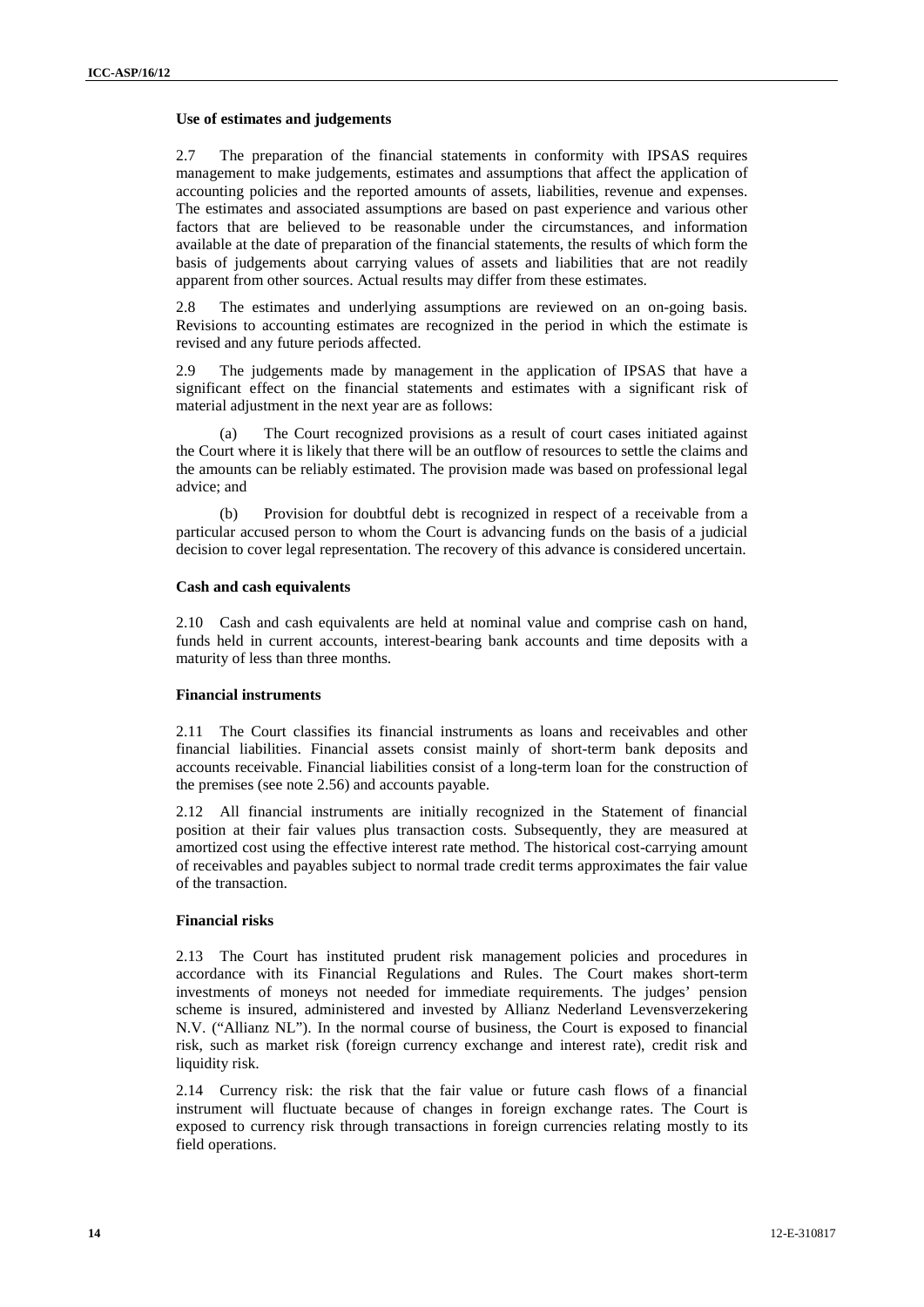2.15 Interest rate risk: the risk that the fair value or future cash flows of a financial instrument will fluctuate because of changes in market interest rates. The Court deposits its funds only in short-term fixed interest accounts, and therefore has no significant interest rate risk exposure. The loan granted by the host State carries a fixed interest rate and does not expose the Court to interest rate risk.

2.16 Credit risk: the risk that one party to a financial instrument will cause a financial loss for the other party by failing to discharge an obligation. The Court is exposed to credit risk through receivables from States Parties, advances of funds based on judicial decisions to cover legal representation of accused persons who are not considered indigent and deposits at banks. The Court has policies that limit exposure to risk from any one financial institution.

2.17 Liquidity risk: this risk arises from the general funding of the Court's activities. The Court holds short-term liquid assets to ensure continuous operations and maintains a Working Capital Fund established to ensure capital for the Court to meet short-term liquidity issues pending receipt of assessed contributions.

### **Receivables**

2.18 Receivables and advances are recognized initially at nominal value. Allowances for estimated irrecoverable amounts are recognized for receivables and advances when there is objective evidence that the asset is impaired, the impairment losses being recognized in the statement of financial performance.

#### **Prepayments and other current assets**

2.19 Other current assets comprise interest accrued on bank accounts and deposits. Prepayments comprise education grants and software maintenance prepayments which will be recognized as expenses in the subsequent reporting period. The Statement of financial position shows as a prepayment that portion of the education grant advance which is assumed to pertain to the remainder of the school year after the date of the financial statement. Expenses are recognized evenly over the school year and charged to the budgetary account.

#### **Property, plant and equipment**

2.20 Property, plant and equipment are tangible assets that are held for use in the supply of services, for rental to others or for administrative purposes.

2.21 Items of property, plant and equipment are measured at cost less accumulated depreciation and impairment losses.

2.22 The cost of a self-constructed asset is determined using the same principles as for an acquired asset. Any abnormal amount of waste of material, labour or other resources incurred in construction of a self-constructed asset is not included in the cost of the asset. Borrowing costs are not recognized as a component of property, plant and equipment costs and are expensed as incurred.

2.23 The costs capitalized as part of the permanent premises asset under construction include project management fees, architect fees, legal fees, other directly related consultant and expert fees, fees for permits, direct labour and material costs.

2.24 Based on the deed dated 23 March 2009 between the host State and the Court establishing the ground lease and building and planting rights, land ready for development was leased to the Court for no consideration. The lease may be terminated by mutual consent at the end of the Court's mandate or by a decision of the Assembly. The land is recognized as an asset of the Court.

2.25 The cost of replacing part of an item of property, plant and equipment is recognized in the carrying amount of the item if it is probable that the future economic benefits embodied within the part will flow to the Court and its cost can be measured reliably. The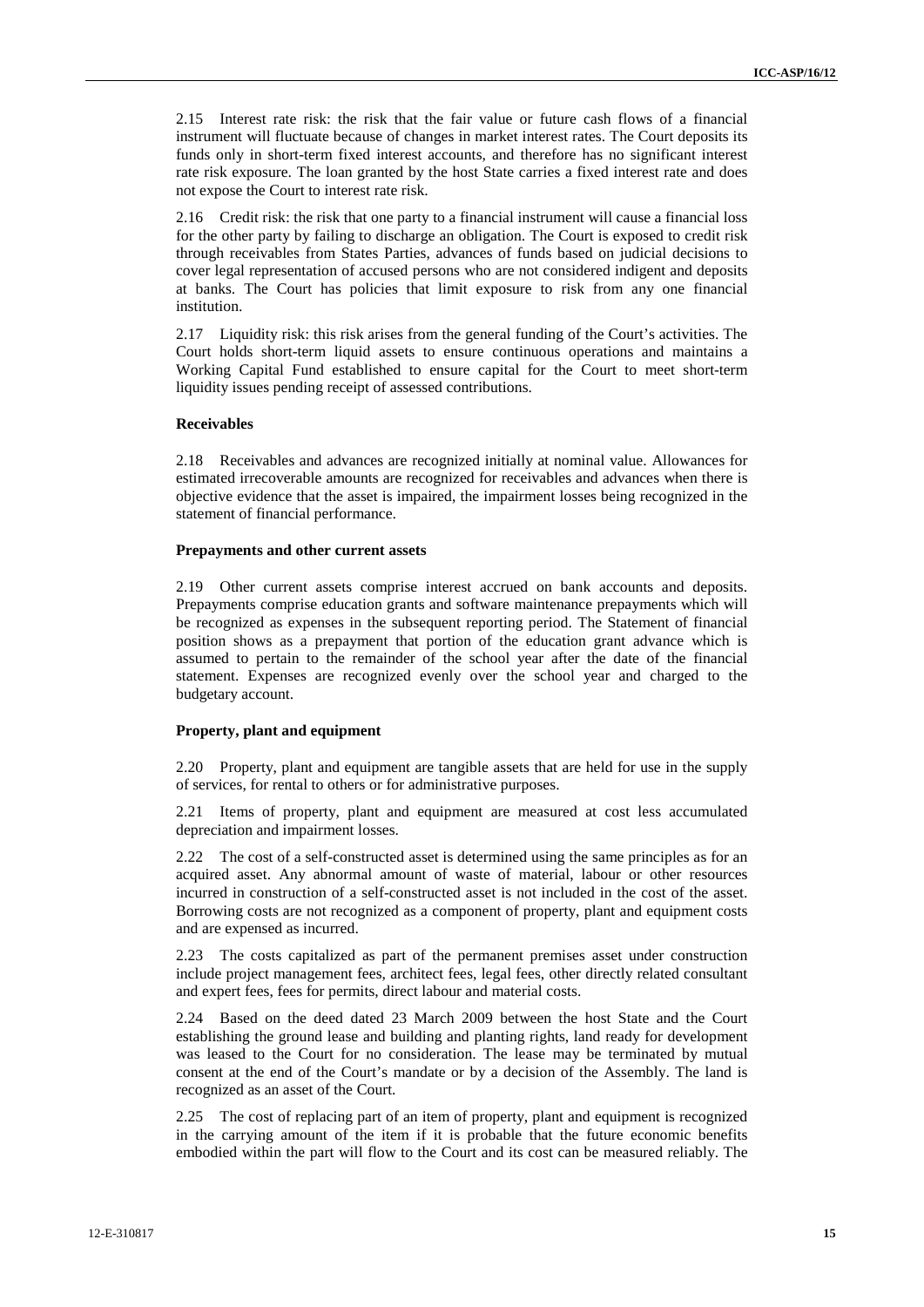costs of the day-to-day servicing of property, plant and equipment are recognized in surplus/deficit as incurred.

2.26 Depreciation is recognized in surplus/deficit on a straight-line basis over the estimated useful lives of each part of an item of property, plant and equipment. Land is not depreciated.

2.27 Estimated useful lives are as follows:

|                        | 2016            |
|------------------------|-----------------|
| Motor vehicles         | $4 - 6$ years   |
| ICT equipment          | $3.5 - 5$ years |
| Furniture and fittings | $7 - 10$ years  |
| Building components    | $4 - 40$ years  |
| Other assets           | $5 - 20$ years  |

#### **Leases**

2.28 Lease agreements entered into at field offices and Headquarters are classified as operating leases and the lease payments made are charged to the statement of financial performance as expenses on a straight-line basis over the period of the lease.

#### **Intangible assets**

2.29 Intangible assets mainly consist of computer software and licences. They are stated at cost incurred to acquire and render operational the specific software, less amortization and impairment losses. These assets are amortized using the straight-line method based on an expected useful life of five years or over the licence validity period.

#### **Impairment of non-cash generating assets**

2.30 The assets that the Court holds are normally not held to generate commercial returns and are therefore non-cash generating assets.

2.31 Impairment represents a loss in the future economic benefits or service potential of an asset, over and above the systematic recognition of the loss of the asset's future economic benefits or service potential through depreciation or amortization.

2.32 The asset is impaired if the carrying amount of the asset is higher than the recoverable service amount. The recoverable service amount is the higher of the assets' fair value less cost to sell and its value in use.

2.33 Fair value less cost to sell is the bid price from an active market or a sale price in a binding sale agreement in an arm's length transaction.

2.34 Value in use is the present value of an asset's remaining service potential which can be determined using the depreciated replacement cost approach, the restoration cost approach or the service units approach.

2.35 Impairment loss is recognized in net surplus/deficit. Once an impairment loss has been recognized, the depreciation (amortization) charge for the asset will be adjusted in future periods to allocate the asset's revised carrying amount, less its residual value (if any), on a systematic basis over its remaining useful life.

2.36 The Court will assess at each reporting period whether there is any indication that the impairment loss recognized in a previous period no longer exists or has decreased. If this is the case, the carrying amount of the asset will be increased to its recoverable service amount but no higher than the amount at which the asset would be carried had the impairment loss not been recognized in the first place. That increase is a reversal of an impairment loss which is recognized in net surplus/deficit.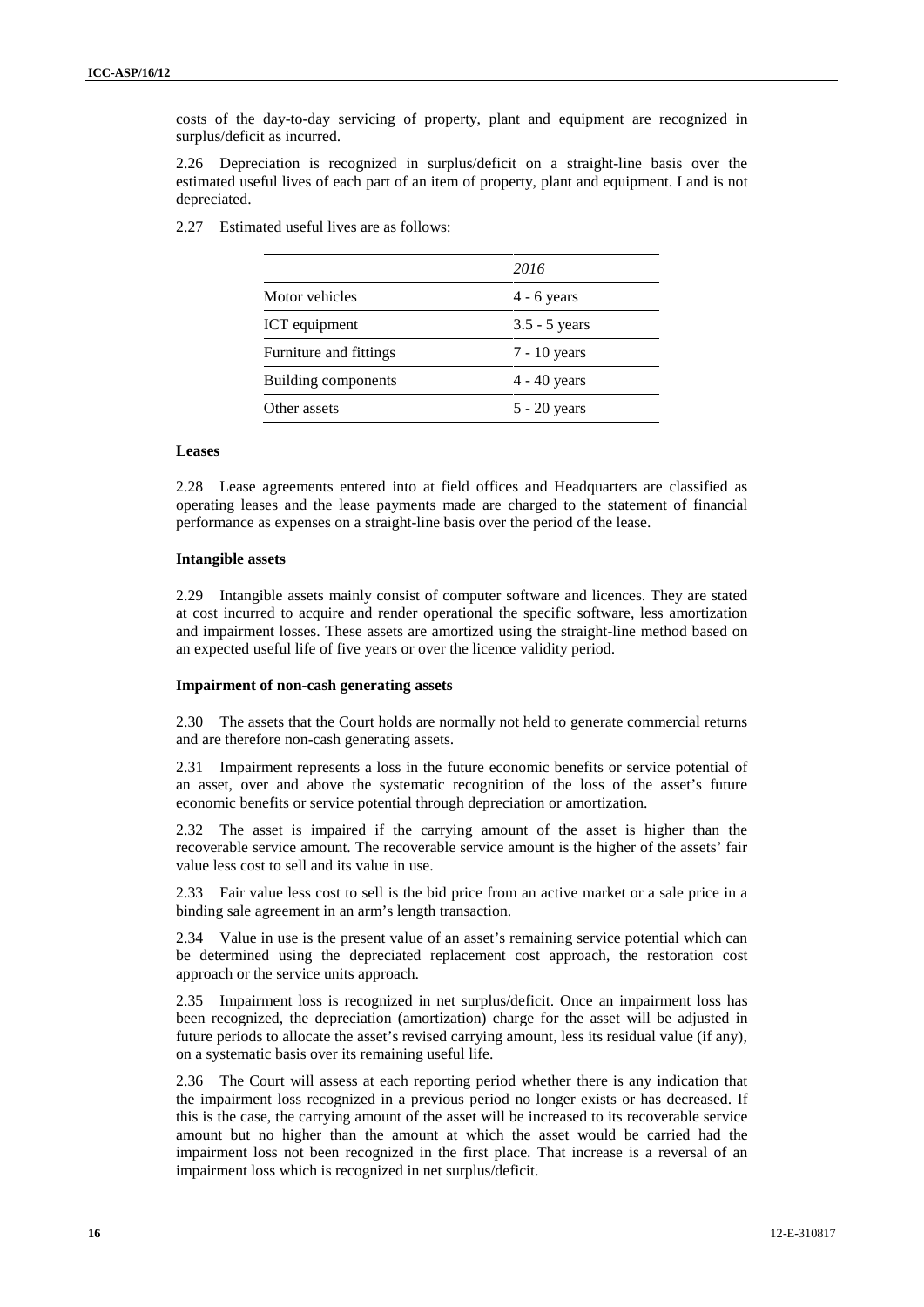#### **Reimbursement right**

2.37 The Court recognized the reimbursement right which arises under the insurance policy with Allianz NL and which exactly matches the amount and timing of the benefits payable under a defined benefit plan for judges' pensions. The fair value of the reimbursement right is deemed to be the present value of the related obligation.

#### **Accounts payable**

2.38 Accounts payable are recognized initially at nominal value, which best estimates the amount required to settle the obligation at the reporting date.

#### **Deferred revenue and accrued expenses**

2.39 Deferred revenue includes pledged contributions for future financial periods and other revenue received but not yet earned.

2.40 Accrued expenses are recognized in respect of goods and services delivered during the reporting period for which payments have not been made.

#### **Related party disclosures**

2.41 The Court will disclose related parties that have the ability to exercise control or significant influence over the Court by making financial and operational decisions, or will disclose if a related party and the Court are subject to common control. Transactions that are within a normal supplier or client/recipient relationship on terms and conditions no more or less favourable than those done at arm's length in the same circumstances between the Court and its related parties will not be considered as related party transactions and therefore will not be disclosed.

2.42 The key management personnel of the Court are the President, the Chef de Cabinet, the Registrar, the Prosecutor, the Deputy Prosecutor and the Directors, all of whom have the authority and responsibility for planning, directing and controlling the activities of the Court and influencing its strategic direction. The remuneration and benefits of key management personnel are disclosed. In addition, the Court will disclose any specific transactions with key management personnel and their family members.

#### **Employee benefit liabilities**

2.43 Employee benefit expenses and corresponding liabilities are recognized as services rendered by employees. Employee benefits are classified as short-term benefits, post employment benefits, other long-term benefits or termination benefits.

2.44 Short-term benefits: fall due for settlement within the twelve months after service is rendered and include salary, various allowances, paid sick leave and annual leave. Shortterm employee benefits are recognized as expense and liability as services are rendered. Benefits that are earned but not yet paid are recorded as expenses in the period to which they relate and reported in the Statement of financial position as liabilities or provisions.

2.45 Annual leave: is recognized as an expense as employees render services that increase their entitlement to future compensated absences.

2.46 Post-employment benefits: include pension benefits and after-service health insurance (ASHI).

2.47 United Nations Joint Staff Pension Fund (UNJSPF): in accordance with decision ICC-ASP/1/Decision 3 of the Assembly and United Nations General Assembly resolution 58/262 adopted on 23 December 2003, the Court became a member organization of the UNJSPF with effect from 1 January 2004. The UNJSPF provides retirement, death, disability and related benefits to Court staff. The UNJSPF is a funded defined multi employer benefit plan. Since there is no consistent and reliable basis for allocating the obligation, plan assets and cost of UNJSPF to individual organizations participating in the plan, contributions paid to UNJSPF are accounted for as if it were a defined contribution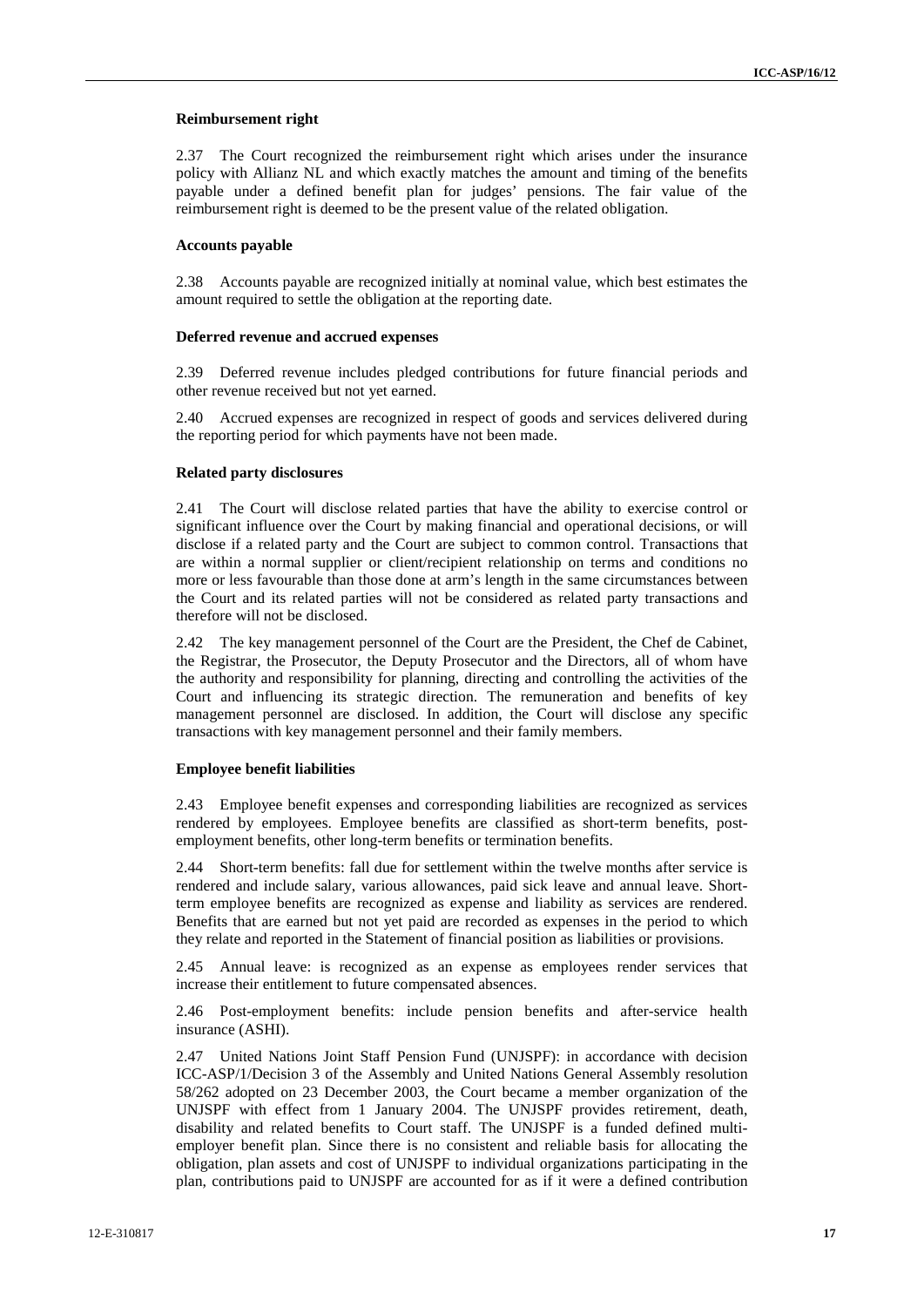plan. Obligations for contributions to defined contribution pension plans are recognized as an expense in the Statement of financial performance as incurred.

2.48 Pension benefits for judges: the scheme is a defined benefit scheme which provides the following for its members: a defined retirement pension for judges after the completion of the nine-year term (prorated if a nine-year term is not completed); a pension for the surviving spouse at 50 per cent of the judges' entitlement; and a disability pension for judges aged 65 and under. During its seventh session held from 9 to 13 October 2006, the Committee recommended that the Court accept the tender of Allianz NL to provide the judges' pension scheme. The Committee's recommendation was accepted by the Assembly during its fifth session (See ICC-ASP/5/32, page 16, paragraph 31). Allianz NL have been designated as administrators of the judges' pension scheme. The contract commenced on 31 December 2008.

2.49 ASHI: the Court's group health insurance plan is administered by Cigna. The group health insurance plan is also available to staff upon retirement. The Court provides a subsidy on premium payments of retirees in amount of 50 per cent. ASHI is a defined benefit plan.

2.50 For defined benefit plans, the projected unit credit method is used to measure obligations and costs. Benefits are attributed to periods of service under the plan's benefit formula. The present value of a defined benefit obligation is the present value of expected future payments required to settle the obligation resulting from employee service in the current and prior periods. The present value of defined benefit obligations is calculated using unbiased and mutually compatible actuarial assumptions.

2.51 Other long-term employee benefits: comprise separation benefits (including repatriation grant, relocation allowance, travel, shipment and insurance of household effects), home leave, family visit, death grant and survivor's benefit. Other long-term benefits are measured using the projected unit credit method. Actuarial gains and losses are recognized in full in the period in which they occur in the Statement of financial performance.

2.52 Post-employment benefits and other long-term benefits are calculated by independent actuaries.

2.53 Termination benefits: are benefits payable as a result of a decision by the Court to terminate a staff member's employment before the normal retirement date. Termination benefits are recognized as a liability and an expense when it has been confirmed that, due to restructuring, a staff member's contract of employment is to be terminated.

#### **Host State loan**

2.54 The loan described in note 2.72(a) is initially recognized at fair value. The fair value at initial recognition amounts to a net present value of future cash flows using the effective interest rate. Subsequently, the loan is recognized at amortized cost using the effective interest rate.

#### **Provisions and contingent liabilities**

2.55 Provisions: are recognized when the Court has a present legal or constructive obligation as a result of past events, it is more likely than not that an outflow of resources will be required to settle that obligation, and the amount can be reliably estimated. The amount of the provision is the best estimate of the expenditure required to settle the present obligation at the reporting date. The estimate is discounted where the effect of the time value of money is material. If the outflow of economic benefits to settle the obligations is no longer probable, the provision is reversed.

2.56 Contingent liability: is a possible obligation that arises from past events and whose existence will be confirmed only by the occurrence or non-occurrence of one or more uncertain future events not wholly within the control of the Court, or a present obligation which will probably not result in an outflow of economic resources/service potential or the amount of obligation cannot be measured with sufficient reliability. Contingent liabilities, if any, are disclosed in the notes to the financial statements.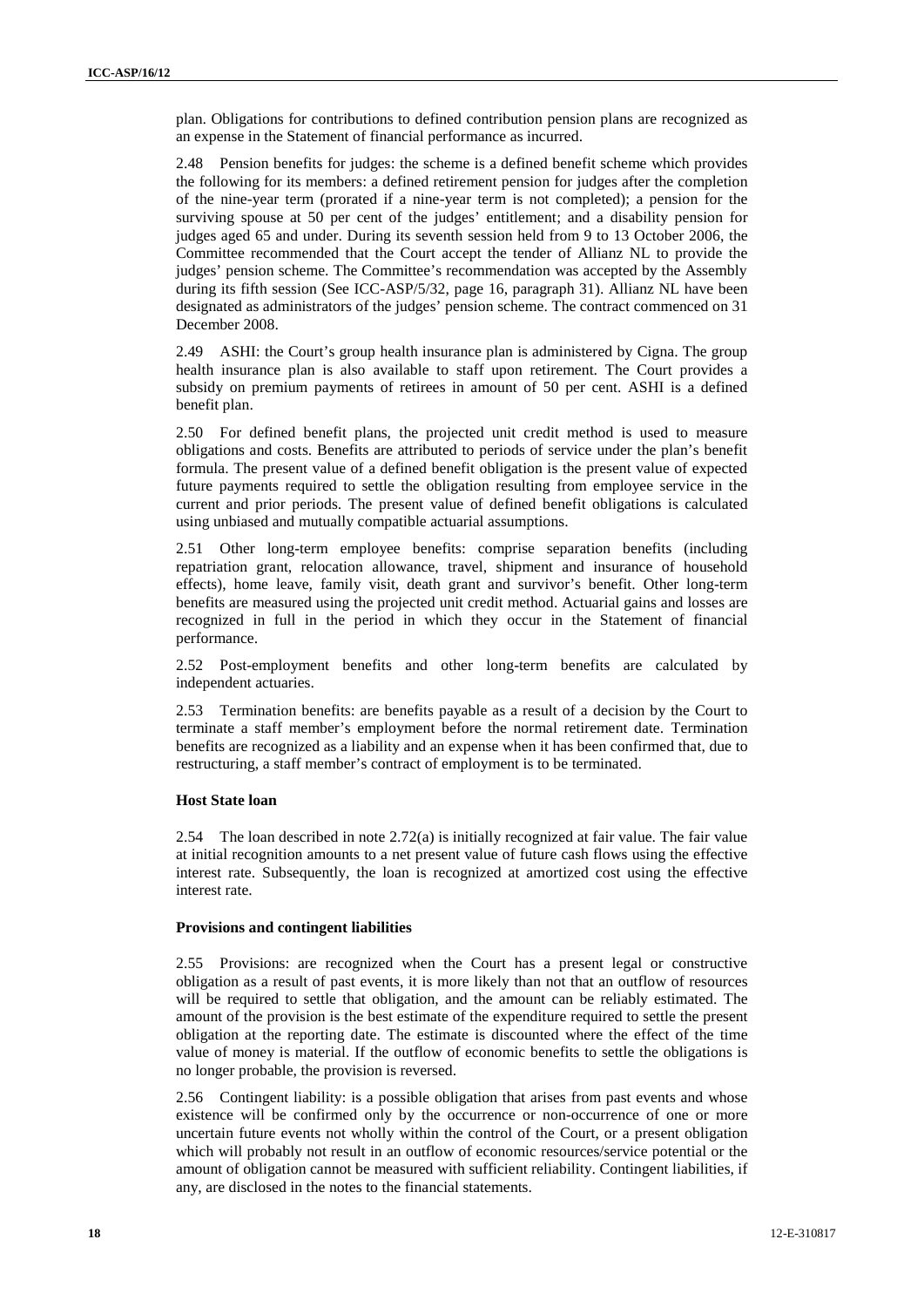#### **Non-exchange revenue**

2.57 Assessed contributions: revenue is recognized when the assessments to the States Parties of the adopted programme budget have been approved by the Assembly at the beginning of the year to which assessment relates.

2.58 In accordance with Regulation 5.2 of the Financial Regulations and Rules, the appropriations are assessed to States Parties in line with the scale of assessments adopted by the United Nations for its regular budget, adjusted to reflect differences in membership between the United Nations and the Court. In accordance with Regulation 5.8, payments made by a State Party are credited first to the Working Capital Fund, then to the contributions due to the General Fund, and lastly to the Contingency Fund, in the order in which the State Party was assessed. Contributions paid in other currencies are converted into euros at the rate of exchange in effect on the date of payment. New States Parties to the Rome Statute are assessed in respect of the year in which they became States Parties for their contributions to the Working Capital Fund and the regular budget, in accordance with Regulation 5.10.

2.59 Voluntary contributions: revenue from voluntary contributions that include restrictions on their use is recognized upon signature of a binding agreement between the Court and the donor providing the contribution. Revenue from voluntary contributions that attach conditions to their use, including an obligation to return the funds to the contributing entity if such conditions are not met, is recognized as the conditions are satisfied. Until such conditions are met, the obligation is recognized as a liability. Voluntary contributions and other revenue which are not provided for by binding agreements are recognized as revenue when received.

2.60 Assessed contributions to replenishment of the Contingency Fund: are recognized as revenue when approved by the Assembly in the period for which replenishment is approved. If the fund is replenished through application of cash surpluses, such replenishment is not recognized as revenue but as transfer between the funds in net assets/equity.

2.61 Goods-in-kind contributions: are recognized at their fair value and goods and the corresponding revenue are recognized immediately if no condition is attached. If conditions are attached, a liability is recognized until such time as the conditions are met and the obligation is satisfied. Revenue is recognized at fair value, measured as of the date of acquisition of the donated assets.

2.62 Services-in-kind: revenue resulting from services-in-kind is not recognized. Major services-in-kind are disclosed in the financial statements, including their fair value, when it is practicable to determine it.

#### **Exchange revenue**

2.63 Financial revenue: comprises interest revenue and net foreign exchange gains. Interest revenue is recognized in the Statement of financial performance as it accrues, taking into account the effective yield on the asset. At the end of the financial period, a net balance of the account for foreign exchange gains and losses, if positive, is recognized as revenue.

2.64 Gains and losses on disposals: of property, plant and equipment are determined by comparing proceeds with the carrying amount, and are included in the Statement of financial performance.

#### **Expenses**

2.65 Financial expenses: comprise bank charges, interest expenses and net foreign exchange loss. Interest expenses are recognized as they occur for interest-bearing financial instruments, measured at amortized cost using the effective interest rate method. At the end of the financial period, a net balance of the account for foreign exchange gains and losses, if negative, is recognized as an expense.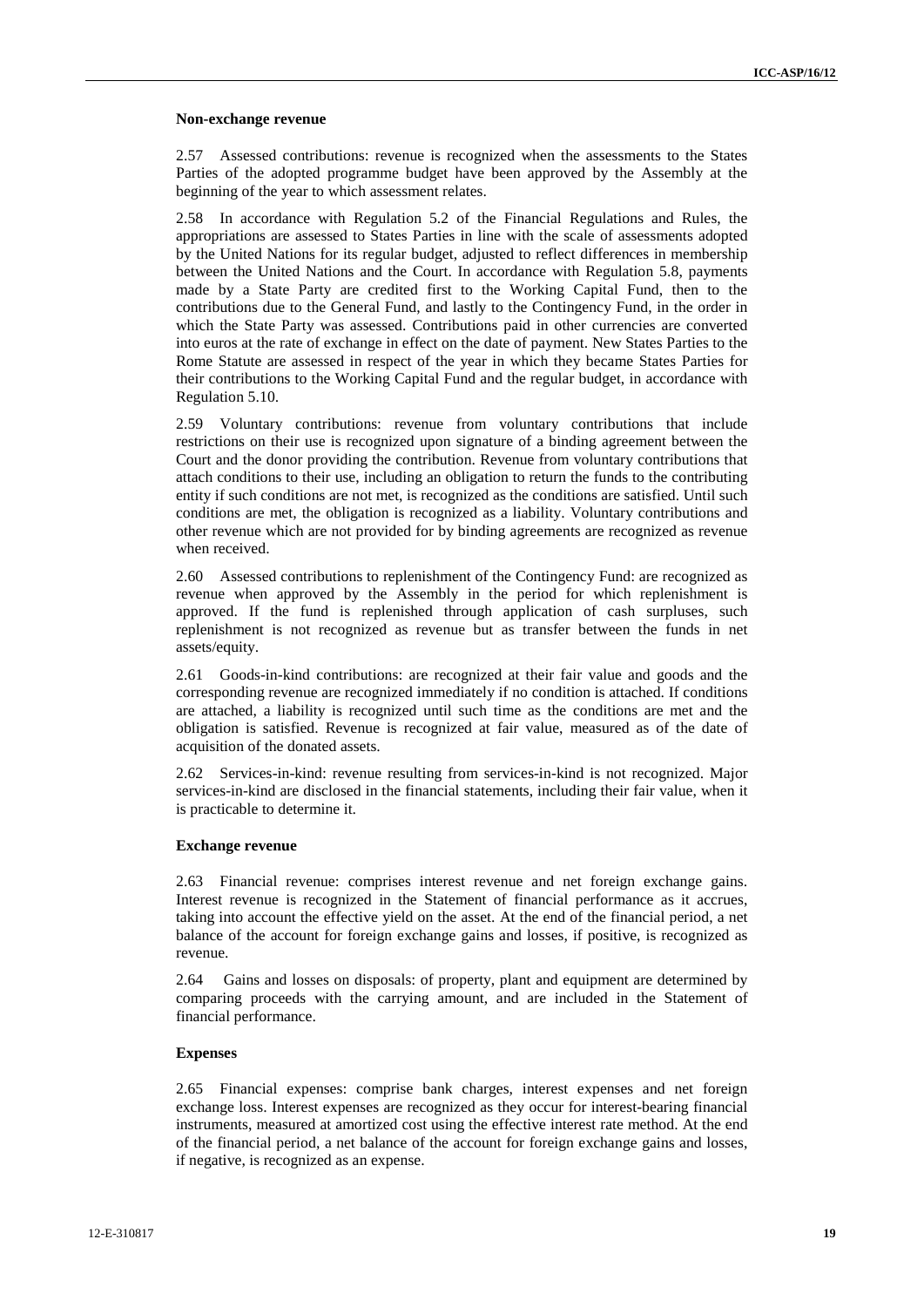2.66 Expenses arising from the purchase of goods and services: are recognized at the point that the supplier has performed its contractual obligations, which is when the goods and services are received and accepted by the Court.

#### **Fund accounting and segment reporting**

2.67 A segment is a distinguishable activity or group of activities for which it is appropriate to separately report financial information. Segment information is based on principal activities and sources of financing of the Court. Separate financial information is reported for three segments: General, Trust Funds and Permanent Premises Project funds.

2.68 Fund accounting: the Court's accounts are maintained on a fund accounting basis. Separate funds for general or special purposes may be established by the Assembly, and trust funds and special accounts funded wholly by voluntary contributions may be established and closed by the Registrar.

2.69 The general segment: accounts for the Court's primary activities under the Rome Statute comprise:

(a) The General Fund: established for the purpose of accounting for the expenditures of the Court.

The Working Capital Fund: established to ensure capital for the Court to meet short-term liquidity problems pending receipt of assessed contributions. The amount of the Working Capital Fund is determined by the Assembly for each financial period and is assessed in accordance with the scale of assessments used for the appropriations of the Court, in accordance with Regulation 6.2.

(c) The Contingency Fund: established by the Assembly to ensure that the Court can meet costs associated with an unforeseen situation following a decision by the Prosecutor to open an investigation; unavoidable expenses arising from developments in existing situations that could not be foreseen or could not be accurately estimated at the time of adoption of the budget; or costs associated with an unforeseen meeting of the Assembly.

2.70 The trust funds segment: accounts for various activities funded by voluntary contributions including relocation of witnesses, development of the Legal Tools matrix and the organization of seminars. Trust funds and special accounts are established and closed by the Registrar, who reports on them to the Presidency and, through the Committee, to the Assembly. They are funded wholly by voluntary contributions in accordance with specific terms and agreements with the donors. The trust funds segment does not include activities of the Trust Fund for Victims or the Secretariat of the Trust Fund for Victims which are reported in separate financial statements.

2.71 The Permanent Premises Project segment: accounts for activities related to the construction of the Court's permanent premises as well as transition activities not funded through the regular programme budget.

The Permanent Premises Project was established by the Assembly by resolution ICC-ASP/4/Res.2, which emphasised that "the Court is a permanent judicial institution and as such requires functional permanent premises to enable the Court to discharge its duties effectively and to reflect the significance of the Court for the fight against impunity", reiterating the importance of permanent premises to the future of the Court.

In its resolution ICC-ASP/15/Res.2, the Assembly authorized an increase of the unified budget envelope in the amount of  $\epsilon$ 1.75 million, bringing the total project budget to €205.75 million.

The Permanent Premises Project is funded by:

(a) The Ministry of Foreign Affairs of the host State, the Netherlands, through a loan to the Court, to be repaid over a period of 30 years at an interest rate of 2.5 per cent, on the basis of Annex II to resolution ICC-ASP/7/Res.1. The interest is to be paid annually, as of the first utilization of the host State loan. Repayment of the loan, through regular annual instalments, commenced after expiration of the leases on the interim premises by 30 June 2016.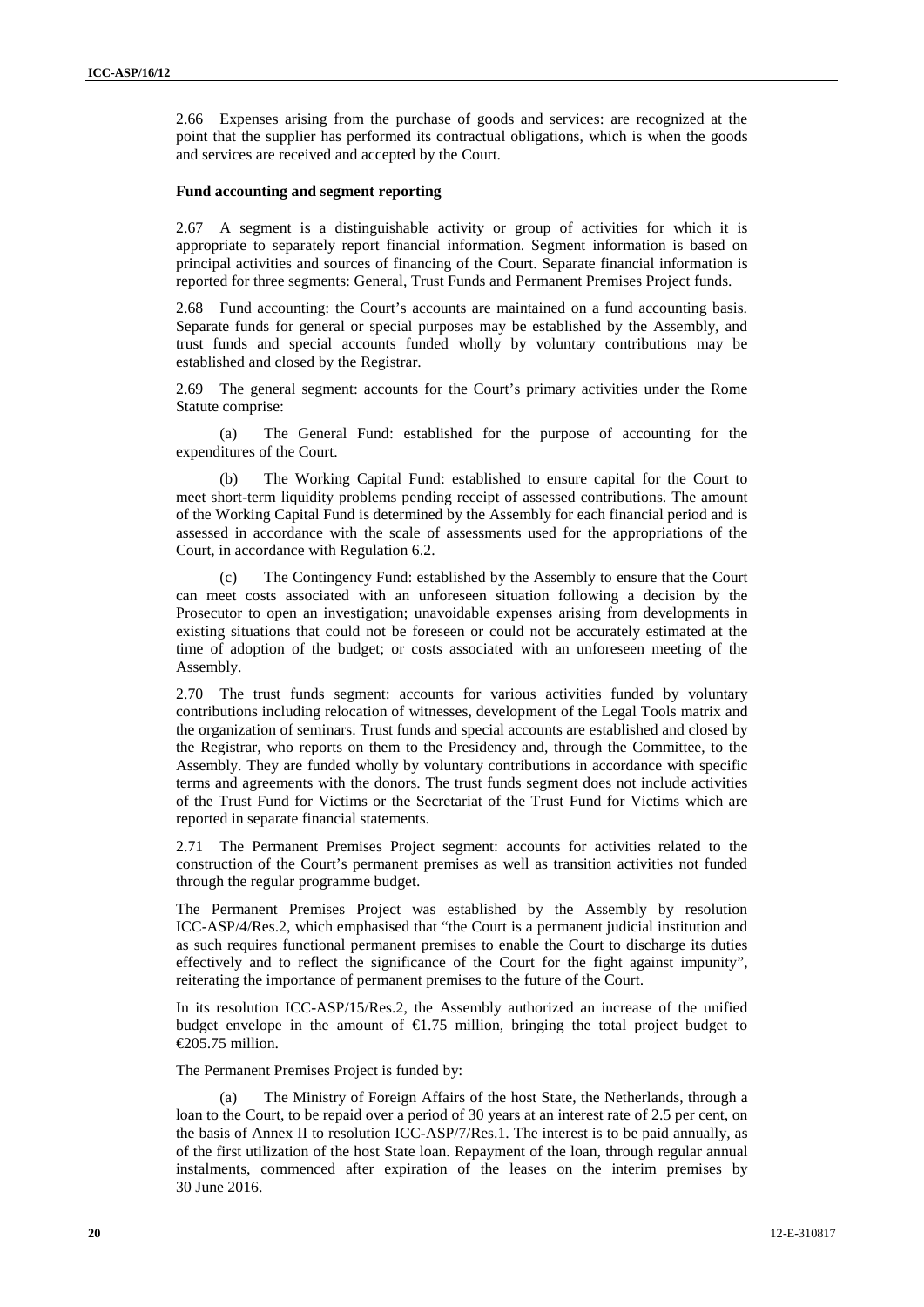(b) Assessed Contributions based on the principles laid out in resolution ICC-ASP/7/Res.1 annex III for one-time payments of the assessed share. In resolution ICC- ASP/14/Res. 5 the Assembly requested those States Parties which elected by 31 December 2014 the option of a full or partial one-time payment of their assessed share in the project, to consult with the Project Director so as to determine the scheduling thereof, taking into account that said one-time payments are to be received in full by no later than 29 June 2016 or any earlier date.

(c) Voluntary contributions from governments, international organizations, individuals, corporations and other entities, in accordance with annex VI of ICC-ASP/6/Res.1 adopted by the Assembly on the establishment of a permanent premises construction trust fund.

(d) Other resources as per the Assembly decisions ICC-ASP/14/Res.1 and ICC-ASP/15/Res.2.

#### **Net assets/equity**

2.72 Net assets/equity comprises the Contingency and Working Capital Funds, established and held at a level determined by the Assembly, and surpluses or deficits in the General Fund, including Funds for Employee Benefit Liabilities and Cash surplus, the Permanent Premises Project Fund and the trust funds.

2.73 Cash surpluses due to States Parties: for a given financial period are funds arising from:

- (a) Unencumbered balances of appropriations;
- (b) Savings on, or cancellation of, prior period obligations;
- (c) Contributions resulting from the assessment of new States Parties;
- (d) Revisions to the scale of assessments taking effect during the financial year; and
- 

(e) Miscellaneous income as defined in Regulation 7.1.<br>Unless otherwise determined by the Assembly, surpluses at the end of the financial period, after deducting any assessed contributions for that financial period which remain unpaid, are apportioned to the States Parties based on the scale of assessments applicable to the financial period to which the surplus relates. As of 1 January following the year in which the audit of the accounts of the financial period is completed, the amount of surplus apportioned to a State Party is surrendered if its contribution for that financial period has been paid in full. In such cases, the credit is used to offset, in whole or in part, contributions due to the Working Capital Fund and assessed contributions due for the calendar year following the financial period to which the surplus relates.

2.74 Reserve accounts and special accounts: funded wholly or in part by assessed contributions may be established by the Assembly.

### **Budget comparison**

2.75 A comparison of actual amounts with the amounts in the annual programme budget is presented in Statement V. This comparison is made on the same modified cash basis of accounting as adopted for the annual programme budget.

2.76 A reconciliation of the actual amounts on a modified cash basis with actual amounts presented in the financial statements is included in note 24, considering that the full accrual accounting and modified cash basis budget differ.

#### **Change in accounting policy**

2.77 In 2016 the Court has implemented IPSAS 39 "Employee Benefits", which was approved by the IPSAS Board and replaced IPSAS 25. The main difference between IPSAS 39 and IPSAS 25 is removal of an option that allowed deferring the recognition of changes in the net defined benefit liability (the "corridor approach").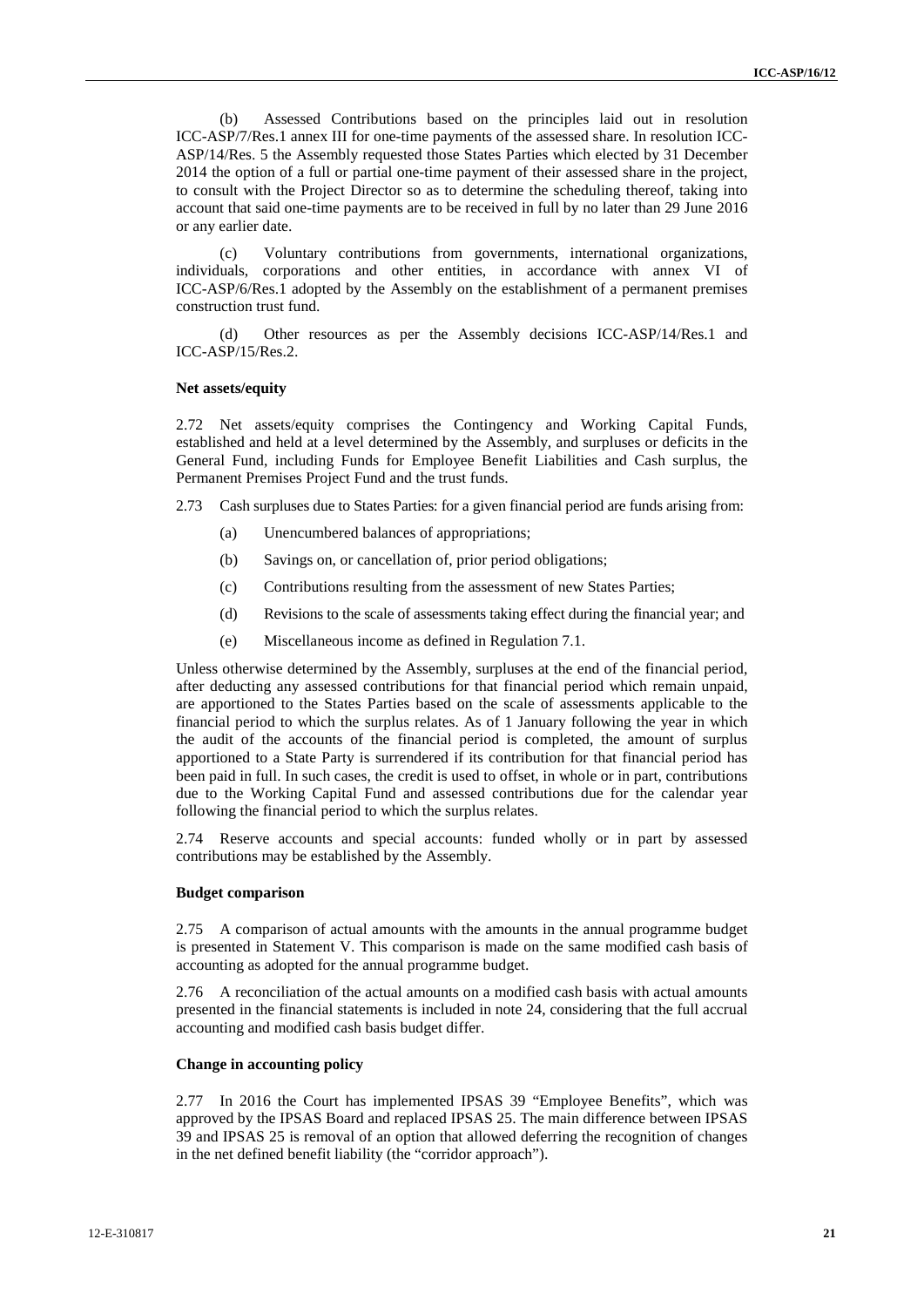### **Changes in presentation**

2.78 Starting from 2016 expenses related to individual contractors and consultants are disclosed under contractual services in the statement of Financial Performance.

## **3. Cash and cash equivalents**

| 20,353 | 22,968 |
|--------|--------|
|        |        |
| 51     | 58     |
| 2016   | 2015   |
|        |        |

3.1 Cash and cash equivalents contain restrictions on their availability for use depending upon the Fund to which they relate (see note 25 for segment information). Cash and cash equivalents include an amount equivalent to  $\text{\textsterling}5$  thousand (2015:  $\text{\textsterling}178$  thousand) held in currencies other than the euro.

## **4. Accounts receivable from non-exchange transactions**

4.1 Interest-bearing bank accounts and term deposits yielded interest at an average annual rate of 0.15 per cent.

| In thousands of euros                              | 2016     | 2015   |
|----------------------------------------------------|----------|--------|
| Assessed contributions receivable (regular budget) | 18,405   | 20,786 |
| Assessed contributions receivable (other)          | 86       |        |
| Voluntary contributions receivable                 | 16       | 129    |
| Total accounts receivable, gross                   | 18,507   | 20,922 |
| Provision for doubtful debt                        | (4, 534) | (412)  |
| Total accounts receivable, net                     | 13,973   | 20,510 |

4.2 Assessed contributions receivable (regular budget): the outstanding balance of  $\text{\textsterling}8,405$  thousand comprises  $\text{\textsterling}4,345$  thousand due for prior financial periods and  $\text{\textsterling}4,060$ thousand due for 2016 (Schedule 1). Contributions received from States Parties in excess of contributions due in an amount of €4,379 thousand are reported as contributions received in advance (note 12.1).

4.3 Assessed contributions receivable (other): relate to the outstanding balances due to the Working Capital Fund, Contingency Fund and for the total cost of permanent premises from States which acceded to the Rome Statute after 2015.

4.4 Voluntary contributions receivable: the amount of €16 thousand represents an outstanding amount receivable from donors for 2016-2017 projects.

4.5 Provision for doubtful debt: The Court recognized provision for doubtful debt in an amount of 90 per cent of outstanding contributions from States Parties that are in arrears for more than two years. Article 112 of the Rome Statute stipulates that a State Party which is in arrears in the payment of its assessed contributions, shall have no vote in the Assembly and in the Bureau if the amount of its arrears equals or exceeds the amount of the contributions due from it for the preceding two full years. The Assembly may, nevertheless, permit such a State Party to vote in the Assembly and in the Bureau if it is satisfied that the failure to pay is due to conditions beyond the control of the State Party.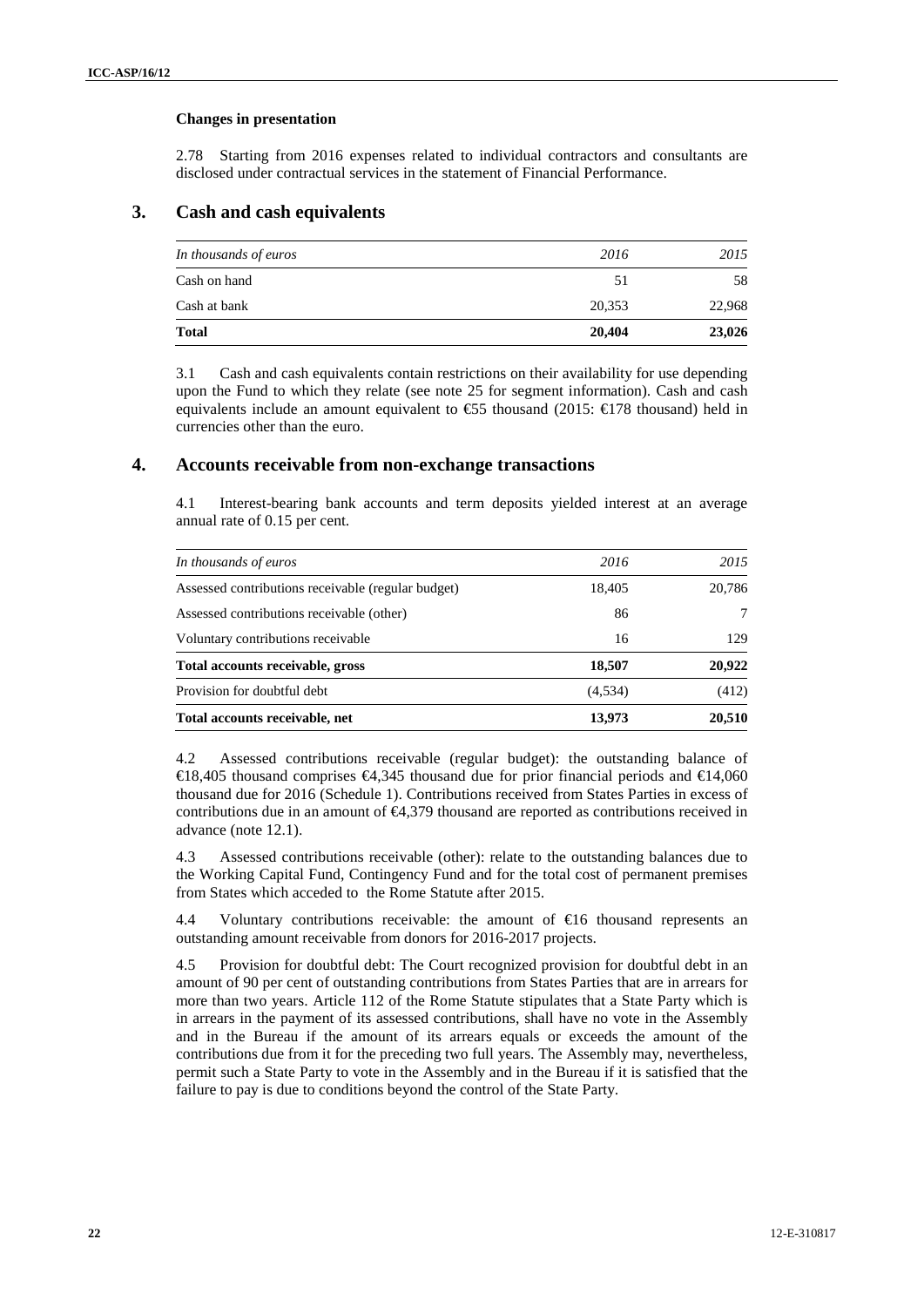### **Changes in provision for doubtful debt**

| Provision for doubtful debt as at 31 December 2016 | 4.534 |
|----------------------------------------------------|-------|
| Increase in provision                              | 4.122 |
| Provision for doubtful debt as at 31 December 2015 | 412   |
| In thousands of euros                              | Total |

4.6 The following table illustrates accounts receivable by age:

| In thousands of euros                              | Not yet<br>due           | Less than<br>1 year | $1-3$<br>vears           | Over<br>3 years          | Total  |
|----------------------------------------------------|--------------------------|---------------------|--------------------------|--------------------------|--------|
| Assessed contributions receivable (regular budget) | -                        | 14.060              | 4.291                    |                          | 18.405 |
| Assessed contributions receivable (other)          | 46                       | 34                  | 5                        |                          | 86     |
| Voluntary contributions receivable                 | $\overline{\phantom{0}}$ | 16                  | $\overline{\phantom{a}}$ | $\overline{\phantom{a}}$ | 16     |
| Total accounts receivable, gross                   | 46                       | 14.110              | 4.296                    |                          | 18,507 |

## **5. Other accounts receivable**

| 4,612<br>(1,406) | 3,405<br>(983) |
|------------------|----------------|
|                  |                |
|                  |                |
| 1,663            | 1,498          |
| 2,949            | 1,907          |
| 2016             | 2015           |
|                  |                |

5.1 Receivables from governments represent receivables for refundable energy tax and VAT.

5.2 Provision for doubtful debt: Under other accounts receivable and on the basis of a judicial decision dated 20 October 2011 (Trial Chamber III, no. ICC-01/05-01/08-568), in 2016 the Court advanced an amount of €448 thousand for legal costs to cover the legal representation of an accused person whose assets have been frozen, which has not been recovered and has been charged to legal aid costs because recovery is uncertain.

### **Changes in provision for doubtful debt**

| In thousands of euros                              | Other<br>receivables | Receivables<br>from Government | Total |
|----------------------------------------------------|----------------------|--------------------------------|-------|
| Provision for doubtful debt as at 1 January 2016   | 958                  | 25                             | 983   |
| Increase in provision                              | 448                  | (25)                           | 423   |
| Provision for doubtful debt as at 31 December 2016 | 1.406                | $\blacksquare$                 | 1.406 |

### 5.3 The following table illustrates other accounts receivable by age:

| In thousands of euros            | Less than 1 year | 1-3 years | Over 3 years             | Total |
|----------------------------------|------------------|-----------|--------------------------|-------|
| Receivable from governments      | 2.937            | 12        | $\overline{\phantom{0}}$ | 2.949 |
| Other receivables                | 666              | 997       |                          | 1663  |
| Other accounts receivable, gross | 3,603            | 1009      |                          | 4.612 |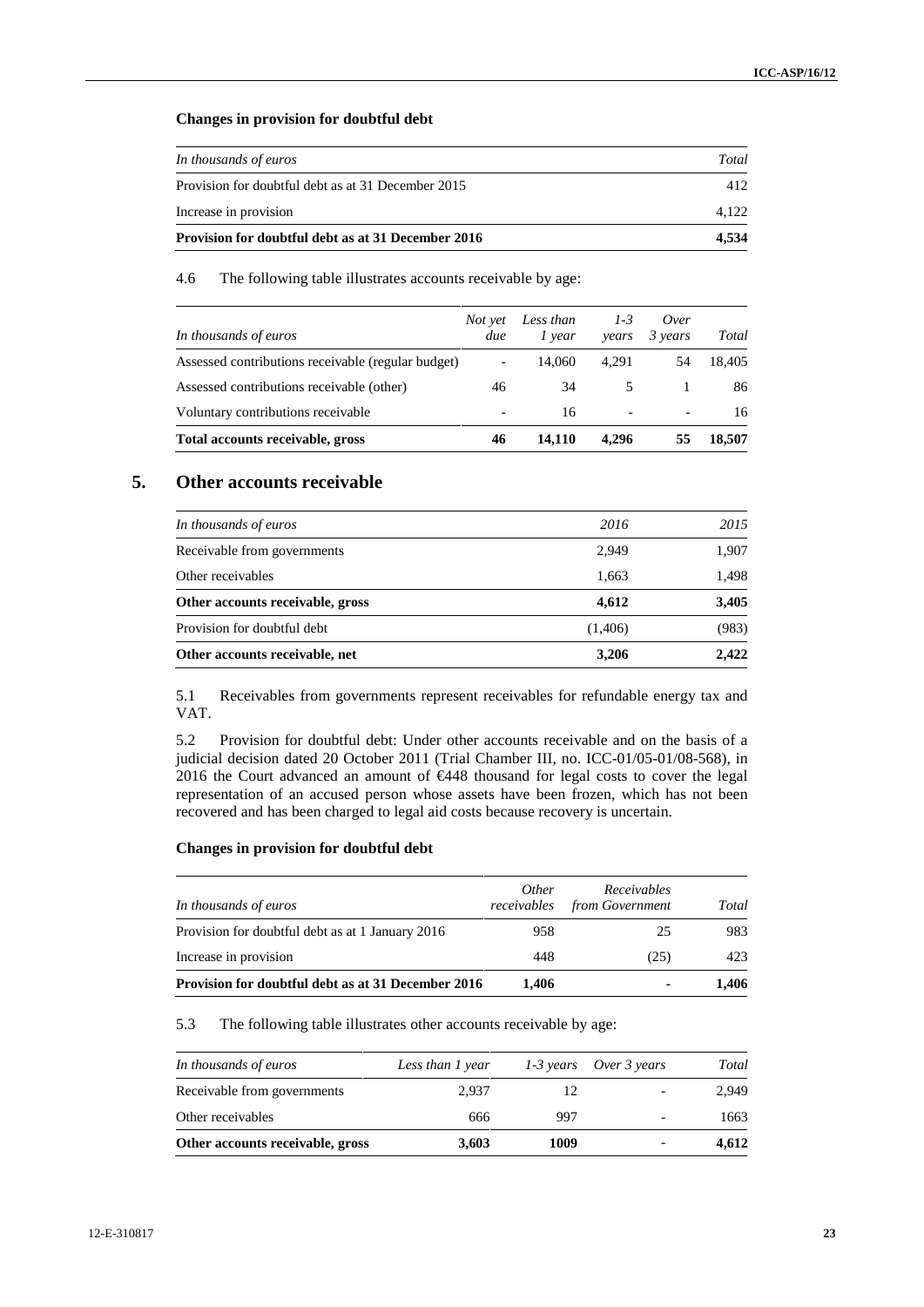## **6. Prepayments and other current assets**

| <b>Total</b>          | 2,905 | 2,360 |
|-----------------------|-------|-------|
| Accrued interest      | 8     | 76    |
| Prepaid expenses      | 540   | 620   |
| Advances to vendors   | 84    | 52    |
| Advances to staff     | 2,273 | 1,612 |
| In thousands of euros | 2016  | 2015  |
|                       |       |       |

6.1 Advances to staff comprise €1,329 thousand of education grant advances for the portion of the school year to be completed during 2017,  $\epsilon$ 23 thousand of travel advances for trips in 2017, and €921 thousand of advances for field operations.

6.2 Advances to vendors mostly represent the amounts paid to vendors for travel-related expenses such as tickets and shipments.

6.3 Prepaid expenses relate to payments to vendors for software maintenance for periods after 31 December 2016.

## **7. Property, plant and equipment**

| In thousands of euros                         | Land                     | Asset under<br>construction | <b>Building</b>          | <b>Motor</b><br>vehicles | Furniture<br>and fittings | ICT<br>equipment | Other<br>assets | Total   |
|-----------------------------------------------|--------------------------|-----------------------------|--------------------------|--------------------------|---------------------------|------------------|-----------------|---------|
| Cost                                          |                          |                             |                          |                          |                           |                  |                 |         |
| At 1 January 2016                             | 9,741                    |                             | 195,756                  | 2,587                    | 561                       | 11,493           | 2,472           | 222,610 |
| <b>Additions</b>                              | $\overline{\phantom{a}}$ | 1,225                       |                          | 690                      | 50                        | 726              | 246             | 2,937   |
| Capitalization                                | $\qquad \qquad -$        | (1,225)                     | 1,225                    |                          |                           |                  |                 |         |
| Reclassification                              |                          |                             |                          | ٠                        | (5)                       | (30)             | (118)           | (153)   |
| Disposals/Write-offs                          |                          |                             | $\overline{\phantom{a}}$ | (190)                    | (9)                       | (1, 863)         | (64)            | (2,126) |
| At 31 December 2016                           | 9,741                    |                             | 196,981                  | 3,087                    | 597                       | 10,326           | 2,536           | 223,268 |
| <b>Accumulated depreciation</b>               |                          |                             |                          |                          |                           |                  |                 |         |
| Accumulated depreciation<br>at 1 January 2016 |                          | $\overline{\phantom{a}}$    | 1,704                    | 2,113                    | 468                       | 8,177            | 1,578           | 14,040  |
| Depreciation Charge                           |                          | $\overline{\phantom{a}}$    | 10,227                   | 210                      | 29                        | 1,016            | 170             | 11,652  |
| Reclassification                              |                          |                             |                          |                          |                           | (12)             | (14)            | (26)    |
| Disposals/Write-offs                          | $\qquad \qquad -$        |                             | $\overline{\phantom{a}}$ | (190)                    | (9)                       | (1, 863)         | (64)            | (2,126) |
| At 31 December 2016                           |                          | $\blacksquare$              | 11,931                   | 2,133                    | 488                       | 7,318            | 1,670           | 23,540  |
| Net book value                                |                          |                             |                          |                          |                           |                  |                 |         |
| at 1 January 2016                             | 9,741                    | $\overline{\phantom{a}}$    | 194,052                  | 474                      | 93                        | 3,316            | 894             | 208,570 |
| At 31 December 2016                           | 9,741                    |                             | 185,050                  | 954                      | 109                       | 3,008            | 866             | 199,728 |

7.1 Based on the deed dated 23 March 2009 between the host State and the Court establishing the ground lease and building and planting rights, land ready for development was leased to the Court for no consideration. The lease may be terminated by mutual consent at the end of the Court's mandate **or** by a decision of the Assembly. The value of the land is estimated on the basis of its not-for-profit function by an independent valuer.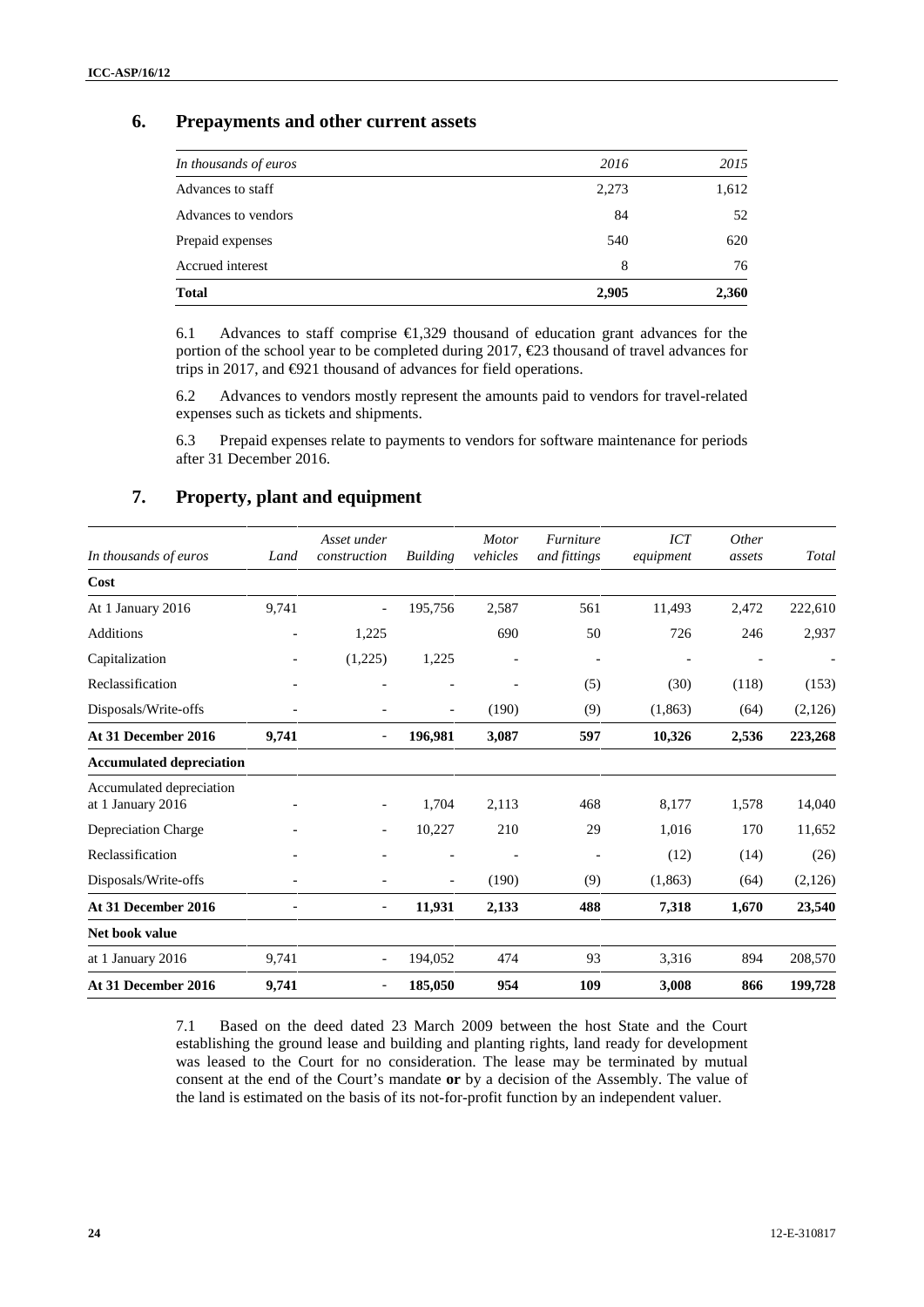# **8. Intangible assets**

| In thousands of euros           | Software externally acquired | Software in development | Total  |
|---------------------------------|------------------------------|-------------------------|--------|
| Cost                            |                              |                         |        |
| At 1 January 2016               | 10,125                       | 402                     | 10,527 |
| <b>Additions</b>                | 433                          |                         | 433    |
| Capitalization                  | 402                          | (402)                   |        |
| Reclassification                | (3)                          |                         | (3)    |
| At 31 December 2016             | 10,957                       |                         | 10,957 |
| <b>Accumulated Amortization</b> |                              |                         |        |
| At 1 January 2016               | 9,174                        |                         | 9,174  |
| Amortization charge             | 441                          |                         | 441    |
| At 31 December 2016             | 9,615                        |                         | 9,615  |
| Net book value                  |                              |                         |        |
| At 1 January 2016               | 951                          | 402                     | 1,353  |
| At 31 December 2016             | 1,342                        |                         | 1,342  |
| <b>Accounts payable</b>         |                              |                         |        |
| In thousands of euros           |                              | 2016                    | 2015   |
| <b>Current</b>                  |                              |                         |        |

| <b>Current</b>                            |       |       |
|-------------------------------------------|-------|-------|
| Counsel payables                          | 452   | 1,228 |
| <b>Suppliers</b>                          | 5,073 | 6,653 |
| Secretariat of the Trust Fund for Victims | 67    | 153   |
| Other payables                            | 104   | 1,892 |
| Total current                             | 5,696 | 9,926 |
| Non-current                               |       |       |
| Secretariat of the Trust Fund for Victims | 586   | 50    |
| Total non-current                         | 586   | 50    |
| <b>Total accounts payable</b>             | 6,282 | 9,976 |

## **10. Employee benefit liabilities**

10.1 Liability towards the Secretariat of the Trust Fund for Victims represents a surplus in Major Programme VI which is consolidated in the Court's programme budget but is part of the net assets/equity of the Trust Fund for Victims and is pending credit to States Parties (see note  $1.2$  (g)).

| In thousands of euros     | 2016  | 2015  |
|---------------------------|-------|-------|
| <b>Current</b>            |       |       |
| Salaries and entitlements | 1,004 | 798   |
| Annual leave accrual      | 6,089 | 5,791 |
| Other long-term benefits  | 1,419 | 1,605 |
| Post-employment benefits  | 1,216 | 1,128 |
| Sub-total current         | 9,728 | 9,322 |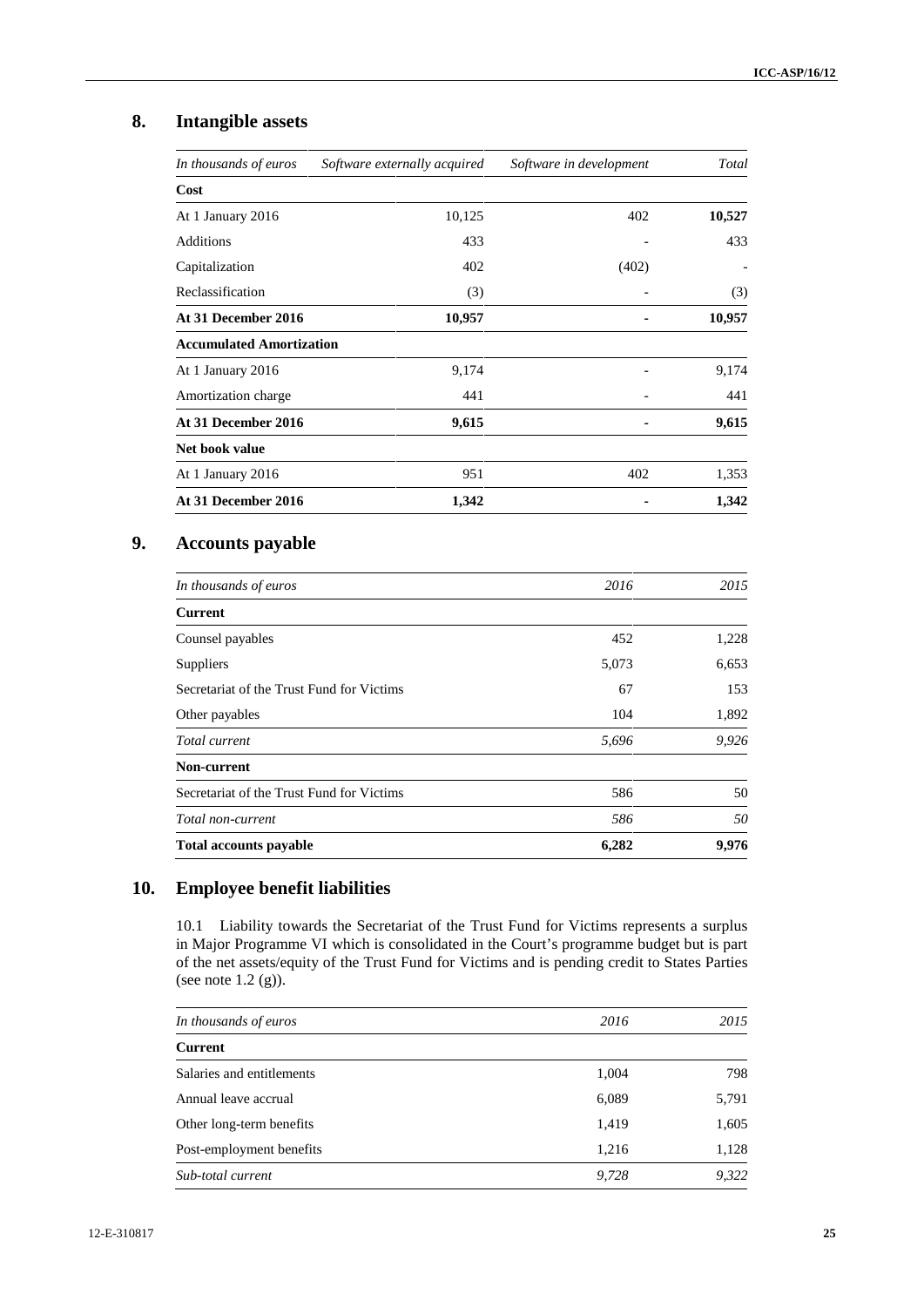| 9,332<br>38,139<br>47,471 | 5,740<br>31,632<br>37,372 |
|---------------------------|---------------------------|
|                           |                           |
|                           |                           |
|                           |                           |
|                           |                           |
| 2016                      | 2015                      |
|                           |                           |

## **Current employee benefit liabilities**

10.2 Current liabilities comprise payables for salaries and other entitlements, annual leave accrual and the current portion of other long-term benefits and post-employment benefits.

10.3 Annual Leave Accrual: At 31 December 2016, €6,089 thousand represents the accumulated annual leave accrual for all staff members of the Court. The cost related to untaken annual leave incurred in 2016 has been recognized as an expense of €298 thousand in the Statement of financial performance.

### **Non-current employee benefit liabilities**

10.4 Actuarial assumptions used to determine the value of other long-term benefits and post-employment benefits are as follows:

| <b>Financial assumptions</b>                      |                                               |
|---------------------------------------------------|-----------------------------------------------|
| Discount rate:                                    |                                               |
| Judges pension scheme                             | 1.50%                                         |
| Relocation allowance and other benefits of judges | 0.13%                                         |
| Home leave and family visit of staff              | 0.13%                                         |
| <b>ASHI</b>                                       | 1.80%                                         |
| Staff repatriation grant                          | 1.30%                                         |
| Other benefits of staff                           | 1.20%                                         |
| Wage inflation                                    | 1.50%                                         |
| Price inflation                                   | 2.00%                                         |
| Medical cost trend rate                           | 5.00%                                         |
| Individual salary increase rate                   | 1.20%                                         |
| <b>Demographic assumptions</b>                    |                                               |
| Individual turnover rates                         | From 0% to 7% depending on age group          |
| Disability rates                                  | <b>Based on UNJSPF</b>                        |
| Mortality tables                                  | UNJSPF active and inactive (2007-2013)        |
| Age corrections                                   | Generational improvement scale (for inactive) |
| Age difference M/F                                | $+3$                                          |

10.5 The discount rate used to discount benefit obligations reflects time value of money. The currency and term of the financial instrument selected to reflect time value of money is consistent with the currency and estimated term of the benefit obligation.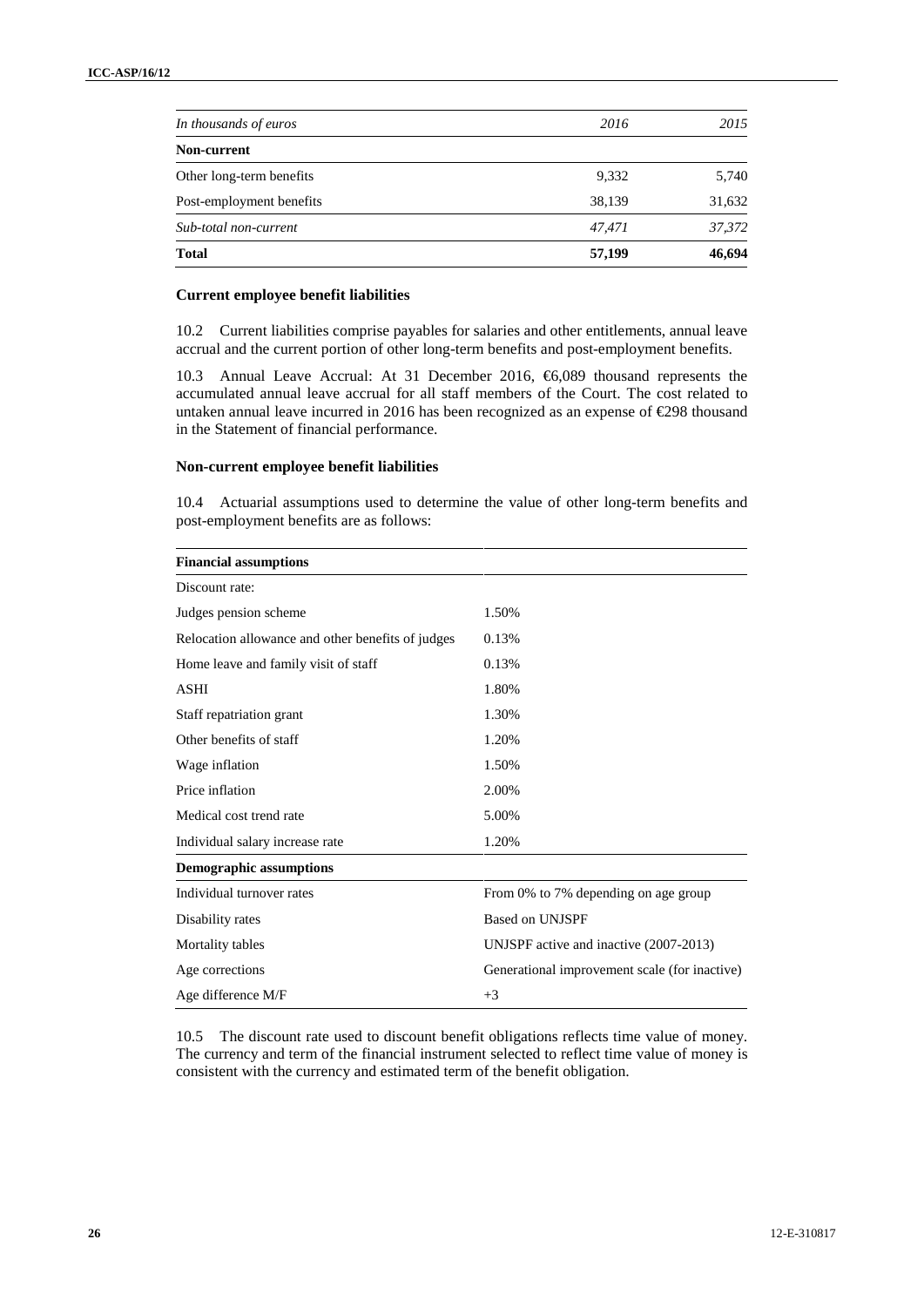|                                                                                     | Judges            |                           | <b>Staff members</b> |                           |         |
|-------------------------------------------------------------------------------------|-------------------|---------------------------|----------------------|---------------------------|---------|
| In thousands of euros                                                               | Pension<br>scheme | <i>Other</i><br>long-term | ASHI                 | <i>Other</i><br>long-term | Total   |
| <b>Present value of the</b><br>defined benefit obligation<br>as at 1 January 2016   | 23,235            | 646                       | 10,709               | 6,699                     | 41,289  |
| Service cost                                                                        | 717               | 232                       | 1,297                | 1,620                     | 3,866   |
| Interest expense                                                                    | 514               | 3                         | 324                  | 112                       | 953     |
| Remeasurement (gains)/losses                                                        | 2,210             | (41)                      | 1,517                | 2,734                     | 6,420   |
| Benefits paid                                                                       | (1,147)           | (137)                     | (21)                 | (1,117)                   | (2,422) |
| <b>Present value of the</b><br>defined benefit obligation<br>as at 31 December 2016 | 25,529            | 703                       | 13,826               | 10,048                    | 50,106  |

## **Reconciliation of the opening and closing balance of the present value of the defined benefit obligation**

**Reconciliation of the opening and closing balance of the reimbursement rights**

| In thousands of euros                      | Judges' pension scheme |
|--------------------------------------------|------------------------|
| Reimbursement right as at 1 January 2016   | 23,235                 |
| Interest revenue                           | 511                    |
| Remeasurement gains/(losses)               | 1,643                  |
| Contributions by employer                  | 1,395                  |
| Benefits paid                              | (1,147)                |
| Administration cost                        | (108)                  |
| Reimbursement right as at 31 December 2016 | 25,529                 |

10.6 The fair value of the reimbursement rights is deemed to be the present value of the related obligation.

## **Total defined benefit cost recognised in the Statement of financial performance and net assets/equity**

|                                                              | Judges            |                           | Staff members |                           |       |
|--------------------------------------------------------------|-------------------|---------------------------|---------------|---------------------------|-------|
| In thousands of euros                                        | Pension<br>scheme | <i>Other</i><br>long-term | ASHI          | <i>Other</i><br>long-term | Total |
| Net service cost                                             | 717               | 232                       | 1,297         | 1,620                     | 3,866 |
| Net interest on the net defined<br>benefit liability/(asset) | 3                 | 3                         | 324           | 112                       | 442   |
| <b>Administration costs</b>                                  | 108               |                           |               |                           | 108   |
| Remeasurement of the net defined<br>benefit liability        |                   | (41)                      |               | 2,734                     | 2,693 |
| Defined benefit cost recorded in profit or loss              | 828               | 194                       | 1,621         | 4,466                     | 7,109 |
| Remeasurement of the net defined<br>benefit liability        | 567               |                           | 1,517         |                           | 2,084 |
| Defined benefit cost recorded in<br>net assets/equity        | 567               | $\overline{\phantom{a}}$  | 1,517         |                           | 2,084 |
| <b>Total defined benefit cost</b>                            | 1,395             | 194                       | 3,138         | 4,466                     | 9,193 |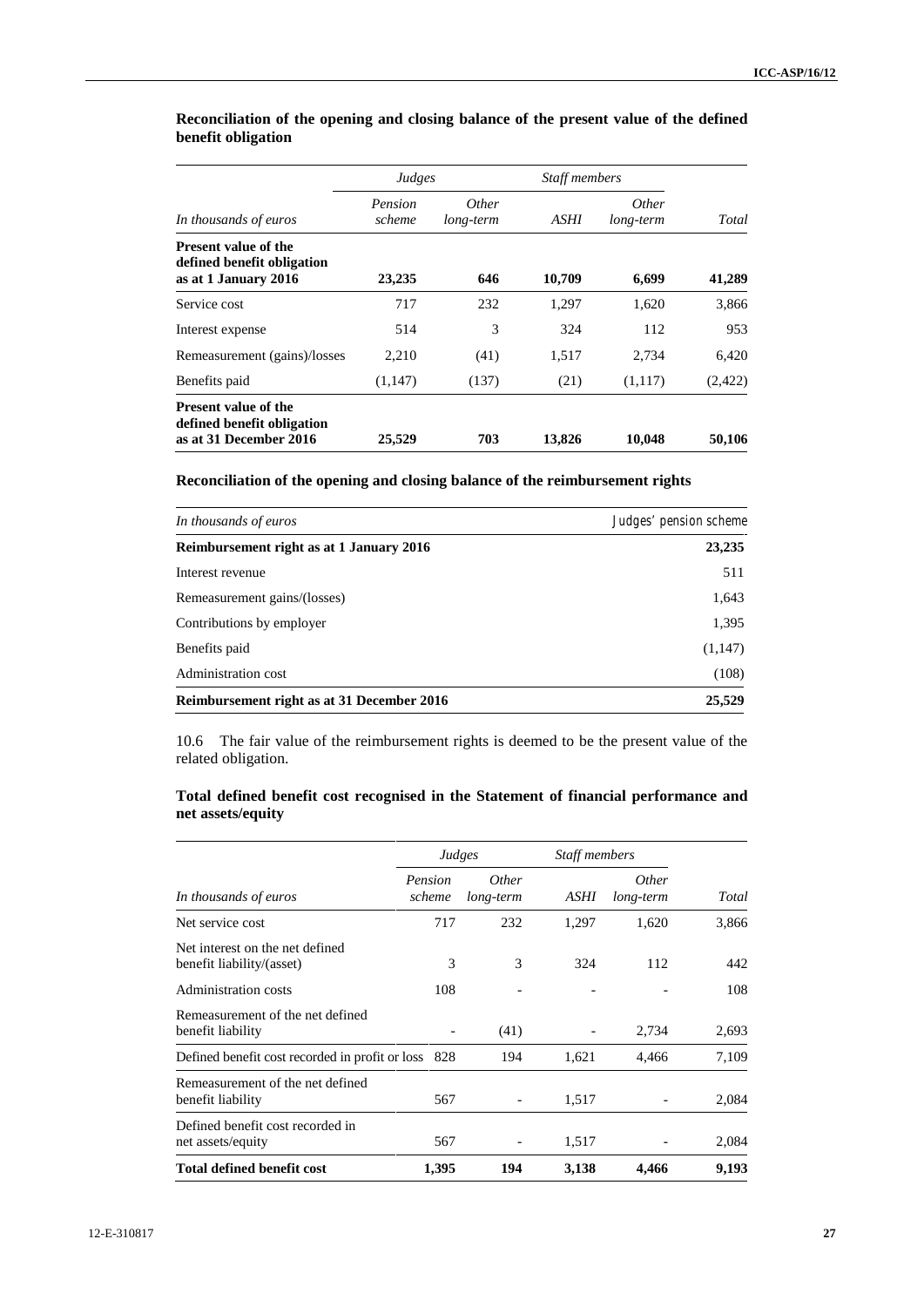### **Sensitivity analysis**

10.7 A significant actuarial assumption for the determination of the defined benefit obligation is the discount rate. The sensitivity analyses have been determined based on a 0.25% change of the assumptions at the end of reporting period.

|                              | Discount | Defined<br>benefit<br>rate % obligation | Discount<br>rate plus | benefit<br>$0.25\%$ obligation | Defined Discount<br>rate less<br>0.25% | Defined<br>benefit<br>obligation |
|------------------------------|----------|-----------------------------------------|-----------------------|--------------------------------|----------------------------------------|----------------------------------|
| <b>Judges</b>                |          |                                         |                       |                                |                                        |                                  |
| Pension scheme               | 1.50     | 25,529                                  | 1.75                  | 24,784                         | 1.25                                   | 26,310                           |
| Home leave benefits          | 0.13     | 54                                      | 0.38                  | 54                             | $\boldsymbol{0}$                       | 54                               |
| Removal/travel on separation | 0.13     | 104                                     | 0.38                  | 103                            | $\mathbf{0}$                           | 104                              |
| Relocation allowance         | 0.13     | 539                                     | 0.38                  | 535                            | $\boldsymbol{0}$                       | 541                              |
| Survivors benefit            | 0.13     | 6                                       | 0.38                  | 6                              | $\boldsymbol{0}$                       | 6                                |
| <b>Staff</b>                 |          |                                         |                       |                                |                                        |                                  |
| Home leave benefits          | 0.13     | 893                                     | 0.38                  | 892                            | $\mathbf{0}$                           | 894                              |
| Family visit                 | 0.13     | 10                                      | 0.38                  | 10                             | $\Omega$                               | 10                               |
| Removal/Travel on separation | 1.20     | 2,197                                   | 1.45                  | 2,147                          | 0.95                                   | 2,249                            |
| Repatriation grant           | 1.30     | 6,542                                   | 1.55                  | 6,374                          | 1.05                                   | 6,709                            |
| Death grant                  | 1.20     | 403                                     | 1.45                  | 395                            | 0.95                                   | 411                              |
| <b>ASHI</b>                  | 1.80     | 13,826                                  | 2.05                  | 12,850                         | 1.55                                   | 14,891                           |

10.8 Effect of an increase of one percentage point and effect of a decrease of one percentage point in the assumed medical cost trend rates are as follows:

### **Medical cost trend rate**

| In thousands of euros                         | 4%     | 5%     | 6%     |
|-----------------------------------------------|--------|--------|--------|
| Defined benefit obligation as at $31/12/2016$ | 11.797 | 13.826 | 16.323 |
| Current Service cost for Fiscal year 2017     | 1.420  | 1.660  | 1.954  |

## **United Nations Joint Staff Pension Fund**

10.9 The financial obligation of the Court to the Fund consists of its mandated contribution, at the rate established by the United Nations General Assembly (currently at 7.9% for participants and 15.8% for member organizations) together with any share of any actuarial deficiency payments under article 26 of the Regulations of the Fund. Such deficiency payments are only payable if and when the United Nations General Assembly has invoked the provision of article 26, following determination that there is a requirement for deficiency payments based on an assessment of the actuarial sufficiency of the Fund as of the valuation date. Each member organization shall contribute to this deficiency an amount proportionate to the total contributions which each paid during the three years preceding the valuation date.

10.10 The actuarial valuation performed as of 31 December 2015 revealed an actuarial surplus of 0.16% (a deficit of 0.72% in the 2013 valuation) of pensionable remuneration, implying that the theoretical contribution rate required to achieve balance as of 31 December 2015 was 23.54% of pensionable remuneration, compared to the actual contribution rate of 23.70%. The next actuarial valuation will be conducted as of 31 December 2017 in 2018.

10.11 At 31 December 2015, the funded ratio of actuarial assets to actuarial liabilities, assuming no future pension adjustments, was 141.1% (127.5% in the 2013 valuation). The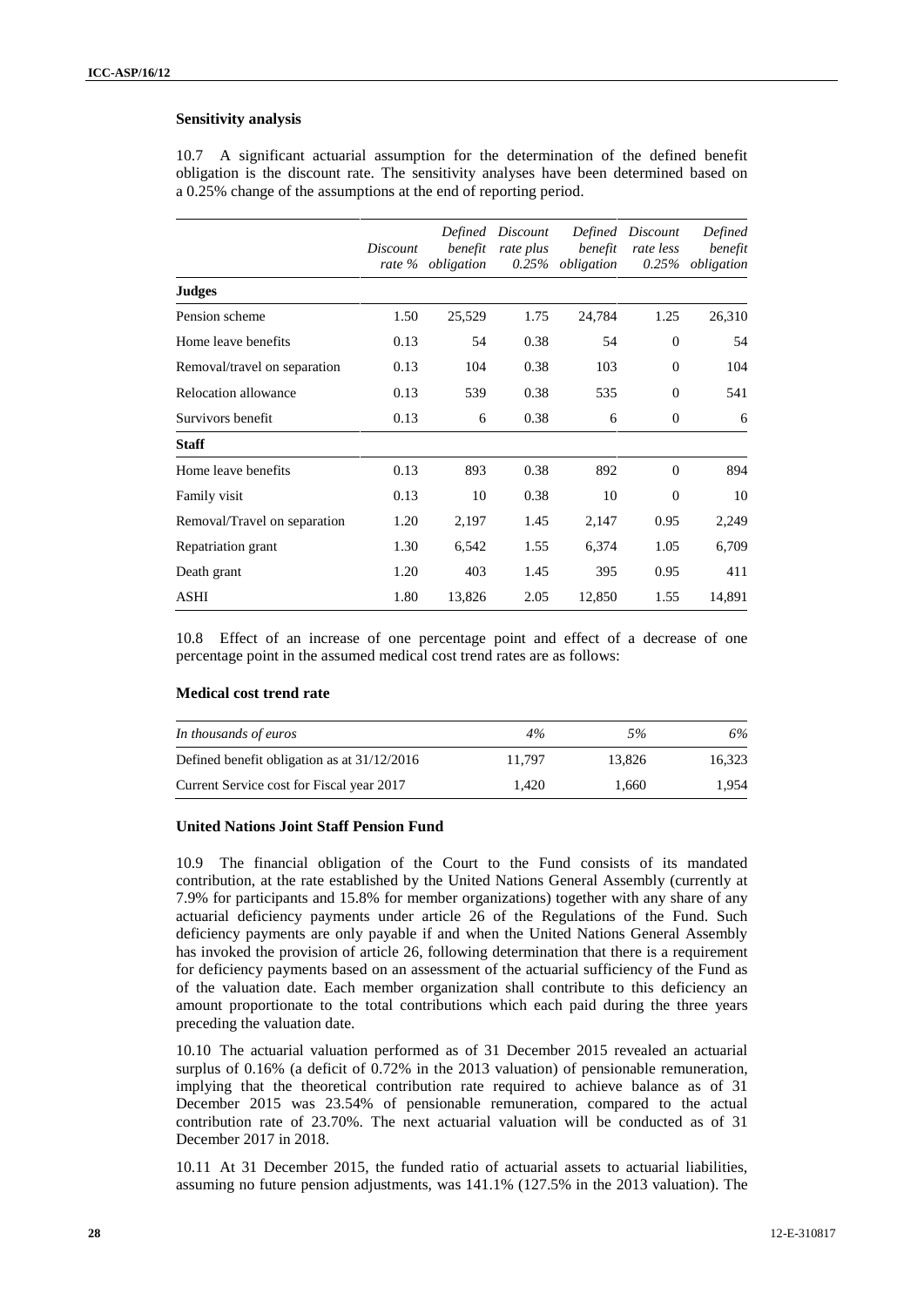funded ratio was 100.9% (91.2% in the 2013 valuation) when the current system of pension adjustments was taken into account.

10.12 After assessing the actuarial sufficiency of the Fund, the Consulting Actuary concluded that there was no requirement, as of 31 December 2015, for deficiency payments under article 26 of the Regulations of the Fund as the actuarial value of assets exceeded the actuarial value of all accrued liabilities under the Fund. In addition, the market value of assets also exceeded the actuarial value of all accrued liabilities as of the valuation date. At the time of this report, the General Assembly has not invoked the provision of article 26.

10.13 The Fund exposes participating organizations to actuarial risks associated with current and former employees of other organizations, with the result that there is no consistent and reliable basis for allocating the obligation and plan assets among participating organizations in the plan. The Court, as well as other participating organizations, is not in a position to identify its proportionate share of the defined benefit obligation, the plan assets and the costs associated with the plan with sufficient reliability for accounting purposes. Hence the Court has treated this plan as if it were a defined contribution plan.

10.14 During 2016, total contributions paid to UNJSPF amounted to €20,512 thousand.

#### **Service-incurred injury**

10.15 The Court entered into an agreement with an insurance company to offer coverage for service-incurred injuries for the Court's staff, judges, consultants and temporary assistants. The insurance premium, calculated as a percentage of the pensionable remuneration for staff members and a comparable percentage for judges, consultants and temporary assistants, is charged to the organization's budget and is reflected in the accounts under expenditures. The total premium paid during 2016 for this insurance was  $\epsilon$ 786 thousand.

#### **Secretariat of the Trust Fund for Victims**

10.16 Employees of the Secretariat of the Trust Fund for Victims are provided with benefits and entitlements in accordance with staff regulations and consistent with those of employees of the Court. These benefits are provided on a pooled basis with the Court's staff and it is not considered feasible to perform a separate actuarial valuation. Long-term and post-employment benefits that relate to the Secretariat of the Trust Fund for Victims and that are included in the obligations of the Court are estimated at €211 thousand.

10.17 The value of annual leave due to employees of the Secretariat of the Trust Fund for Victims as at 31 December 2016, also provided on a pooled basis, are included in the Court's liabilities and amounted to €68 thousand.

## **11. Host State loan**

| <b>Total</b>                | 74.268 | 78,011 |
|-----------------------------|--------|--------|
| Host State loan non-current | 72,509 | 77.120 |
| Host State loan current     | 1.759  | 891    |
| In thousands of euros       | 2016   | 2015   |

11.1 The loan is recognized at amortized cost using the effective interest rate. The effective interest rate is applied to each stream of drawings from the total capital amount available.

11.2 Repayment of the host State loan commenced on 30 June 2016, the date on which the rental agreement of the Court concerning interim premises expired. States Parties that did not pay the one-time contribution are assessed annually for loan repayment. The following table illustrates the remaining contractual maturity of the loan: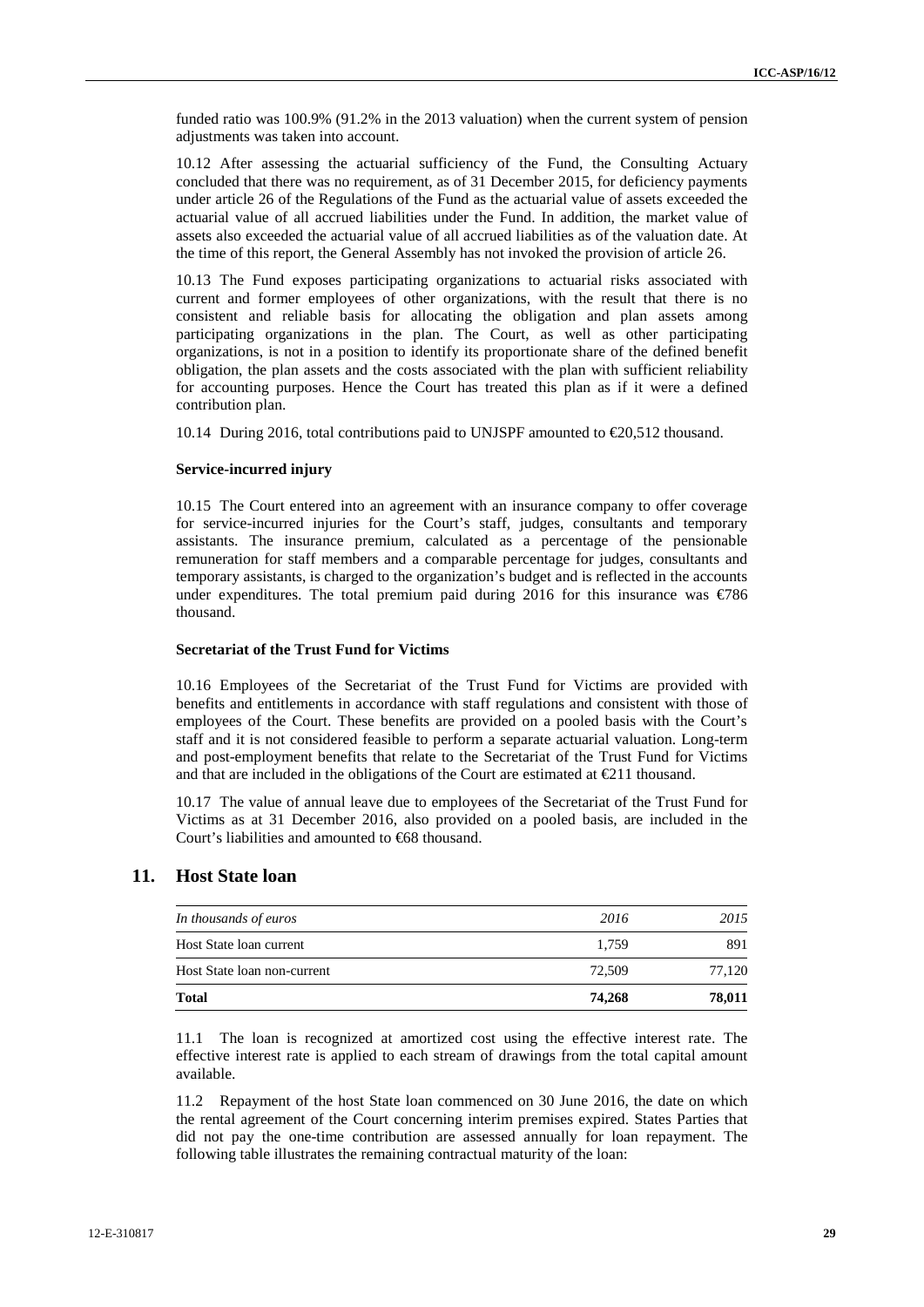| In thousands of euros | Less than 1 year | 1-3 years | Over 3 years | Total   |
|-----------------------|------------------|-----------|--------------|---------|
| Host State loan       | 2.984            | 10.755    | 95,006       | 108.745 |

## **12. Deferred revenue and accrued expenses**

| <b>Total</b>                      | 11.229 | 17,066 |
|-----------------------------------|--------|--------|
| Accrual on host State loan        | 2,984  | 2,186  |
| Accrued expenses                  | 3,479  | 13,795 |
| Deferred voluntary contributions  | 387    | 805    |
| Assessed contributions in advance | 4,379  | 280    |
| In thousands of euros             | 2016   | 2015   |
|                                   |        |        |

12.1 Assessed contributions received in advance: €4,379 thousand was received from States Parties to be applied to the next financial period.

12.2 Deferred voluntary contributions represent contributions of European Commission ( $\epsilon$ 375 thousand) and other donors ( $\epsilon$ 14 thousand) for period 2017 activities of the Trust Fund "Building Legal Expertise and Fostering Cooperation".

## **13. Provisions**

| In thousands of euros                                 | 2016  | 2015  |
|-------------------------------------------------------|-------|-------|
| Provision for ILOAT cases                             | 2,171 | 251   |
| Provision for US tax                                  | 86    | 131   |
| Provision for termination benefits                    |       | 117   |
| Provision for early termination of Headquarters lease | -     | 1,756 |
| <b>Total</b>                                          | 2,257 | 2,255 |

## **Changes in provisions**

| In thousands of euros                     | <b>ILOAT</b><br>provision | $US$ tax<br>provision | <b>Termination</b><br>benefits<br>provision | Early<br>termination<br>of lease | Total    |
|-------------------------------------------|---------------------------|-----------------------|---------------------------------------------|----------------------------------|----------|
| Provision as at 1 January 2016 (restated) | 251                       | 131                   | 117                                         | 1.756                            | 2,255    |
| Increase in provision                     | 2.011                     | 65                    |                                             | -                                | 2,076    |
| Decrease due to payments                  | (58)                      | (75)                  | (72)                                        | (1,239)                          | (1, 444) |
| Decrease due to reversals                 | (33)                      | (35)                  | (45)                                        | (517)                            | (630)    |
| <b>Provision as at 31 December 2016</b>   | 2.171                     | 86                    |                                             | $\blacksquare$                   | 2,257    |

13.1 Provision for ILOAT cases: At the end of 2016, twenty one cases were filed with the Administrative Tribunal of the International Labour Organization (ILOAT) by current or former staff members of the Court. A total of  $\epsilon$ 2,171 thousand is earmarked for six cases. Other cases pending as at 31 December 2016 are either disclosed as contingent liabilities or it is considered that the possibility of an outflow of resources is remote.

13.2 Provision for US tax liability: According to the practice and fundamental principles of the International Civil Service, as determined by the ILOAT, all employees of the Court are entitled to exemption from taxation on Court salaries, emoluments and allowances paid by the Court. The calculated tax liability is €86 thousand estimated for the year 2016 for nine United States taxpayers on the payroll of the Court during this period.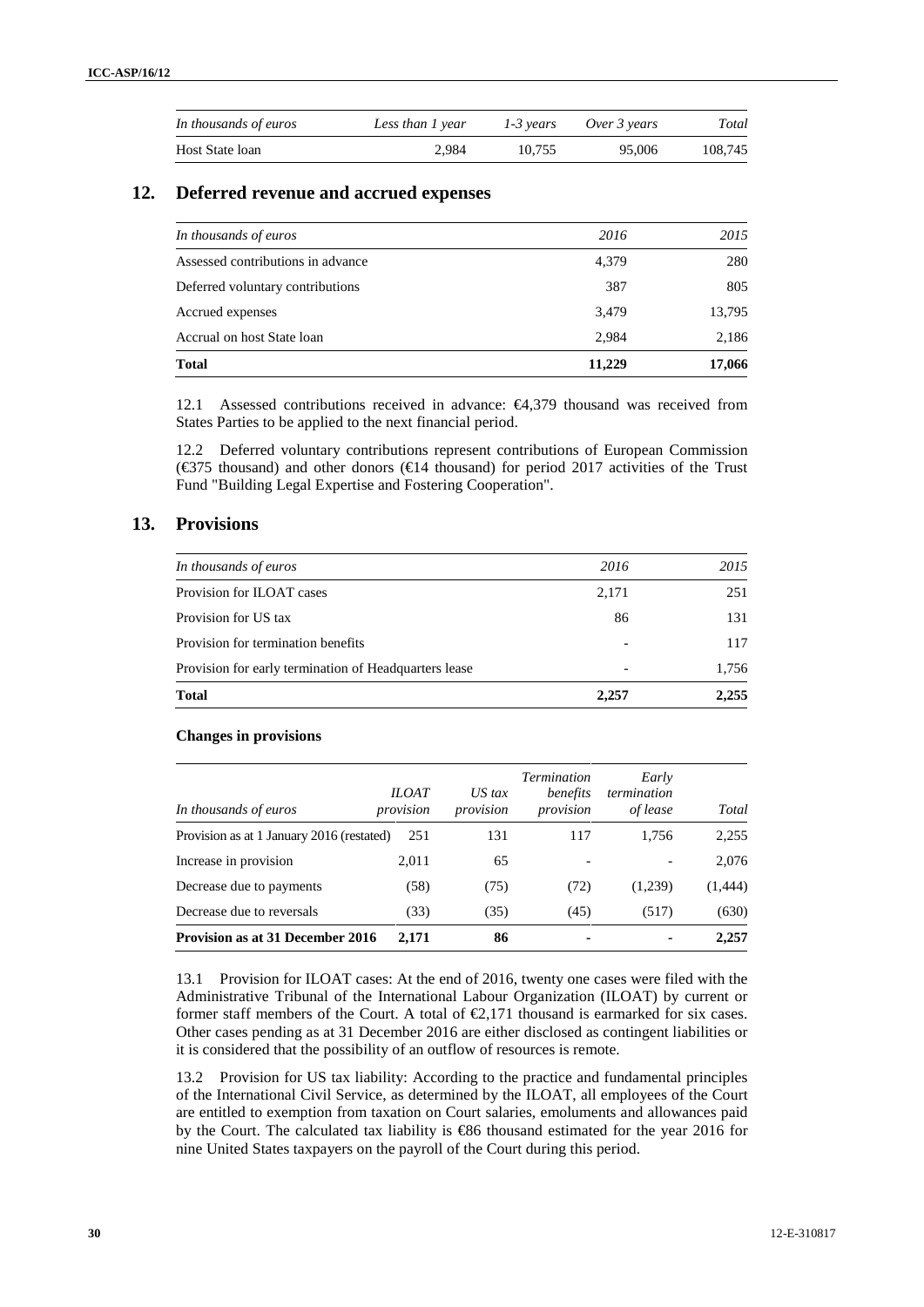## **14. Net assets/equity**

| In thousands of euros                          | 2016     | 2015    |
|------------------------------------------------|----------|---------|
| <b>General</b>                                 |          |         |
| Contingency Fund                               | 5,791    | 5,791   |
| Working Capital Fund                           | 3,664    | 1,616   |
| <b>General Funds</b>                           |          |         |
| Funds for Employee Benefit Liabilities         | 172      | 6,395   |
| Cash Surplus / (Deficit)                       | 5,394    | 95      |
| Other General Fund                             | (16,964) | (6,525) |
| Remeasurement of post-employment related plans | (3,419)  |         |
| <b>Total General balances</b>                  | (5,362)  | 7,372   |
| <b>Other fund balances</b>                     |          |         |
| Permanent Premises Project                     | 119,591  | 118,583 |
| <b>Trust Funds</b>                             | 1,623    | 1,519   |
| <b>Total other fund balances</b>               | 121,214  | 120,102 |
| <b>Total</b>                                   | 115,852  | 127,474 |

14.1 Contingency Fund: the amount of  $\Theta$ , 169 thousand representing the cash surplus for the 2002 and 2003 financial periods was credited to establish the Contingency Fund in accordance with resolution ICC-ASP/ICC/Res.4(b). The level of the Contingency Fund was subsequently reduced and established at  $\epsilon$ 7 million (Schedule 2).

14.2 Working Capital Fund: the Assembly, in its resolution ICC-ASP/14/Res.1, established the Working Capital Fund for the financial period 1 January to 31 December 2016 at €7,406 thousand, the same level as in the previous financial period. In 2016 the amount of  $\epsilon$ 3,837 thousand was used from the Working Capital Fund to fund permanent premises costs and the 2014 cash surplus of  $\bigoplus$ 5 thousand was used to replenish the Working Capital Fund (ICC-ASP/14/Res.1).

14.3 Funds for Employee Benefit Liabilities: were reduced by €6,223 thousand in 2016 to fund 2016 employee benefits and a part of permanent premises costs (ICC-ASP/14/Res.1).

## **15. Revenue**

| In thousands of euros                 | Note | 2016    | 2015    |
|---------------------------------------|------|---------|---------|
| <b>Assessed contributions</b>         |      |         |         |
| To programme budget                   | 15.1 | 136,886 | 125,850 |
| To Permanent Premises Project         |      | 246     | 41,365  |
| To total cost of Permanent Premises   | 15.2 | 51      |         |
| Change in provision for doubtful debt |      | (4,122) | (96)    |
| Sub-total assessed contributions      |      | 133,061 | 167,119 |
| <b>Voluntary contributions</b>        |      |         |         |
| To programme budget                   | 15.3 | 805     | 2,834   |
| To trust funds                        |      | 984     | 1,409   |
| Sub-total voluntary contributions     |      | 1,789   | 4.243   |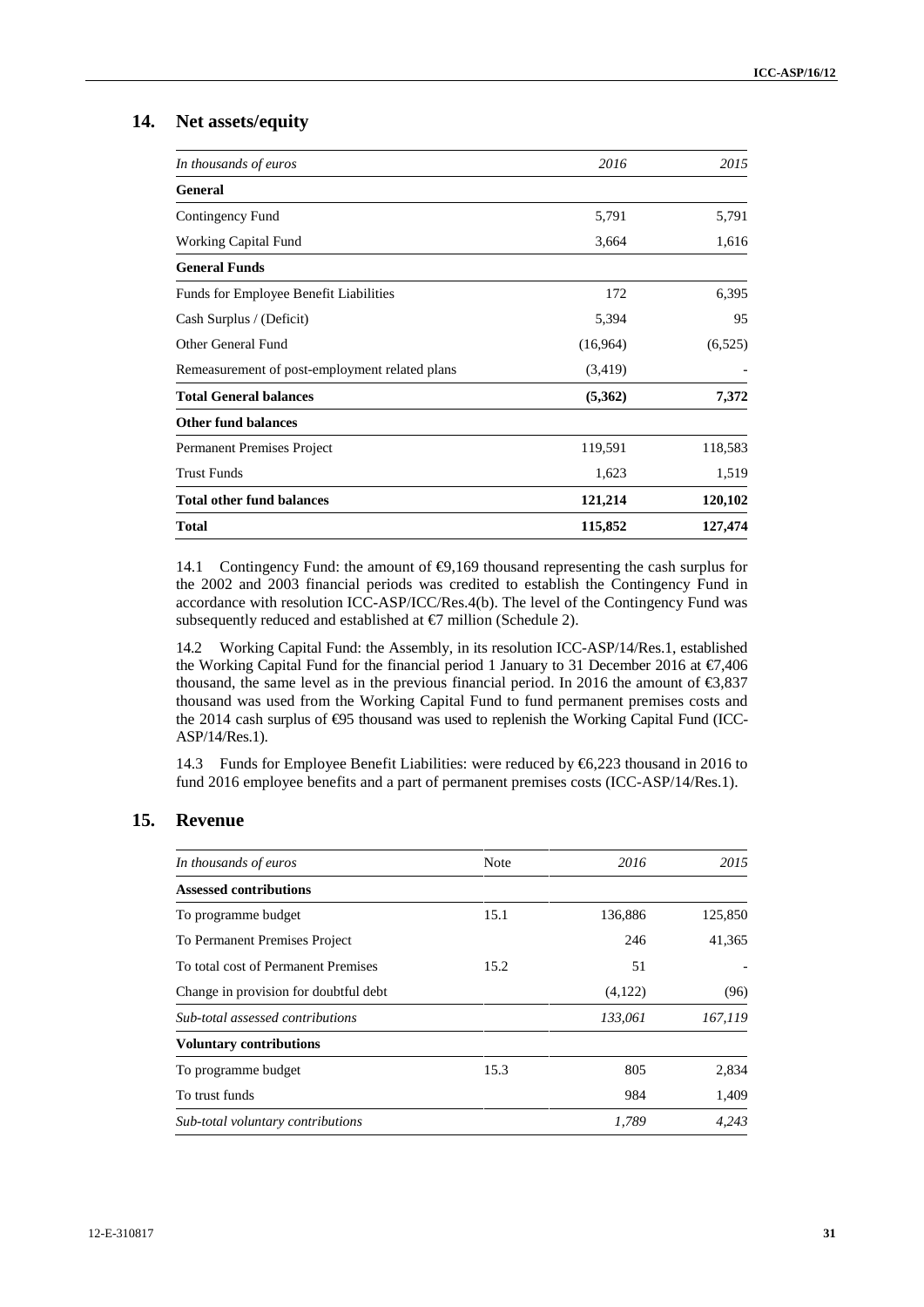| In thousands of euros                                 | <b>Note</b> | 2016    | 2015    |
|-------------------------------------------------------|-------------|---------|---------|
| <b>Financial revenue</b>                              |             |         |         |
| Interest revenue                                      |             | 45      | 179     |
| Sub-total financial revenue                           |             | 45      | 179     |
| Other revenue                                         |             |         |         |
| Host State contribution to Permanent Premises Project |             | 652     | 21,463  |
| Other miscellaneous revenue                           |             | 836     | 489     |
| Sub-total other revenue                               |             | 1,488   | 21,952  |
| <b>Total revenue</b>                                  |             | 136,383 | 193,493 |

15.1 Assessed contributions to programme budget: the Assembly, in its resolution ICC-ASP/14/Res.1, approved the funding of the appropriations of the Court for the financial period 1 January to 31 December 2016 in a total amount of €139,591 thousand, €1,885 thousand of which related to contributions to the Secretariat of the Trust Fund for Victims. The assessed contributions have been further adjusted by €805 thousand of the voluntary contribution from the host State for the costs of the interim premises (Major Programme V) and by €15 thousand of difference between actual and budgeted interest for the host State loan.

15.2 Assessed contributions to total cost of permanent premises: relate to contributions from new States Parties that joined the Court after 2015, which are assessed against the total cost of the permanent premises (ICC-ASP/14/Res.5, paragraph 55).

15.3 Voluntary contributions to the programme budget: represents a contribution from the host State for the costs of the interim premises.

### **Contributions in kind**

15.4 In 2016, the Court hired a number of short term pro-bono personnel, representing receipt of services in kind at a value of €284 thousand.

15.5 In 2016 the fifteenth session of the Assembly of State Parties was conducted at the World Forum Convention Centre in The Hague. The premises were provided by the host State. The approximate amount of this donation in kind is €290 thousand.

#### **16. Employee benefit expenses**

| In thousands of euros               | 2016    | 2015   |
|-------------------------------------|---------|--------|
| Judges' salaries                    | 3,250   | 2,971  |
| Judges' entitlements and allowances | 3,148   | 1,553  |
| Staff salaries                      | 47,627  | 44,329 |
| Staff entitlements and allowances   | 24,981  | 25,076 |
| Temporary assistance                | 21,427  | 25,334 |
| <b>Total</b>                        | 100,433 | 99,263 |

16.1 In 2016 one ex-gratia payment for €193 was made.

## **17. Travel and hospitality expenses**

| In thousands of euros | 2016  | 2015  |
|-----------------------|-------|-------|
| Hospitality           | 36    | 32    |
| Travel                | 5,295 | 6,651 |
| <b>Total</b>          | 5,331 | 6,683 |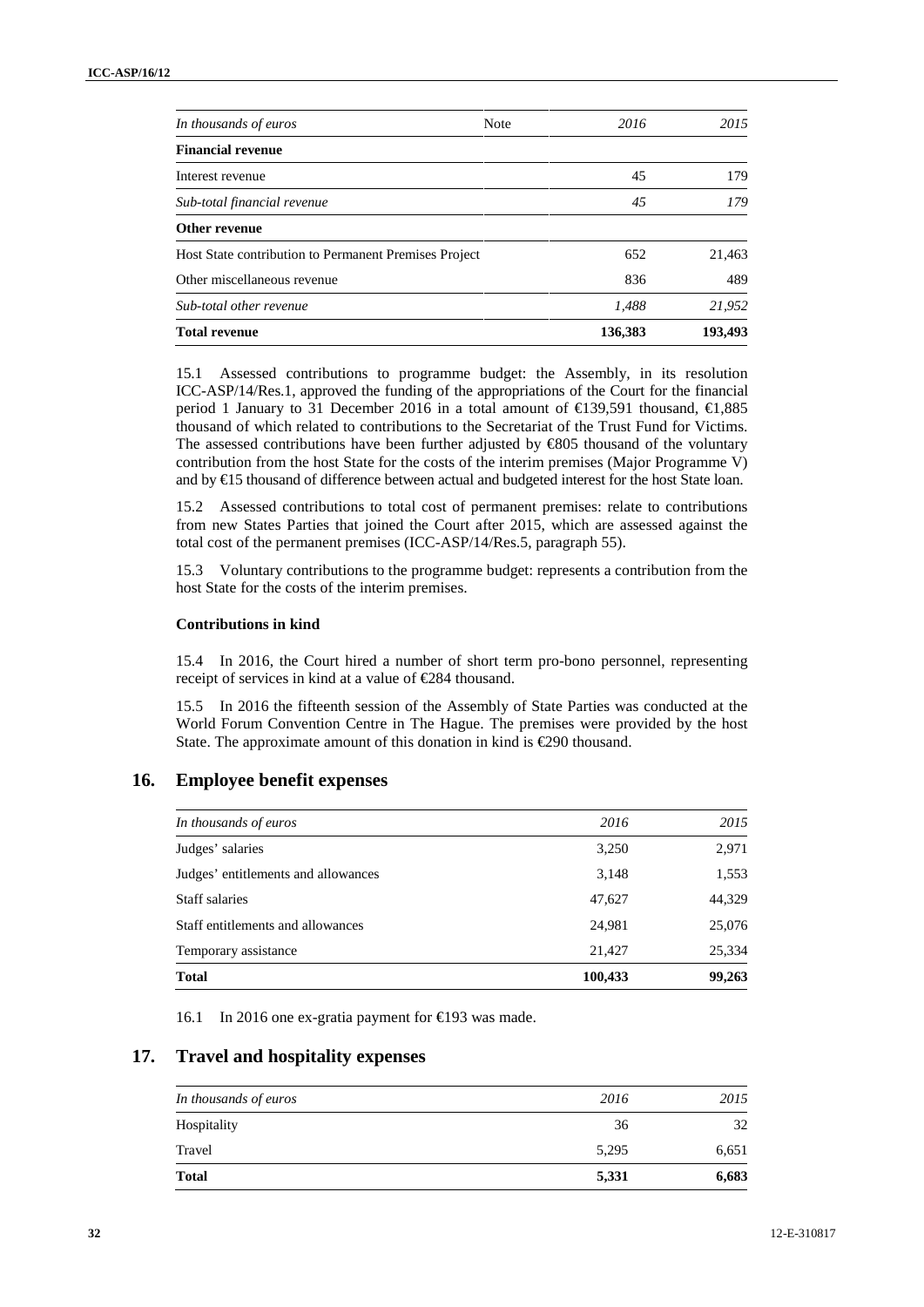## **18. Expenses for contractual services**

| In thousands of euros                  | 2016  | 2015                     |
|----------------------------------------|-------|--------------------------|
| Public information                     | 425   | 666                      |
| External translation                   | 683   | 1,031                    |
| Training                               | 759   | 761                      |
| Consultants and individual contractors | 1,719 | $\overline{\phantom{a}}$ |
| Other contractual services             | 1,766 | 6,601                    |
| <b>Total</b>                           | 5,352 | 9,059                    |

# **19. Expenses for counsel fees**

| <b>Total</b>          | 5,546 | 5,777 |
|-----------------------|-------|-------|
| Counsel for victims   | 945   | 1,016 |
| Counsel for defence   | 4,601 | 4,761 |
| In thousands of euros | 2016  | 2015  |

## **20. Operating expenses**

| <b>Total</b>                            | 11,292 | 17,057 |
|-----------------------------------------|--------|--------|
| Other operating expenses                | 1,632  | 2,357  |
| Witness-related expenses                | 2,166  | 2,889  |
| Communications and software maintenance | 2,993  | 2,817  |
| Rental, utility and maintenance         | 4,501  | 8,994  |
| In thousands of euros                   | 2016   | 2015   |
|                                         |        |        |

## **21. Supplies and materials expenses**

|       | 1,287 |
|-------|-------|
| 1.278 |       |
| 475   | 534   |
| 150   | 140   |
| 570   | 385   |
| 2016  | 2015  |
|       |       |

21.1 Low value asset purchases: represent furniture and fittings, ICT equipment and other assets with a value below  $\bigoplus$ ,000 which is not capitalized.

## **22. Depreciation, amortization and impairment**

| 11,652<br>441 | 2,894<br>414 |
|---------------|--------------|
|               |              |
|               |              |
| 2016          | 2015         |
|               |              |

22.1 No material impairment losses were incurred in 2016.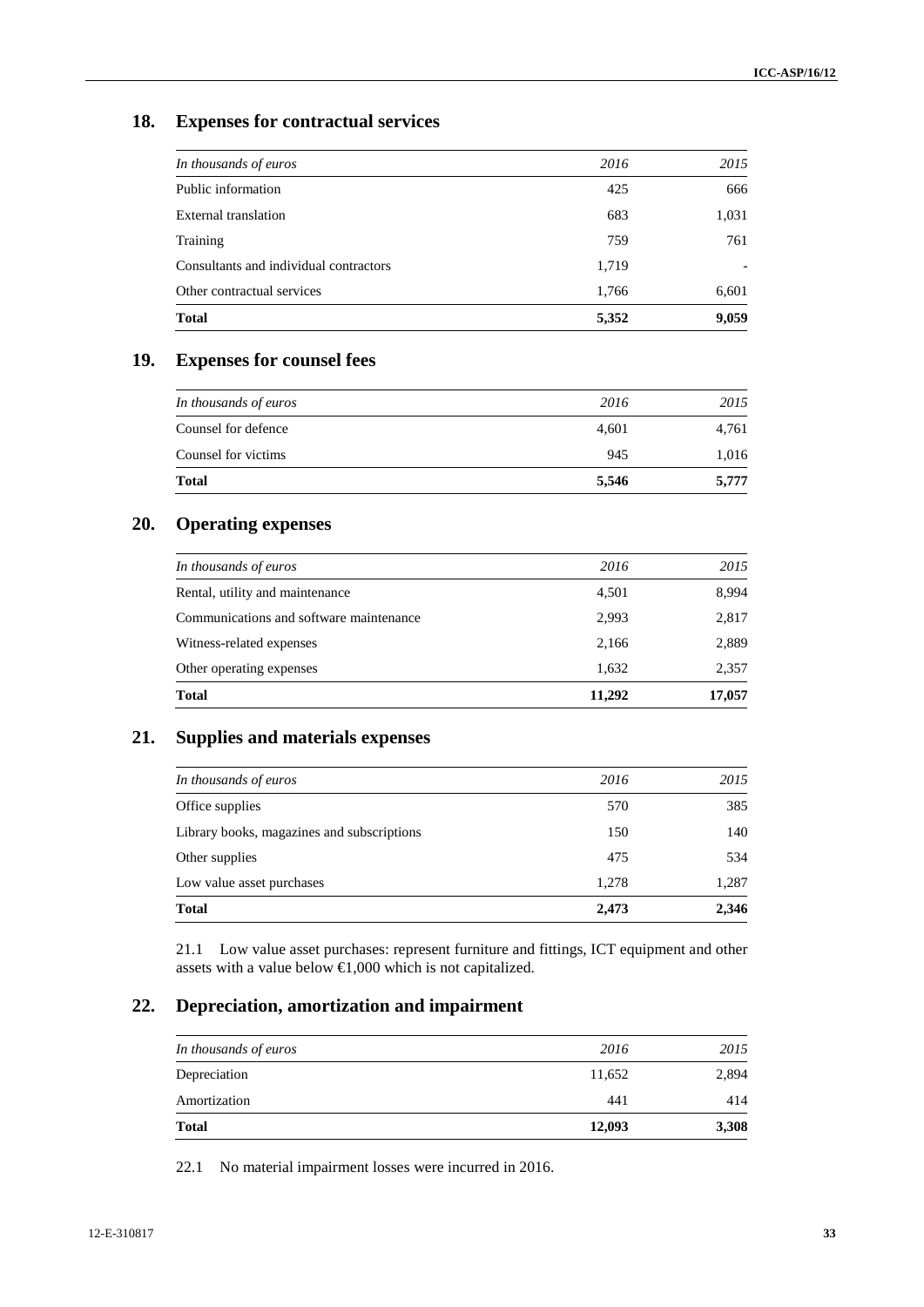## **23. Financial expenses**

| In thousands of euros                   | 2016  | 2015  |
|-----------------------------------------|-------|-------|
| Bank charges                            | 55    | 58    |
| Net foreign exchange loss               | 33    | 77    |
| Interest expense on the host State loan | 2,133 | 2,861 |
| <b>Total</b>                            | 2,221 | 2,996 |

23.1 Interest expense on the host State loan amounting to  $\epsilon$ , 133 thousand is recognized on an effective interest rate basis.

## **24. Statement of comparison of budget and actual amounts**

24.1 The Court's budget and accounts are prepared on different bases. The Statement of financial position, Statement of financial performance, Statement of changes in net assets/equity and Statement of cash flows are prepared on a full accrual basis, whereas the Statement of comparison of budget and actual amounts (Statement V) is prepared on a modified cash basis of accounting.

24.2 As required under IPSAS 24, where the financial statements and the budget are not prepared on a comparable basis, the actual amounts presented on a comparable basis to the budget are reconciled to the actual amounts presented in the financial statements, identifying separately any basis, timing and entity differences. There are also differences in formats and classification schemes adopted for the presentation of financial statements and the budget.

24.3 Differences in bases occur when the approved budget is prepared on a basis other than the accounting basis, as stated in note 24.1 above.

24.4 Timing differences occur when the budget period differs from the reporting period reflected in the financial statements. There are no timing differences for the Court for the purposes of comparison of the budget and the actual amounts.

24.5 Entity differences occur as the budget includes the Secretariat for the Trust Fund of Victims (note  $1.2(g)$ ) which is not part of the reporting entity for which the financial statements are prepared. On the other hand, the annual programme budget does not include the Permanent Premises Project funds and trust funds segments, whereas the financial statements do.

24.6 Differences in presentation are due to differences in the format and classification schemes adopted for the presentation of the Statement of cash flows and Statement of comparison of budget and actual amounts.

24.7 Reconciliation between the actual amounts on a comparable basis in the Statement of comparison of budget and actual amounts (Statement V) and the actual amounts in the Statement of cash flows (Statement IV) for the period ended 31 December 2016 is presented below:

| In thousands of euros                                          | <i>Operating</i> | Investing                | Financing | Total    |
|----------------------------------------------------------------|------------------|--------------------------|-----------|----------|
| <b>Actual amount on comparable</b><br>basis (Statement V)      | 3,010            | $\overline{\phantom{0}}$ |           | 3,010    |
| Basis differences                                              | 11,393           | (410)                    |           | 10,983   |
| Presentation differences                                       |                  | 109                      | (9,532)   | (9, 423) |
| Entity differences                                             | (3,526)          | (8,773)                  | 5,103     | (7,196)  |
| Actual amount in the Statement of<br>cash flows (Statement IV) | 10.877           | (9,074)                  | (4, 429)  | (2,626)  |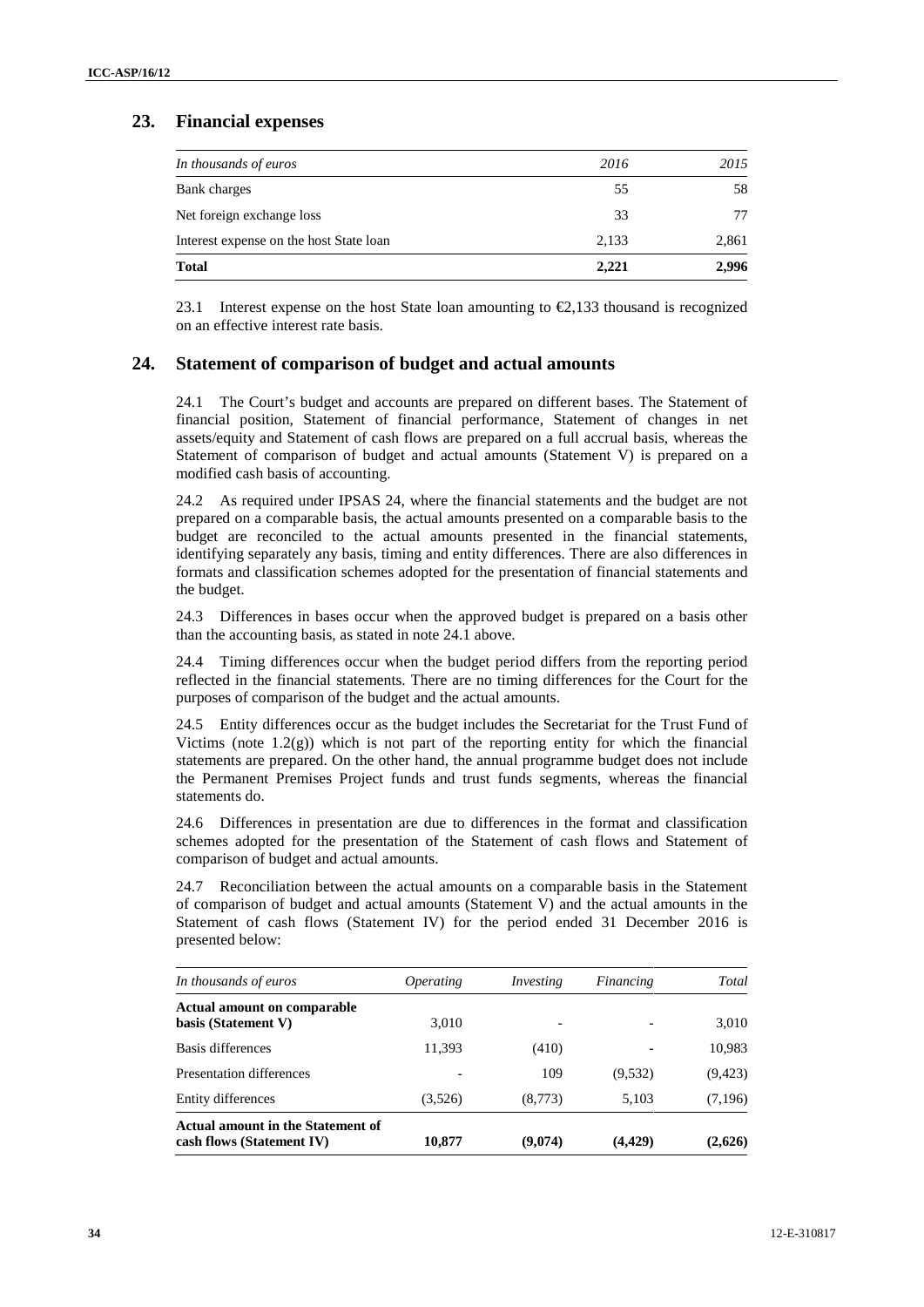24.8 Open commitments including open purchase orders and net cash flows from operating, investing and financing activities are presented as basis differences. Revenue and other fund related expenses that do not form part of the Statement of Comparison of Budget and Actual Amounts are reflected as presentation differences. Under entity differences, the activities of the Secretariat of the Trust Fund for Victims are not reported in the financial statements, but are included in the budgetary process. The Permanent Premises Project funds and trust funds are included in the financial statements but are not part of the actual amounts on a comparable basis.

24.9 An explanation of material differences between the budget and actual amounts is included in the Report on activities and programme performance of the International Criminal Court for the year 2016.

## **25. Segment Reporting**

**Statement of financial position by segment as at 31 December 2016**

| In thousands of euros                           | General | Trust<br>Funds           | Permanent<br>Premises<br>Project<br>Funds | Inter-<br>segment | Total   |
|-------------------------------------------------|---------|--------------------------|-------------------------------------------|-------------------|---------|
| <b>Assets</b>                                   |         |                          |                                           |                   |         |
| Current assets                                  |         |                          |                                           |                   |         |
| Cash and cash equivalents                       | 18,060  | 2,344                    |                                           |                   | 20,404  |
| Accounts receivable (non-exchange transactions) | 13,815  | 16                       | 101                                       | $\overline{a}$    | 13,932  |
| Other accounts receivable                       | 3,202   | $\overline{c}$           | 934                                       | (932)             | 3,206   |
| Prepayments and other current assets            | 2,861   | 44                       |                                           |                   | 2,905   |
| Total current assets                            | 37,938  | 2.406                    | 1,035                                     | (932)             | 40,447  |
| Non-current assets                              |         |                          |                                           |                   |         |
| Accounts receivable (non-exchange transactions) | 41      |                          |                                           |                   | 41      |
| Property, plant and equipment                   | 2,790   |                          | 196,938                                   |                   | 199,728 |
| Intangible assets                               | 1,291   |                          | 51                                        |                   | 1,342   |
| Reimbursement right                             | 25,529  |                          |                                           |                   | 25,529  |
| Total non-current assets                        | 29,651  |                          | 196,989                                   |                   | 226,640 |
|                                                 | 67,589  |                          |                                           |                   | 267,087 |
| <b>Total assets</b>                             |         | 2,406                    | 198,024                                   | (932)             |         |
| <b>Liabilities</b>                              |         |                          |                                           |                   |         |
| Current liabilities                             |         |                          |                                           |                   |         |
| Accounts payable                                | 6,039   | 367                      | 222                                       | (932)             | 5,696   |
| Employee benefit liabilities                    | 9,716   | 12                       |                                           | $\qquad \qquad -$ | 9,728   |
| Host State loan                                 |         | $\overline{\phantom{a}}$ | 1,759                                     | $\overline{a}$    | 1,759   |
| Deferred revenue and accrued expenses           | 6,882   | 404                      | 3,943                                     | $\overline{a}$    | 11,229  |
| Provisions                                      | 2,257   |                          |                                           |                   | 2,257   |
| Total current liabilities                       | 24,894  | 783                      | 5,924                                     | (932)             | 30,669  |
| Non-current liabilities                         |         |                          |                                           |                   |         |
| Accounts payable                                | 586     |                          |                                           |                   | 586     |
| Employee benefit liabilities                    | 47,471  |                          |                                           |                   | 47,471  |
| <b>Host State loan</b>                          |         |                          | 72,509                                    |                   | 72,509  |
| Total non-current liabilities                   | 48,057  |                          | 72,509                                    |                   | 120,566 |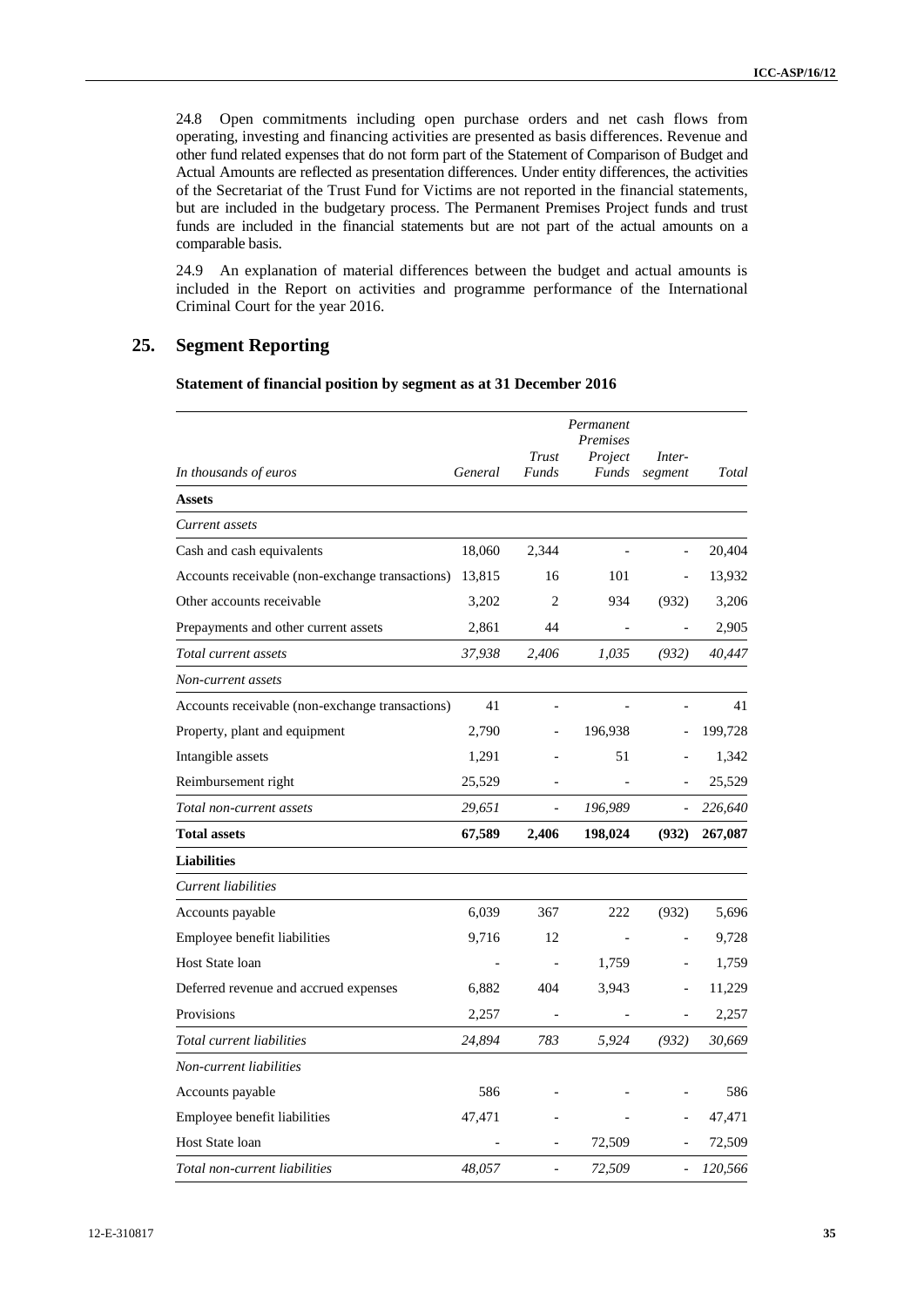| In thousands of euros                   | General   | Trust<br>Funds | Permanent<br><i>Premises</i><br>Project<br>Funds | Inter-<br>segment        | Total   |
|-----------------------------------------|-----------|----------------|--------------------------------------------------|--------------------------|---------|
| <b>Total liabilities</b>                | 72.951    | 783            | 78.433                                           | (932)                    | 151,235 |
| Net assets/equity                       |           |                |                                                  |                          |         |
| Contingency Fund                        | 5,791     |                |                                                  | $\overline{\phantom{a}}$ | 5,791   |
| <b>Working Capital Fund</b>             | 3,664     |                |                                                  | $\overline{\phantom{a}}$ | 3,664   |
| Other fund balances                     | (14, 817) | 1,623          | 119,591                                          | $\qquad \qquad -$        | 106,397 |
| <b>Total net assets/equity</b>          | (5,362)   | 1,623          | 119,591                                          | ٠                        | 115,852 |
| Total liabilities and net assets/equity | 67,589    | 2.406          | 198,024                                          | (932)                    | 267,087 |

**Statement of financial position by segment as at 31 December 2015**

|                                                 | General | Trust<br>Funds               | Permanent<br>Premises<br>Project<br><b>Funds</b> | Inter-                       | Total   |
|-------------------------------------------------|---------|------------------------------|--------------------------------------------------|------------------------------|---------|
| In thousands of euros                           |         |                              |                                                  | segment                      |         |
| <b>Assets</b>                                   |         |                              |                                                  |                              |         |
| Current assets                                  |         |                              |                                                  |                              |         |
| Cash and cash equivalents                       | 13,795  | 2,153                        | 7,078                                            | $\overline{a}$               | 23,026  |
| Accounts receivable (non-exchange transactions) | 20,380  | 130                          |                                                  |                              | 20,510  |
| Other accounts receivable                       | 2,892   | 7                            | 1,062                                            | (1, 539)                     | 2,422   |
| Prepayments and other current assets            | 2,334   | 26                           |                                                  |                              | 2,360   |
| Total current assets                            | 39,401  | 2,316                        | 8,140                                            | (1, 539)                     | 48,318  |
| Non-current assets                              |         |                              |                                                  |                              |         |
| Property, plant and equipment                   | 2,037   |                              | 206,533                                          |                              | 208,570 |
| Intangible assets                               | 1,290   |                              | 63                                               |                              | 1,353   |
| Reimbursement right                             | 23,235  |                              |                                                  |                              | 23,235  |
| Total non-current assets                        | 26,562  | $\qquad \qquad \blacksquare$ | 206,596                                          |                              | 233,158 |
| <b>Total assets</b>                             | 65,963  | 2,316                        | 214,736                                          | (1,539)                      | 281,476 |
| <b>Liabilities</b>                              |         |                              |                                                  |                              |         |
| Current liabilities                             |         |                              |                                                  |                              |         |
| Accounts payable                                | 4,782   | 612                          | 6,071                                            | (1,539)                      | 9,926   |
| Employee benefit liabilities                    | 9,304   | 9                            | 9                                                |                              | 9,322   |
| Host State loan                                 |         |                              | 891                                              |                              | 891     |
| Deferred revenue and accrued expenses           | 4,828   | 176                          | 12,062                                           | $\overline{a}$               | 17,066  |
| Provisions                                      | 2,255   |                              |                                                  | $\overline{a}$               | 2,255   |
| Total current liabilities                       | 21,169  | 797                          | 19,033                                           | (1, 539)                     | 39,460  |
| Non-current liabilities                         |         |                              |                                                  |                              |         |
| Accounts payable                                | 50      |                              |                                                  |                              | 50      |
| Employee benefit liabilities                    | 37,372  |                              |                                                  |                              | 37,372  |
| Host State loan                                 |         |                              | 77,120                                           |                              | 77,120  |
| Provisions                                      |         |                              |                                                  |                              |         |
| Total non-current liabilities                   | 37,422  |                              | 77,120                                           | $\qquad \qquad \blacksquare$ | 114,542 |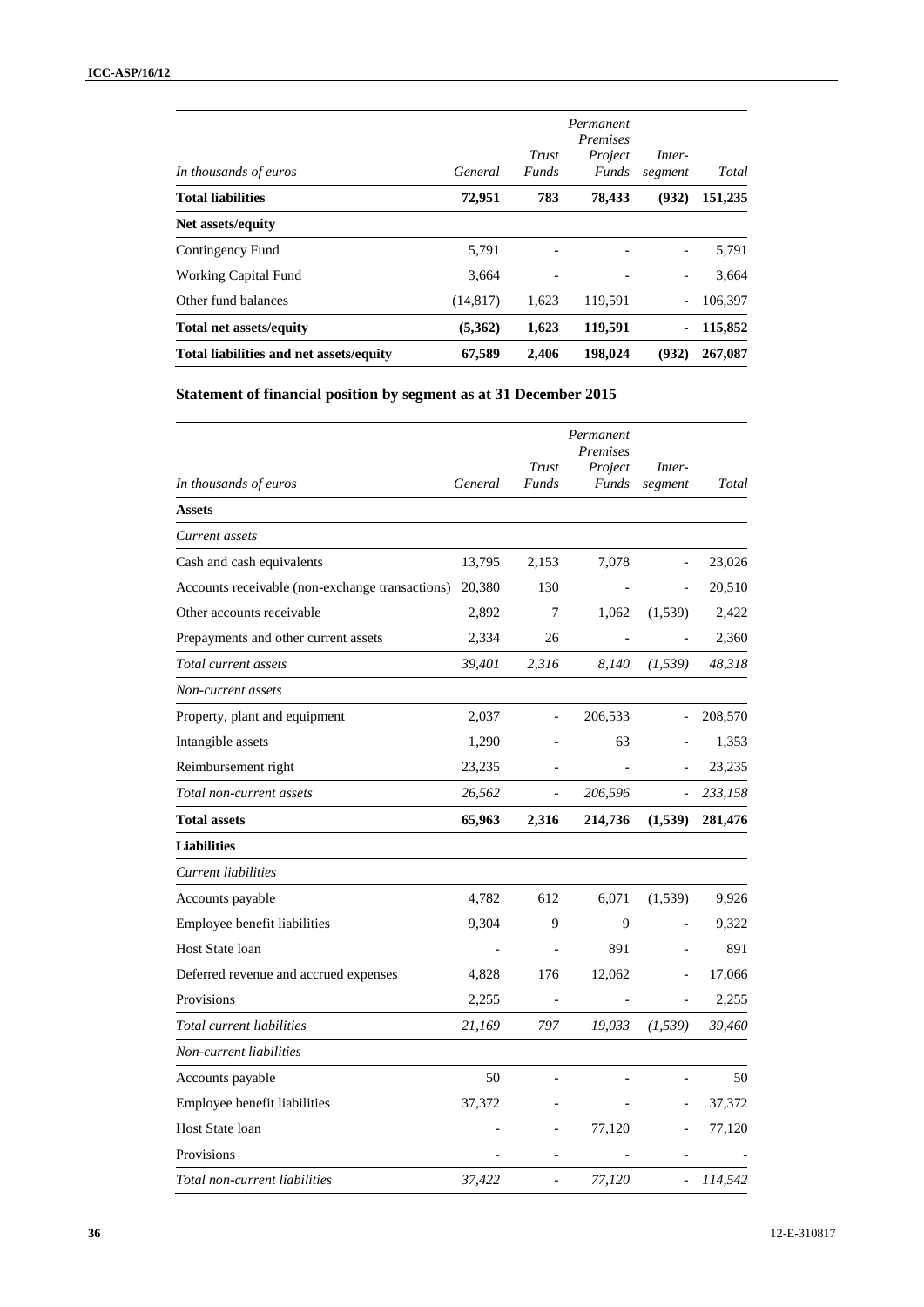| In thousands of euros                   | General | Trust<br><b>Funds</b> | Permanent<br><i>Premises</i><br>Project<br>Funds | Inter-<br>segment        | Total   |
|-----------------------------------------|---------|-----------------------|--------------------------------------------------|--------------------------|---------|
| <b>Total liabilities</b>                | 58,591  | 797                   | 96,153                                           | (1,539)                  | 154,002 |
| Net assets/equity                       |         |                       |                                                  |                          |         |
| Contingency Fund                        | 5,791   |                       |                                                  | $\overline{\phantom{a}}$ | 5,791   |
| <b>Working Capital Fund</b>             | 1.616   |                       |                                                  | $\overline{\phantom{a}}$ | 1,616   |
| Other fund balances                     | (35)    | 1.519                 | 118,583                                          | $\overline{\phantom{a}}$ | 120,067 |
| <b>Total net assets/equity</b>          | 7,372   | 1,519                 | 118,583                                          | ٠                        | 127,474 |
| Total liabilities and net assets/equity | 65,963  | 2,316                 | 214,736                                          | (1,539)                  | 281,476 |

## **Statement of financial performance by segment for the year ended 31 December 2016**

| In thousands of euros            | General | Trust<br><b>Funds</b> | Permanent<br><b>Premises</b><br>Project Fund | Total   |
|----------------------------------|---------|-----------------------|----------------------------------------------|---------|
| <b>Revenue</b>                   |         |                       |                                              |         |
| Assessed contributions           | 129,433 |                       | 3,628                                        | 133,061 |
| Voluntary contributions          | 805     | 984                   |                                              | 1,789   |
| Financial revenue                | 43      | $\overline{2}$        |                                              | 45      |
| Other revenue                    | 835     | 1                     | 652                                          | 1,488   |
| <b>Total revenue</b>             | 131,116 | 987                   | 4,280                                        | 136,383 |
| <b>Expenses</b>                  |         |                       |                                              |         |
| Employee benefit expenses        | 100,218 | 187                   | 28                                           | 100,433 |
| Travel and hospitality           | 4,999   | 332                   |                                              | 5,331   |
| Contractual services             | 5,288   | 295                   | (231)                                        | 5,352   |
| Counsel fees                     | 5,546   |                       |                                              | 5,546   |
| Operating expenses               | 11,253  | 67                    | (28)                                         | 11,292  |
| Supplies and materials           | 2,386   |                       | 87                                           | 2,473   |
| Depreciation and amortization    | 1,279   |                       | 10,814                                       | 12,093  |
| Financial expenses               | 85      | $\overline{c}$        | 2,134                                        | 2,221   |
| <b>Total expenses</b>            | 131,054 | 883                   | 12,804                                       | 144,741 |
| Surplus/(deficit) for the period | 62      | 104                   | (8,524)                                      | (8,358) |

## **Statement of financial performance by segment for the year ended 31 December 2015**

| In thousands of euros   | General | Trust                    | Permanent<br><i>Premises</i><br>Funds Project Fund | Inter<br>segment             | Total   |
|-------------------------|---------|--------------------------|----------------------------------------------------|------------------------------|---------|
| Revenue                 |         |                          |                                                    |                              |         |
| Assessed contributions  | 124,685 | $\overline{\phantom{a}}$ | 42,434                                             | $\overline{\phantom{0}}$     | 167,119 |
| Voluntary contributions | 2,831   | 1,400                    | 12                                                 | $\overline{\phantom{0}}$     | 4,243   |
| Financial revenue       | 157     | 3                        | 19                                                 | $\qquad \qquad \blacksquare$ | 179     |
| Other revenue           | 542     | $\overline{\phantom{a}}$ | 21,463                                             | (53)                         | 21,952  |
| <b>Total revenue</b>    | 128,215 | 1,403                    | 63,928                                             | (53)                         | 193,493 |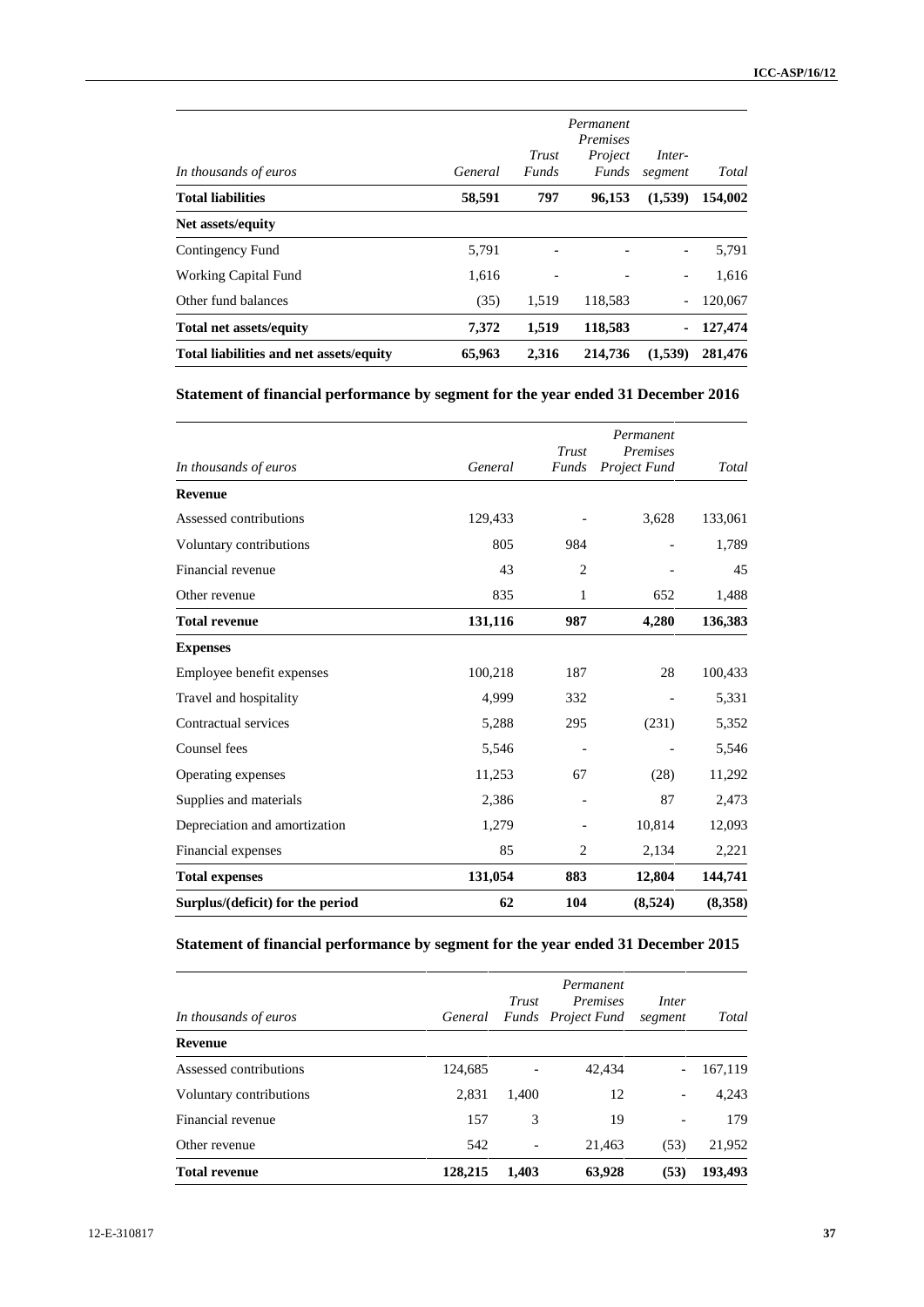| In thousands of euros            | General | Trust<br><b>Funds</b>    | Permanent<br><i>Premises</i><br>Project Fund | Inter<br>segment         | Total   |
|----------------------------------|---------|--------------------------|----------------------------------------------|--------------------------|---------|
| <b>Expenses</b>                  |         |                          |                                              |                          |         |
| Employee benefit expenses        | 98,809  | 157                      | 297                                          | $\overline{\phantom{a}}$ | 99,263  |
| Travel and hospitality           | 6,419   | 264                      |                                              |                          | 6,683   |
| Contractual services             | 4,781   | 167                      | 4,111                                        | $\qquad \qquad -$        | 9,059   |
| Counsel fees                     | 5,777   |                          |                                              |                          | 5,777   |
| Operating expenses               | 16,355  | 298                      | 457                                          | (53)                     | 17,057  |
| Supplies and materials           | 1,405   | 2                        | 939                                          | $\overline{\phantom{a}}$ | 2,346   |
| Depreciation and amortization    | 1,300   | $\overline{\phantom{a}}$ | 2,008                                        | $\overline{\phantom{a}}$ | 3,308   |
| Financial expenses               | 105     | 2                        | 2,889                                        |                          | 2,996   |
| <b>Total expenses</b>            | 134,951 | 890                      | 10,701                                       | (53)                     | 146,489 |
| Surplus/(deficit) for the period | (6,736) | 513                      | 53,227                                       |                          | 47,004  |

## **26. Commitments and operating leases**

### **Operating leases**

26.1 Operating costs include lease payments in an amount of €3,347 thousand, recognized as operating lease expenses during the year. The amount includes minimum lease payments. No sublease payments or contingent rent payments were made or received.

### **Commitments**

26.2 At 31 December 2016, the Court had no material contractual commitments for the acquisition of property plant and equipment contracted but not delivered.

## **27. Contingent liabilities**

27.1 At the end of 2016, fifteen cases filed by staff members of the Court with the ILOAT have been identified for which it is not considered likely that an outflow of economic resources will be required. A total of approximately €2.6 million is disclosed as contingent liabilities for these cases.

## **28. Related party disclosures**

28.1 Key management personnel are defined as the President, the Chef de Cabinet, the Registrar, the Prosecutor, the Deputy Prosecutor and Directors.

28.2 The aggregate remuneration paid to key management personnel includes net salaries, post adjustment, entitlements, assignment and other grants, rental subsidy, employer contributions to the pension plan and current health insurance contributions.

28.3 The amounts paid during the year and outstanding balances of receivables at year end are as follows:

| In thousands of euros    | No. of<br>individuals | Aggregate<br>remuneration | Receivables |
|--------------------------|-----------------------|---------------------------|-------------|
| Key management personnel |                       | 2.472                     | 103         |

28.4 Key management personnel also qualify for post-employment benefits and other long-term benefits. At year end, accrued liabilities amounted to: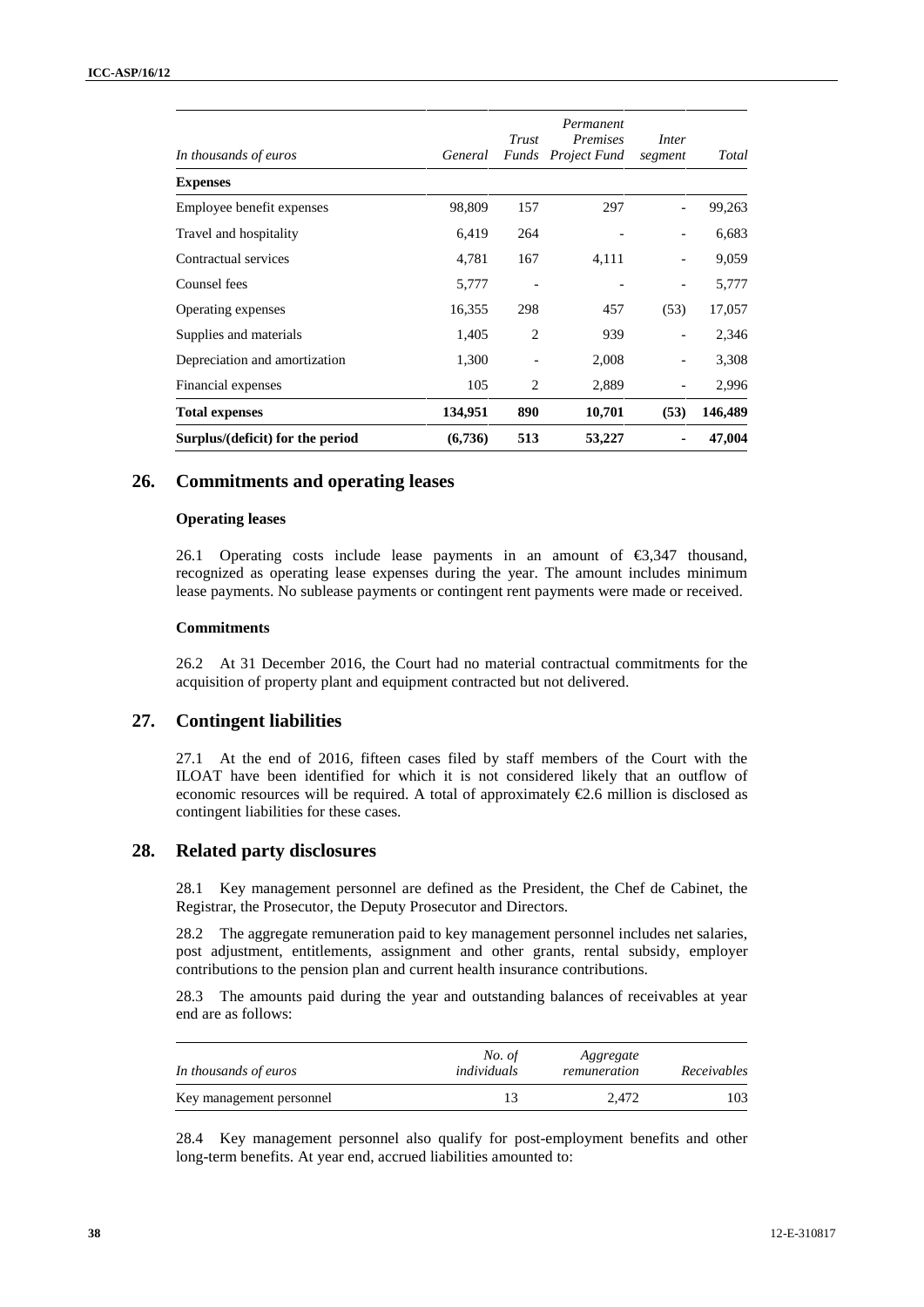| In thousands of euros    | Annual leave<br>accrual | benefits | Other long-term Post-employment<br>benefits | Total |
|--------------------------|-------------------------|----------|---------------------------------------------|-------|
| Key management personnel | 233                     | 535      | 1039                                        | 1.807 |

28.5 In its resolution ICC-ASP/1/Res.6, the Assembly established the Trust Fund for Victims for the benefit of victims of crimes within the jurisdiction of the Court, and the families of such victims.

28.6 In the annex to that resolution, the Assembly established a Board of Directors, which is responsible for management of the Trust Fund, and decided that the Registrar of the Court shall be responsible for providing such assistance as is necessary for the proper functioning of the Board in carrying out its tasks and shall participate in the meetings of the Board in an advisory capacity.

28.7 In 2016, the Assembly approved an appropriation of €1,885 thousand for the Secretariat of the Trust Fund for Victims, which administers the Trust Fund and provides administrative support to the Board and its meetings. The unspent amount of appropriations for the current and prior period in an amount of  $653$  thousand is recognized as a liability towards the Trust Fund for Victims and is pending credit to States Parties. The Court provides various services to the Trust Fund for Victims, including office space, equipment and administrative services free of charge.

## **29. Write-off losses of cash and receivables**

29.1 In addition to the items written off during 2016 as stated in note 7 above, a total amount of €7 thousand was written off as the value of receivables deemed to be irrecoverable.

## **30. Events after the reporting date**

30.1 On 27 June 2017 the Administrative Tribunal of the International Labour Organization (ILOAT) delivered the judgement on two disputed cases which were disclosed as part of contingent liabilities, at an estimated amount of €862 thousand, at the time the financial statements were authorised for issuance.

30.2 According to the ILOAT decision of 27 June 2017, the Court is ordered to pay the complainants an amount equal to the difference between the pensions the complainants were paid and the pensions they would have been paid under the original Pension Scheme Regulations together with interest thereon at the rate of 5 per cent per annum and the costs in the amount of  $\epsilon$ 7,000. The total amount thus payable to the complainants is  $\epsilon$ 344 thousand and the amount payable to the Court's pension administrator Allianz NL is  $\epsilon$ ,467 thousand. As a result of this event the contingent liabilities are reduced by the original estimate of  $\text{\textsterling}62$  thousand, and the provision for ILOAT cases is increased by  $\text{\textsterling}1,811$ thousand.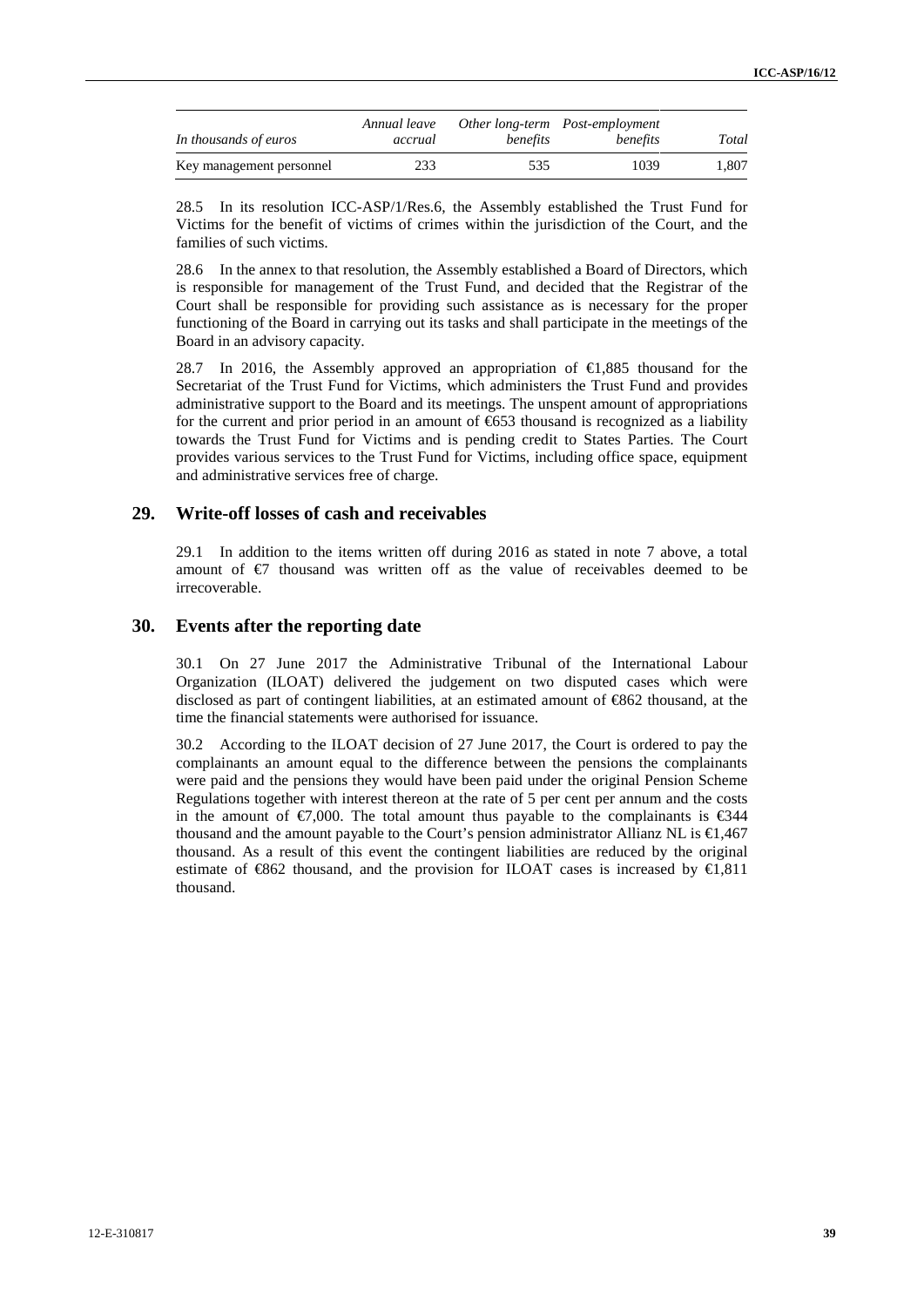# **Annex**

# **Schedule 1**

## **International Criminal Court - Status of contributions as at 31 December 2016 (in euros)**

|                                 | Outstanding as<br>Credits     |                          |            | Total          | Receipts    |                          |                          |             |
|---------------------------------|-------------------------------|--------------------------|------------|----------------|-------------|--------------------------|--------------------------|-------------|
| at 31-12-2015                   | Collections                   | Outstanding              | Assessed   | from2015       | Collections | Outstanding              | outstanding              | relating to |
| <b>States Parties</b>           | Prior years                   |                          |            | 2016           |             |                          |                          | 2017        |
| Afghanistan                     | ÷,                            | $\overline{a}$           | 14,058     | ÷,             | 14,058      |                          |                          |             |
| Albania<br>45                   | 45                            | $\overline{a}$           | 18,576     | ÷,             | 18,576      |                          |                          |             |
| Andorra                         |                               |                          | 13,952     |                | 13,952      |                          |                          |             |
| Antigua and Barbuda<br>7,816    | 5,487                         | 2,329                    | 4,749      |                | 105         | 4,644                    | 6,973                    | 254         |
| 858,214<br>Argentina            | 858,214                       |                          | 2,084,682  |                | 1,039,866   | 1,044,816                | 1,044,816                |             |
| Australia                       |                               | $\overline{\phantom{a}}$ | 5,437,180  | $\overline{a}$ | 5,437,180   |                          |                          | 1,048       |
| Austria                         |                               | $\overline{a}$           | 1,739,207  | $\overline{a}$ | 1,739,207   |                          |                          | 295         |
| Bangladesh                      |                               |                          | 14,165     |                | 14,165      |                          |                          | 675         |
| <b>Barbados</b>                 |                               |                          | 16,254     |                | 16,254      |                          |                          |             |
| Belgium                         |                               |                          | 2,139,216  |                | 2,139,216   |                          |                          | 296         |
| <b>Belize</b>                   |                               |                          | 2,403      | ÷,             | 2,403       |                          |                          |             |
| Benin<br>21,584                 | 7,395                         | 14,189                   | 7,209      |                |             | 7,209                    | 21,398                   |             |
| Bolivia                         |                               |                          | 28,035     |                | 28,035      |                          |                          |             |
| Bosnia and Herzegovina          |                               |                          | 30,185     |                | 30,185      |                          |                          |             |
| <b>Botswana</b>                 |                               |                          | 33,872     | ٠              | 33,872      |                          |                          | 144         |
| 11,413,371<br><b>Brazil</b>     | 11,413,371                    | $\overline{a}$           | 9,130,333  | $\overline{a}$ | 2,156,758   | 6,973,575                | 6,973,575                |             |
| Bulgaria                        |                               | $\overline{a}$           | 108,538    | 6,578          | 101,960     |                          |                          | 5,044       |
| Burkina Faso                    |                               |                          | 9,381      | 1,396          | 4,406       | 3,579                    | 3,579                    |             |
| 373<br>Burundi                  |                               | 373                      | 2,403      |                |             | 2,403                    | 2,776                    |             |
| 3,918<br>Cabo Verde             |                               | 3,918                    | 2,403      |                |             | 2,403                    | 6,321                    |             |
| Cambodia                        | $\overline{\phantom{a}}$<br>÷ | $\overline{\phantom{a}}$ | 9,537      | 7,602          | 1,935       | $\overline{\phantom{a}}$ | $\overline{\phantom{a}}$ |             |
| Canada                          |                               | $\overline{a}$           | 6,795,928  | ÷,             | 6,795,928   | ÷                        |                          | 1,045       |
| 795<br>Central African Republic |                               | 795                      | 2,403      |                |             | 2,403                    | 3,198                    |             |
| 697<br>Chad                     |                               | 697                      | 11,697     |                |             | 11,697                   | 12,394                   |             |
| Chile                           |                               |                          | 928,369    |                | 928,369     |                          |                          |             |
| Colombia<br>313,510             | ä,                            | 313,510                  | 753,920    | ÷,             |             | 753,920                  | 1,067,430                |             |
| 14,438<br>Comoros               | L,                            | 14,438                   | 2,403      |                |             | 2,403                    | 16,841                   |             |
| 33,028<br>Congo                 | $\overline{\phantom{a}}$      | 33,028                   | 14,331     |                | ٠           | 14,331                   | 47,359                   |             |
| Cook Islands<br>19              | 19                            |                          | 2,403      |                | 2,375       | 28                       | 28                       |             |
| Costa Rica                      | $\sim$<br>$\sim$              | $\overline{\phantom{a}}$ | 109,487    | 16,795         | 84,608      | 8,084                    | 8,084                    |             |
| Côte d'Ivoire                   |                               |                          | 21,783     |                | 21,783      |                          |                          |             |
| Croatia                         |                               |                          | 240,405    | 9,849          | 230,556     |                          |                          | 145         |
| Cyprus                          |                               |                          | 101,671    |                | 101,671     |                          |                          | 145         |
| Czech Republic                  |                               |                          | 804,884    |                | 804,884     |                          |                          | 7           |
| Democratic Republic             |                               |                          |            |                |             |                          |                          |             |
| of the Congo                    |                               |                          | 13,678     |                |             | 13,678                   | 13,678                   |             |
| Denmark                         | $\overline{a}$<br>÷,          | $\overline{a}$           | 1,364,037  | $\frac{1}{2}$  | 1,364,037   | $\sim$                   | $\overline{\phantom{a}}$ | 151         |
| 2,018<br>Djibouti               |                               | 2,018                    | 2,403      |                |             | 2,403                    | 4,421                    |             |
| 5,718<br>Dominica               |                               | 5,718                    | 2,403      |                |             | 2,403                    | 8,121                    |             |
| Dominican Republic<br>255,882   | 102,276                       | 153,606                  | 110,698    |                |             | 110,698                  | 264,304                  |             |
| Ecuador                         |                               |                          | 155,844    |                | 155,844     |                          |                          |             |
| El Salvador                     |                               |                          | 18,985     | $\overline{a}$ |             | 18,985                   | 18,985                   |             |
| Estonia                         |                               |                          | 88,656     |                | 88,656      |                          |                          |             |
| Fiji                            |                               |                          | 7,209      | 920            | 6,289       |                          |                          |             |
| Finland                         |                               |                          | 1,060,856  |                | 1,060,856   |                          |                          | 12,352      |
| France                          |                               | $\overline{\phantom{0}}$ | 11,754,325 | 8              | 11,754,317  |                          |                          | 1,643       |
| 77,681<br>Gabon                 | 77,681                        |                          | 40,624     | $\frac{1}{2}$  | 40,624      |                          |                          |             |
| Gambia                          |                               |                          | 2,403      |                |             | 2,403                    | 2,403                    |             |
| Georgia                         |                               |                          | 18,576     | $\overline{a}$ | 18,576      |                          |                          |             |
| Germany                         |                               |                          | 14,920,566 | 15             | 14,920,551  |                          |                          | 2,551       |
| Ghana                           |                               |                          | 38,411     | 8,211          |             | 30,200                   | 30,200                   |             |
| Greece                          |                               |                          | 1,118,773  | ÷,             | 1,118,773   |                          |                          | 152         |
| Grenada<br>6,185                | 6,185                         |                          | 2,403      |                | 2,403       |                          |                          |             |
| 50,655<br>Guatemala             | 50,655                        |                          | 67,320     |                | 67,320      |                          |                          | 74,540      |
| Guinea<br>9,848                 |                               | 9,848                    | 4,725      |                |             | 4,725                    | 14,573                   |             |
| Guyana                          |                               |                          | 4,725      | 3,549          | 1,176       |                          |                          | 1,707       |
| 8,396<br>Honduras               | 8,396                         |                          | 19,218     |                | 1,230       | 17,988                   | 17,988                   |             |
| Hungary                         |                               |                          | 377,677    | 1,363          | 376,314     |                          |                          | 2,006       |
| Iceland                         |                               |                          | 53,541     |                | 53,541      |                          |                          | 18,166      |
| Ireland                         |                               |                          | 779,355    | $\overline{a}$ | 779,355     |                          |                          | 143         |
| Italy                           |                               |                          | 8,720,003  | 8              | 8,719,995   |                          |                          | 666,084     |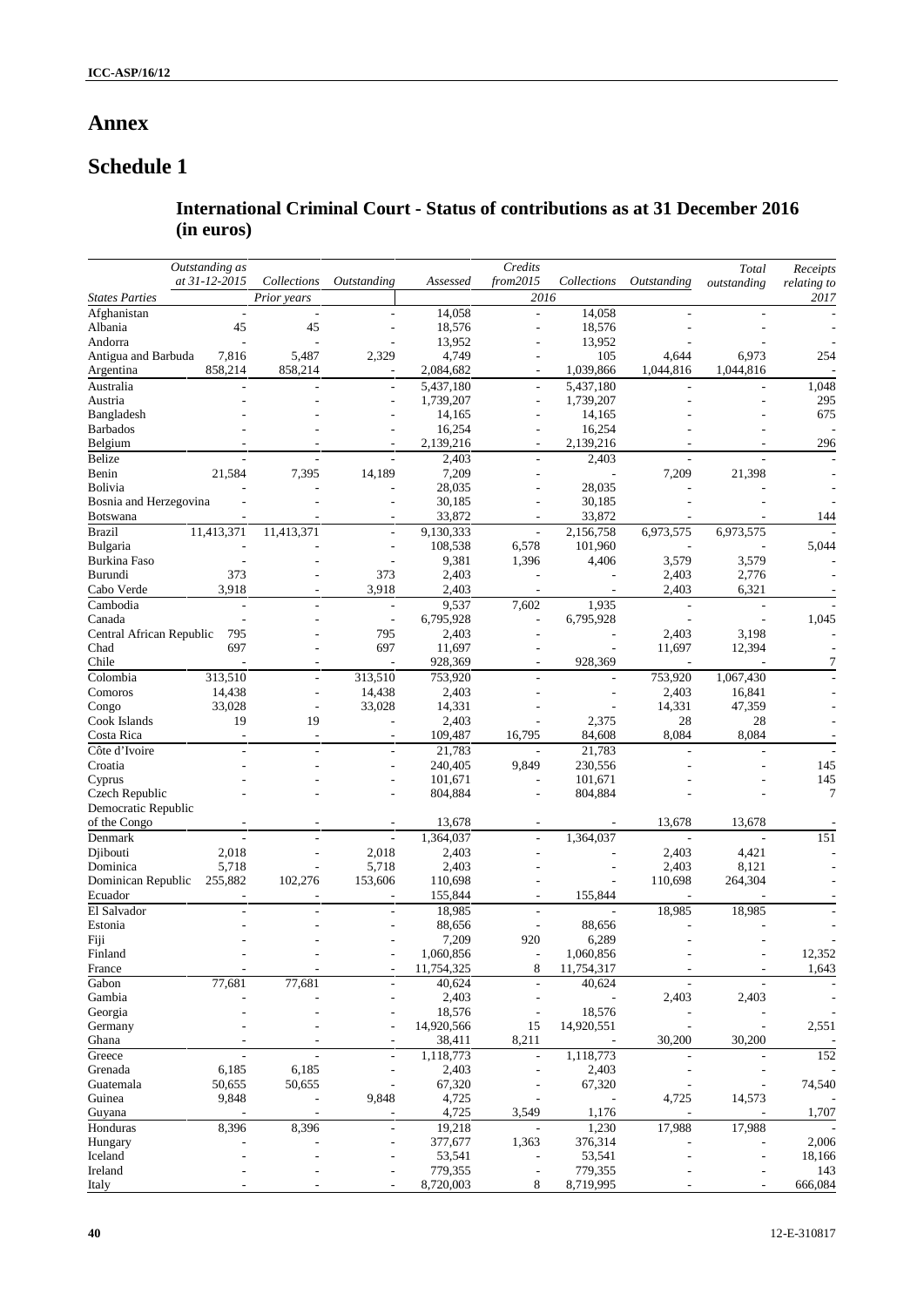|                                              | Outstanding as           |                            |                          |                  | Credits                       |                |                           | Total                    | Receipts                 |
|----------------------------------------------|--------------------------|----------------------------|--------------------------|------------------|-------------------------------|----------------|---------------------------|--------------------------|--------------------------|
| <b>States Parties</b>                        | at 31-12-2015            | Collections<br>Prior years | Outstanding              | Assessed         | from 2015<br>2016             | Collections    | <i><b>Outstanding</b></i> | outstanding              | relating to<br>2017      |
| Japan                                        |                          | L,                         | $\overline{\phantom{a}}$ | 23,391,916       | 4,244                         | 23,387,672     | $\overline{a}$            |                          |                          |
| Jordan                                       |                          |                            |                          | 46,576           |                               | 46,576         |                           |                          |                          |
| Kenya                                        |                          |                            |                          | 42,979           | 267                           | 42,712         |                           |                          | 1,396                    |
| Latvia                                       |                          |                            |                          | 118,795          | L,                            | 118,795        |                           |                          |                          |
| Lesotho                                      | 750                      | 678                        | 72                       | 2,403            | $\overline{\phantom{a}}$      |                | 2,403                     | 2,475                    |                          |
| Liberia                                      | 1,788                    | 1,788                      |                          | 2,403            | ÷,                            | 2,258          | 145                       | 145                      |                          |
| Liechtenstein                                |                          |                            |                          | 16,254           |                               | 16,254         |                           |                          | 716                      |
| Lithuania                                    |                          |                            |                          | 168,533          | 168,533                       |                |                           |                          | 173,602                  |
| Luxembourg<br>Madagascar                     |                          |                            |                          | 148,878<br>7,209 | 7,209                         | 148,878        |                           |                          | 3,559                    |
| Malawi                                       | 13,031                   |                            | 13,031                   | 4,806            |                               |                | 4,806                     | 17,837                   |                          |
| Maldives                                     | 2,187                    | 2,049                      | 138                      | 4,725            |                               |                | 4,725                     | 4,863                    |                          |
| Mali                                         | 15,672                   | 15,672                     |                          | 7,290            |                               | 7,211          | 79                        | 79                       |                          |
| Malta                                        |                          |                            |                          | 37,288           |                               | 37,288         |                           |                          |                          |
| Marshall Islands                             | 1,034                    |                            | 1,034                    | 2,403            |                               |                | 2,403                     | 3,437                    |                          |
| Mauritius                                    |                          |                            | $\overline{a}$           | 27,863           | $\overline{a}$                | 27,863         |                           |                          |                          |
| Mexico                                       | 3,645,451                | 3,645,451                  |                          | 3,338,686        |                               | 662,770        | 2,675,916                 | 2,675,916                |                          |
| Mongolia                                     |                          |                            |                          | 11,610           |                               | 11,610         |                           |                          |                          |
| Montenegro                                   |                          |                            |                          | 9,288            |                               | 9,288          |                           |                          |                          |
| Namibia                                      |                          |                            |                          | 23,219           |                               | 23,219         |                           |                          |                          |
| Nauru                                        |                          |                            | $\overline{a}$           | 2,403            | $\overline{a}$                | 2,388          | 15                        | 15                       |                          |
| Netherlands                                  |                          |                            |                          | 3,447,954        | $\,$ 8 $\,$                   | 3,447,946      |                           |                          | 199,218                  |
| New Zealand                                  |                          |                            |                          | 643,843          | L,                            | 643,843        |                           |                          | 676,298                  |
| Niger                                        | 21,925<br>278,426        |                            | 21,925<br>278,426        | 4,806<br>493,474 | ۰                             |                | 4,806<br>493,474          | 26,731<br>771,900        |                          |
| Nigeria<br>Norway                            |                          | $\overline{\phantom{a}}$   |                          | 2,043,678        | $\overline{a}$                | 2,043,678      |                           | ÷                        | 302                      |
| Panama                                       | 51,538                   | 51,538                     |                          | 79,506           |                               | 19,491         | 60,015                    | 60,015                   |                          |
| Paraguay                                     | 23,459                   | 23,459                     |                          | 33,311           |                               | 33,311         |                           |                          | 733                      |
| Peru                                         | 13,455                   | 13,455                     |                          | 325,868          |                               | 26             | 325,842                   | 325,842                  |                          |
| Philippines                                  |                          |                            |                          | 385,802          |                               | 385,802        |                           |                          | 128                      |
| Poland                                       |                          |                            | $\overline{a}$           | 1,956,718        | ÷,                            | 1,956,718      |                           |                          | 2,028,278                |
| Portugal                                     |                          |                            |                          | 911,979          | L,                            | 911,979        |                           |                          | 38,370                   |
| Republic of Korea                            |                          |                            |                          | 4,875,871        |                               | 4,875,871      |                           |                          | 175,396                  |
| Republic of Moldova                          |                          |                            |                          | 9,288            | ۰                             | 9,288          |                           |                          |                          |
| Romania                                      |                          |                            |                          | 436,189          | ۰                             | 436,189        |                           |                          | 144                      |
| Saint Kitts and Nevis                        | 2,018                    | 2,018                      | L,                       | 2,403            | $\overline{\phantom{a}}$      | 2,403          |                           |                          |                          |
| Saint Lucia                                  |                          |                            |                          | 2,403            | 50                            | 2,353          |                           |                          |                          |
| Saint Vincent and                            |                          |                            |                          |                  |                               |                |                           |                          |                          |
| the Grenadines<br>Samoa                      | 7,321                    | 7,321                      |                          | 2,403<br>2,323   |                               | 2,207<br>2,323 | 196                       | 196                      |                          |
| San Marino                                   |                          |                            |                          | 6,973            |                               | 6,973          |                           |                          |                          |
| Senegal                                      |                          |                            |                          | 12,090           | $\overline{a}$                | 12,090         |                           |                          |                          |
| Serbia                                       |                          |                            |                          | 76,087           | 711                           | 75,376         |                           |                          | 711                      |
| Seychelles                                   |                          |                            |                          | 2,403            | ä,                            | 2,403          |                           |                          |                          |
| Sierra Leone                                 |                          |                            |                          | 2,403            | 2,403                         |                |                           |                          | 4,198                    |
| Slovakia                                     |                          |                            |                          | 374,018          | $\overline{\phantom{0}}$      | 374,018        |                           |                          | 145                      |
| Slovenia                                     | 115,058                  | 115,058                    |                          | 197,712          | $\overline{a}$                | 197,712        |                           |                          |                          |
| South Africa                                 |                          |                            |                          | 848,490          | $\overline{a}$                | 848,490        |                           |                          | 144                      |
| Spain                                        |                          |                            |                          | 5,683,852        | $\,$ 8 $\,$                   | 5,683,844      |                           |                          | 1,507                    |
| <b>State of Palestine</b>                    |                          |                            | $\overline{\phantom{a}}$ | 16,641           | $\overline{a}$                | 16,641         |                           |                          | 101                      |
| Suriname                                     | 8,049                    | 7,768                      | 281                      | 14,181           |                               |                | 14,181                    | 14,462                   | $\overline{\phantom{a}}$ |
| Sweden                                       | $\overline{\phantom{a}}$ | L,                         | $\overline{\phantom{a}}$ | 2,224,152        | $\overline{\phantom{a}}$      | 2,224,152      |                           | $\overline{\phantom{a}}$ | 86,342                   |
| Switzerland                                  |                          |                            | L,                       | 2,652,346        | ÷,                            | 2,652,346      |                           |                          | 195,272                  |
| Tajikistan                                   | 3,443                    | 3,443                      |                          | 9,531            | ä,                            | 4,458          | 5,073                     | 5,073                    |                          |
| The former Yugoslav<br>Republic of Macedonia | 15,815                   | 15,815                     | $\overline{\phantom{a}}$ | 16,896           |                               | 16,896         |                           |                          |                          |
| Timor-Leste                                  |                          |                            |                          | 7,030            | $\overline{\phantom{a}}$<br>6 |                | 7,024                     | 7,024                    |                          |
| Trinidad and Tobago                          |                          | $\overline{\phantom{a}}$   | $\sim$                   | 79,083           | $\overline{\phantom{a}}$      | 79,083         |                           |                          |                          |
| Tunisia                                      | 164                      | 164                        |                          | 68,043           | $\overline{\phantom{a}}$      | 68,043         |                           |                          |                          |
| Uganda                                       | 33,857                   | $\blacksquare$             | 33,857                   | 14,139           |                               |                | 14,139                    | 47,996                   |                          |
| United Kingdom                               |                          | L,                         |                          | 10,409,624       | 28,134                        | 10,381,490     |                           |                          | 4,127                    |
| United Republic of                           |                          |                            |                          |                  |                               |                |                           |                          |                          |
| Tanzania                                     | 60,128                   |                            | 60,128                   | 14,165           |                               |                | 14,165                    | 74,293                   |                          |
| Uruguay                                      |                          |                            |                          | 188,021          |                               | 188,021        |                           |                          |                          |
| Vanuatu                                      | 7,191                    | 3,274                      | 3,917                    | 2,403            |                               |                | 2,403                     | 6,320                    |                          |
| Venezuela                                    | 3,379,723                | 1,770                      | 3,377,953                | 1,378,810        |                               |                | 1,378,810                 | 4,756,763                |                          |
| Zambia                                       |                          |                            | $\overline{\phantom{a}}$ | 14,139           |                               |                | 14,139                    | 14,139                   |                          |
| Rounding difference                          |                          | $\overline{\phantom{a}}$   | $\overline{\phantom{a}}$ | 805              | $\overline{\phantom{a}}$      | 805            | $\overline{\phantom{a}}$  |                          |                          |
| Difference actual and budgeted loan interest |                          |                            |                          | 14,781           | $\overline{a}$                | 14,781         | $\overline{\phantom{a}}$  | $\overline{a}$           |                          |
| <b>Total</b>                                 |                          |                            |                          |                  |                               |                |                           |                          |                          |
| (124 States Parties). 20,785,674             |                          | 16,440,445                 | 4,345,229                | 138,785,600      | 267,867                       | 124,457,996    | 14,059,737                | 18,404,966               | 4,379,287                |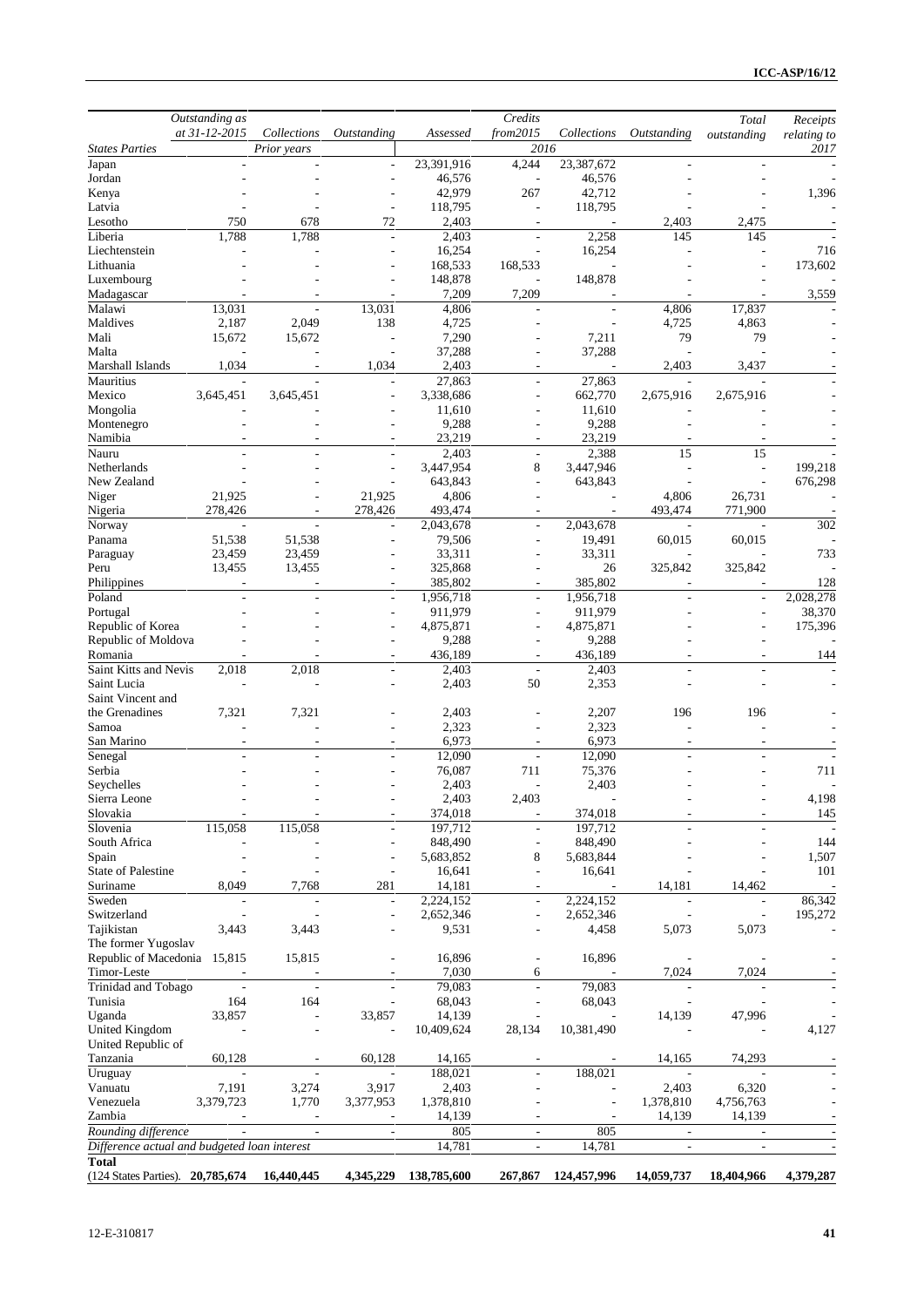## **International Criminal Court - Status of Working Capital Fund and Contingency Fund as at 31 December 2016 (in euros)**

## **Status of Working Capital Fund**

|                                          | 2016                | 2015        |
|------------------------------------------|---------------------|-------------|
| Balance at beginning of financial period | 1,615,124           | 7,286,473   |
| <b>Refunds to States Parties</b>         | (393, 293)          | (581)       |
| <b>Receipts from States Parties</b>      | 364,492             | 119,696     |
| Withdrawals                              | $(3,837,292)^{(1)}$ | (5,790,464) |
| Replenishments                           | 5,790,464           |             |
| 2014 Cash Surplus                        | $95,020^{(2)}$      |             |
| <b>Balance as at 31 December</b>         | 3,634,515           | 1,615,124   |
| Established level                        | 7,405,983           | 7,405,983   |
| Due from States Parties (Schedule 3)     | (29,196)            | (395)       |
| Funding shortage                         | (3,742,272)         | (5,790,464) |
| <b>Balance as at 31 December</b>         | 3,634,515           | 1,615,124   |

## **Status of Contingency Fund**

|                                          | 2016        | 2015        |
|------------------------------------------|-------------|-------------|
| Balance at beginning of financial period | 5,784,923   | 7,468,427   |
| <b>Receipts from States Parties</b>      | 385         | 25,450      |
| Withdrawals                              |             | (1,708,954) |
| Replenishments                           |             |             |
| <b>Balance as at 31 December</b>         | 5,785,308   | 5,784,923   |
| Established level                        | 7,000,000   | 7,000,000   |
| Due from States Parties (Schedule 4)     | (5,738)     | (6,123)     |
| Funding shortage                         | (1,208,954) | (1,208,954) |
| <b>Balance as at 31 December</b>         | 5,785,308   | 5,784,923   |

 $(1)$  Funding of permanent premises costs (ICC-ASP/14/Res.1.B, paragraph 5).

 $(2)$  2014 cash surplus was used for the replenishment of the Working Capital Fund in accordance with ICC-ASP/14/Res.1.B, paragraph 3.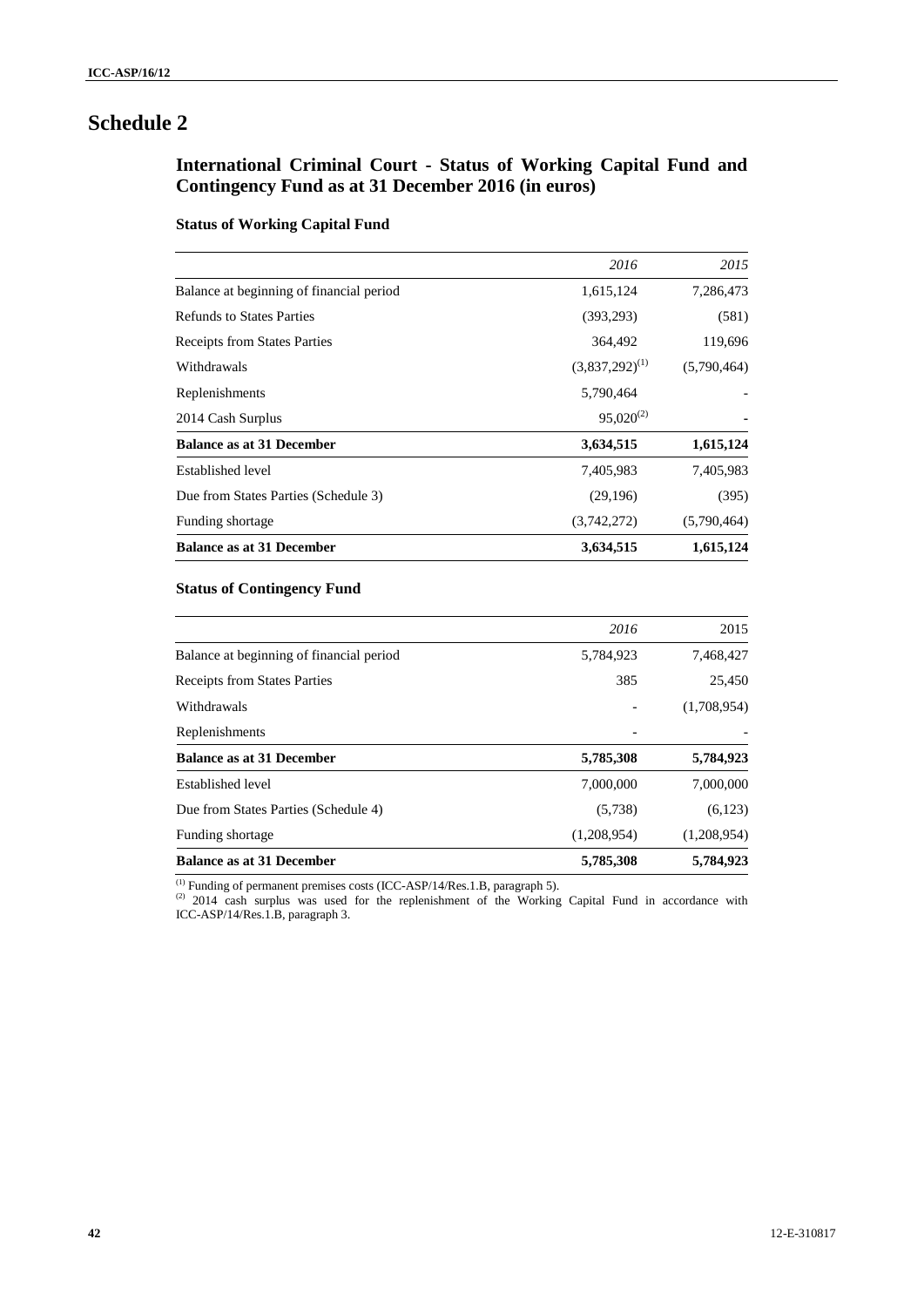# **International Criminal Court - Status of advances to the Working Capital Fund as at 31 December 2016 (in euros)**

|                                  | 2016 Scale of | Working      | Cumulative |             |
|----------------------------------|---------------|--------------|------------|-------------|
| <b>States Parties</b>            | assessment    | Capital Fund | payments   | Outstanding |
| Afghanistan                      | 0.0100        | 741          | 741        |             |
| Albania                          | 0.0136        | 1,007        | 1,007      |             |
| Andorra                          | 0.0102        | 755          | 755        |             |
| Antigua and Barbuda              | 0.0034        | 252          | 252        |             |
| Argentina                        | 1.5193        | 112,519      | 112,519    |             |
| Australia                        | 3.9804        | 294,788      | 294,788    |             |
| Austria                          | 1.2263        | 90,820       | 90,820     |             |
| Bangladesh                       | 0.0100        | 741          | 741        |             |
| <b>Barbados</b>                  | 0.0119        | 881          | 881        |             |
| Belgium                          | 1.5074        | 111,638      | 111,638    |             |
| <b>Belize</b>                    | 0.0017        | 126          | 126        |             |
| Benin                            | 0.0051        | 378          | 378        |             |
| <b>Bolivia</b>                   | 0.0204        | 1,511        | 1,511      |             |
| Bosnia and Herzegovina           | 0.0221        | 1,637        | 1,637      |             |
| <b>Botswana</b>                  | 0.0238        | 1,763        | 1,763      |             |
| <b>Brazil</b>                    | 6.5114        | 482,233      | 482,233    |             |
| Bulgaria                         | 0.0766        | 5,673        | 5,673      |             |
| Burkina Faso                     | 0.0068        | 504          | 504        |             |
| Burundi                          | 0.0017        | 126          | 118        | 8           |
| Cabo Verde                       | 0.0017        | 126          | 118        | 8           |
| Cambodia                         | 0.0068        | 504          | 504        |             |
| Canada                           | 4.9751        | 368,455      | 368,455    |             |
| Central African Republic         | 0.0017        | 126          | 118        | 8           |
| Chad                             | 0.0085        | 630          | 237        | 393         |
| Chile                            | 0.6796        | 50,331       | 50,331     |             |
| Colombia                         | 0.5484        | 40,614       | 30,483     | 10,131      |
| Comoros                          | 0.0017        | 126          | 118        | 8           |
| Congo                            | 0.0102        | 755          | 420        | 335         |
| Cook Islands                     | 0.0017        | 126          | 126        |             |
| Costa Rica                       | 0.0801        | 5,932        | 5,932      |             |
| Côte d'Ivoire                    | 0.0153        | 1,133        | 1,133      |             |
| Croatia                          | 0.1686        | 12,486       | 12,486     |             |
| Cyprus                           | 0.0732        | 5,421        | 5,421      |             |
| Czech Republic                   | 0.5859        | 43,392       | 43,392     |             |
| Democratic Republic of the Congo | 0.0100        | 741          | 355        | 386         |
| Denmark                          | 0.9947        | 73,667       | 73,667     |             |
| Djibouti                         | 0.0017        | 126          | 118        | 8           |
| Dominica                         | 0.0017        | 126          | 118        | 8           |
| Dominican Republic               | 0.0783        | 5,799        | 5,799      |             |
| Ecuador                          | 0.1141        | 8,450        | 8,450      |             |
| El Salvador                      | 0.0238        | 1,763        |            | 1,763       |
| Estonia                          | 0.0647        | 4,792        | 4,792      |             |
| Fiji                             | 0.0051        | 378          | 378        |             |
| Finland                          | 0.7767        | 57,522       | 57,522     |             |
| France                           | 8.2760        | 612,919      | 612,919    |             |
| Gabon                            | 0.0290        | 2,148        | 2,148      |             |
| Gambia                           | 0.0017        | 126          | 118        | 8           |
| Georgia                          | 0.0136        | 1,007        | 1,007      |             |
| Germany                          | 10.8819       | 805,912      | 805,912    |             |
| Ghana                            | 0.0273        | 2,022        | 2,022      |             |
| Greece                           | 0.8022        | 59,411       | 59,411     |             |
| Grenada                          | 0.0017        | 126          | 126        |             |
| Guatemala                        | 0.0477        | 3,533        | 3,533      |             |
| Guinea                           | 0.0034        | 252          | 118        | 134         |
| Guyana                           | 0.0034        | 252          | 252        |             |
| Honduras                         | 0.0136        | 1,007        | 1,007      |             |
| Hungary                          | 0.2742        | 20,307       | 20,307     |             |
| Iceland                          | 0.0392        | 2,903        | 2,903      |             |
| Ireland                          | 0.5706        | 42,259       | 42,259     |             |
| Italy                            | 6.3837        | 472,776      | 472,776    |             |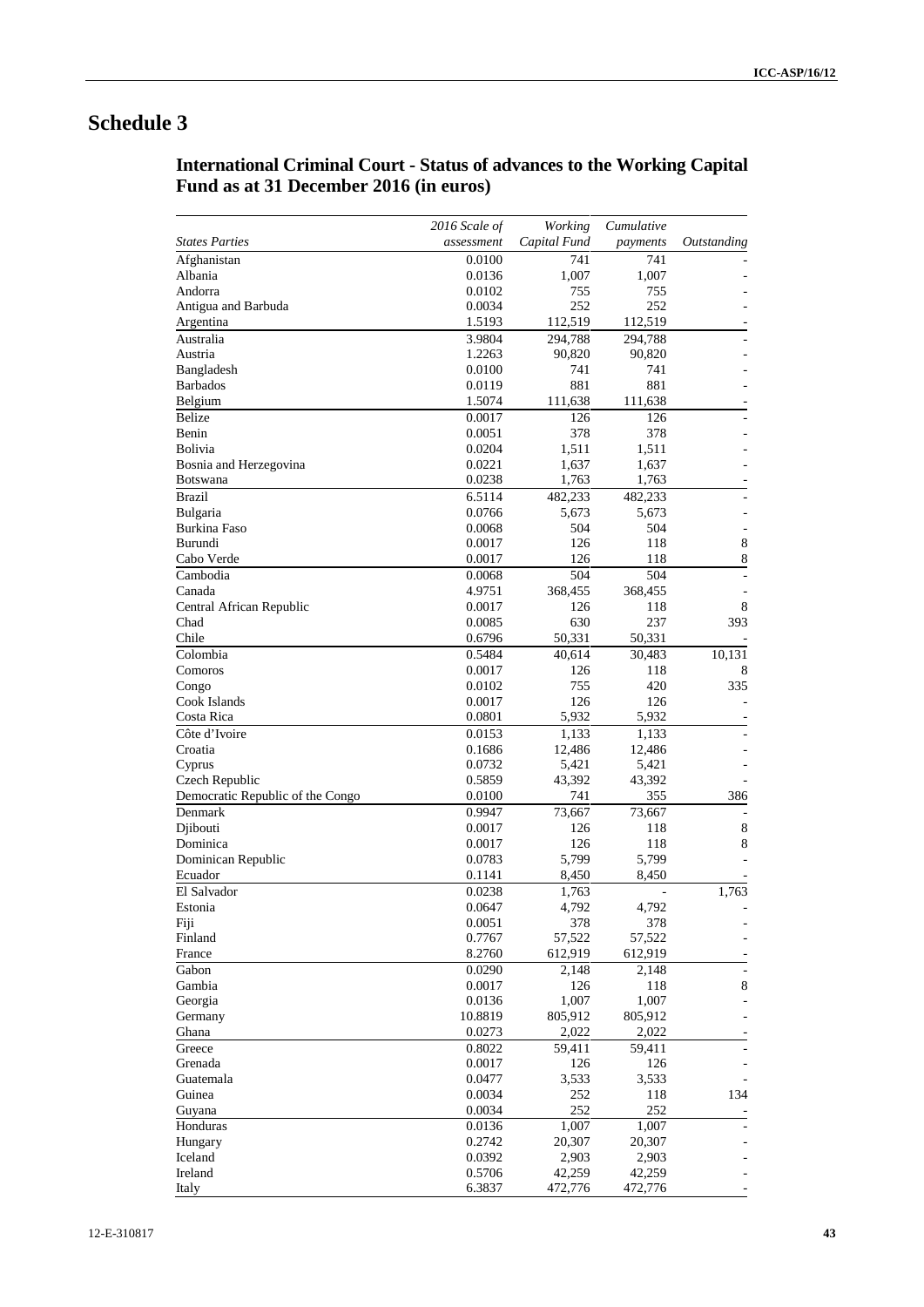|                                           | 2016 Scale of | Working      | Cumulative |             |
|-------------------------------------------|---------------|--------------|------------|-------------|
| <b>States Parties</b>                     | assessment    | Capital Fund | payments   | Outstanding |
| Japan                                     | 16.4872       | 1,221,039    | 1,221,039  |             |
| Jordan                                    | 0.0341        | 2,525        | 2,525      |             |
| Kenya                                     | 0.0307        | 2,274        | 2,274      |             |
| Latvia                                    | 0.0852        | 6,310        | 6,310      |             |
| Lesotho                                   | 0.0017        | 126          | 126        |             |
| Liberia                                   | 0.0017        | 126          | 126        |             |
| Liechtenstein                             | 0.0119        | 881          | 881        |             |
| Lithuania                                 | 0.1226        | 9,080        | 9,080      |             |
| Luxembourg                                | 0.1090        | 8,073        | 8,073      |             |
| Madagascar                                | 0.0051        | 378          | 378        |             |
| Malawi                                    | 0.0034        | 252          | 140        | 112         |
| Maldives                                  | 0.0034        | 252          | 252        |             |
| Mali                                      | 0.0051        | 378          | 378        |             |
| Malta                                     | 0.0273        | 2,022        | 2,022      |             |
| Marshall Islands                          | 0.0017        | 126          | 118        | 8           |
| Mauritius                                 | 0.0204        | 1,511        | 1,511      |             |
| Mexico                                    | 2.4441        | 181,010      | 181,010    |             |
| Mongolia                                  | 0.0085        | 630          | 630        |             |
| Montenegro                                | 0.0068        | 504          | 504        |             |
| Namibia                                   | 0.0170        | 1,259        | 1,259      |             |
| Nauru                                     | 0.0017        | 126          | 126        |             |
| Netherlands                               | 2.5242        | 186,942      | 186,942    |             |
| New Zealand                               | 0.4565        | 33,808       | 33,808     |             |
| Niger                                     | 0.0034        | 252          | 222        | 30          |
| Nigeria                                   | 0.3560        | 26,365       | 10,591     | 15,774      |
| Norway                                    | 1.4460        | 107,091      | 107,091    |             |
| Panama                                    | 0.0579        | 4,288        | 4,288      |             |
| Paraguay                                  | 0.0238        | 1,763        | 1,763      |             |
| Peru                                      | 0.2316        | 17,152       | 17,152     |             |
| Philippines                               | 0.2810        | 20,811       | 20,811     |             |
| Poland                                    | 1.4324        | 106,083      | 106,083    |             |
| Portugal                                  | 0.6677        | 49,450       | 49,450     |             |
| Republic of Korea                         | 3.4729        | 257,202      | 257,202    |             |
| Republic of Moldova                       | 0.0068        | 504          | 504        |             |
| Romania                                   | 0.3134        | 23,210       | 23,210     |             |
| Saint Kitts and Nevis                     | 0.0017        | 126          | 126        |             |
| Saint Lucia                               | 0.0017        | 126          | 126        |             |
| Saint Vincent and the Grenadines          | 0.0017        | 126          | 126        |             |
| Samoa                                     | 0.0017        | 126          | 126        |             |
| San Marino                                | 0.0051        | 378          | 378        |             |
| Senegal                                   | 0.0085        | 630          | 630        |             |
| Serbia                                    | 0.0545        | 4,036        | 4,036      |             |
| Seychelles                                | 0.0017        | 126          | 126        |             |
| Sierra Leone                              | 0.0017        | 126          | 126        |             |
| Slovakia                                  | 0.2725        | 20,181       | 20,181     |             |
| Slovenia                                  | 0.1431        | 10,598       | 10,598     |             |
| South Africa                              | 0.6200        | 45,917       | 45,917     |             |
| Spain                                     | 4.1610        | 308,163      | 308,163    |             |
| State of Palestine                        | 0.0119        | 881          | 881        |             |
| Suriname                                  | 0.0102        | 755          | 755        |             |
| Sweden                                    | 1.6283        | 120,592      | 120,592    |             |
| Switzerland                               | 1.9417        | 143,802      | 143,802    |             |
| Tajikistan                                | 0.0068        | 504          | 504        |             |
| The former Yugoslav Republic of Macedonia | 0.0119        | 881          | 881        |             |
| Timor-Leste                               | 0.0051        | 378          | 378        |             |
| Trinidad and Tobago                       | 0.0579        | 4,288        | 4,288      |             |
| Tunisia                                   | 0.0477        | 3,533        | 3,533      |             |
| Uganda                                    | 0.0100        | 741          | 704        | 37          |
| <b>United Kingdom</b>                     | 7.6015        | 562,966      | 562,966    |             |
| United Republic of Tanzania               | 0.0100        | 741          | 741        |             |
| Uruguay                                   | 0.1346        | 9,968        | 9,968      |             |
| Vanuatu                                   | 0.0017        | 126          | 126        |             |
| Venezuela                                 | 0.9725        | 72,023       | 72,023     |             |
|                                           |               |              | 704        | 37          |
| Zambia                                    | 0.0100        | 741          |            |             |
| Rounding difference                       | 0.0005        | 27           | 27         |             |
| <b>Total (124 States Parties)</b>         | 100.00        | 7,405,983    | 7,376,787  | 29,196      |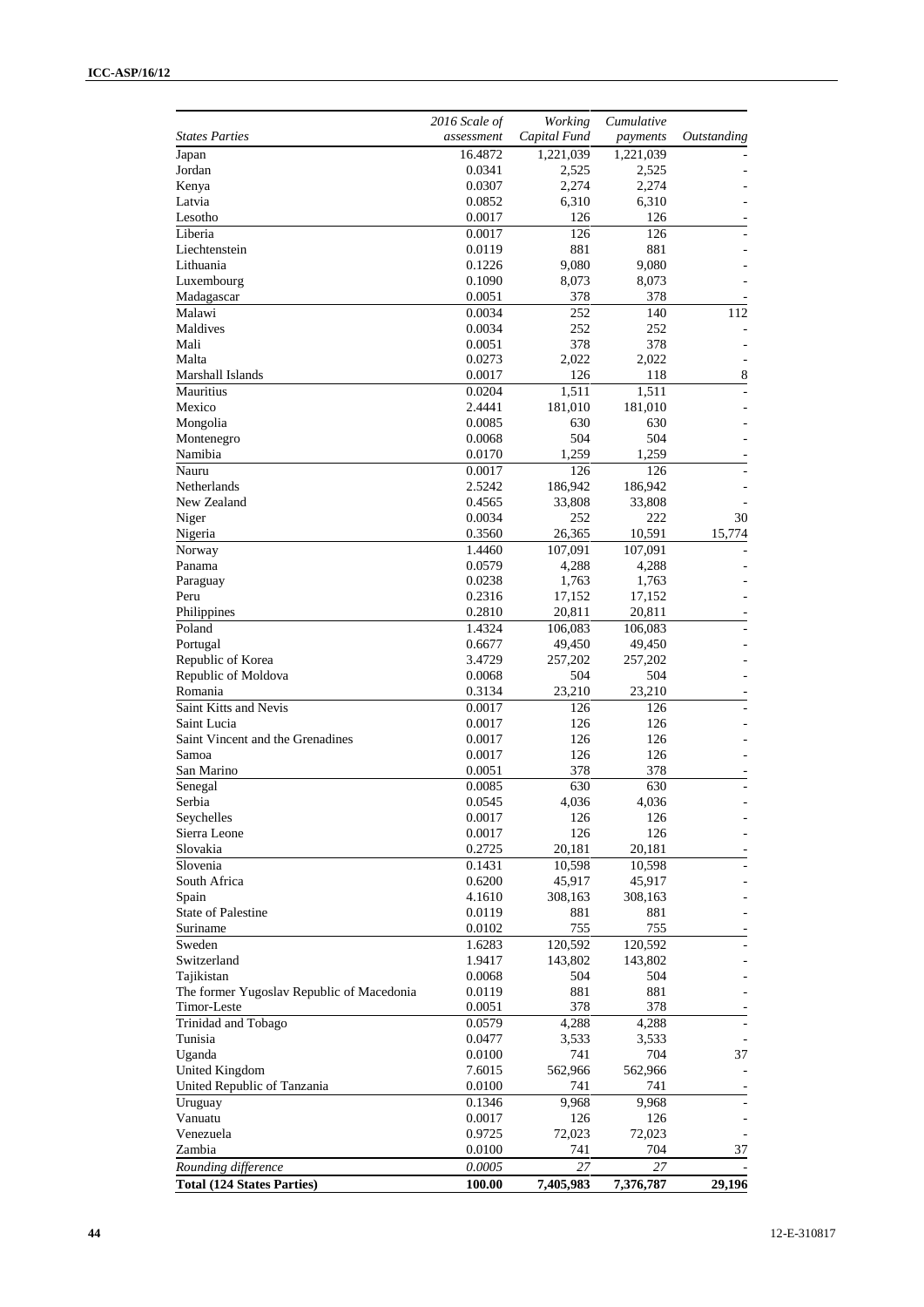## **International Criminal Court - Status of contributions to the Contingency Fund for 2016 (in euros)**

|                                  | Outstanding as | Replenishment of |                | Outstanding as at |
|----------------------------------|----------------|------------------|----------------|-------------------|
| <b>States Parties</b>            | at 31-12-2015  | Contingency Fund | Collections    | 31-12-2016        |
| Afghanistan                      |                |                  |                |                   |
| Albania                          |                |                  |                |                   |
| Andorra                          |                |                  |                |                   |
| Antigua and Barbuda              |                |                  |                |                   |
| Argentina                        |                |                  |                |                   |
| Australia                        | L.             |                  | ä,             |                   |
| Austria                          |                |                  |                |                   |
| Bangladesh                       |                |                  |                |                   |
| <b>Barbados</b>                  |                |                  |                |                   |
| Belgium                          |                |                  |                |                   |
| <b>Belize</b>                    | L.             |                  |                |                   |
| Benin                            | 24             |                  |                | 24                |
| <b>Bolivia</b>                   |                |                  |                |                   |
| Bosnia and Herzegovina           |                |                  |                |                   |
| Botswana                         |                |                  |                |                   |
| <b>Brazil</b>                    | ÷,             |                  |                |                   |
| Bulgaria                         |                |                  |                |                   |
| <b>Burkina Faso</b>              |                |                  |                |                   |
| Burundi                          |                |                  |                |                   |
| Cabo Verde                       |                |                  |                |                   |
|                                  |                |                  |                |                   |
| Cambodia                         |                |                  |                |                   |
| Canada                           |                |                  |                |                   |
| Central African Republic         |                |                  |                |                   |
| Chad                             |                |                  |                |                   |
| Chile                            |                |                  |                |                   |
| Colombia                         | ÷,             |                  |                |                   |
| Comoros                          | 46             |                  |                | 46                |
| Congo                            | 73             |                  |                | 73                |
| Cook Islands                     |                |                  |                |                   |
| Costa Rica                       |                |                  |                |                   |
| Côte d'Ivoire                    |                |                  |                |                   |
| Croatia                          |                |                  |                |                   |
| Cyprus                           |                |                  |                |                   |
| Czech Republic                   |                |                  |                |                   |
| Democratic Republic of the Congo | ÷,             |                  |                |                   |
| Denmark                          |                |                  |                |                   |
| Djibouti                         | ٠              |                  |                |                   |
| Dominica                         | 8              |                  |                | 8                 |
| Dominican Republic               | 358            |                  | 358            |                   |
| Ecuador                          |                |                  |                |                   |
| El Salvador                      |                |                  | $\overline{a}$ |                   |
| Estonia                          |                |                  |                |                   |
| Fiji                             |                |                  |                |                   |
| Finland                          |                |                  |                |                   |
| France                           |                |                  |                |                   |
| Gabon                            |                |                  |                |                   |
| Gambia                           |                |                  |                |                   |
|                                  |                |                  |                |                   |
| Georgia                          |                |                  |                |                   |
| Germany                          |                |                  |                |                   |
| Ghana                            |                |                  |                |                   |
| Greece                           | L.             |                  | ä,             |                   |
| Grenada                          | 8              |                  | 8              |                   |
| Guatemala                        |                |                  |                |                   |
| Guinea                           | 84             |                  |                | 84                |
| Guyana                           | ÷              |                  |                |                   |
| Honduras                         |                |                  |                |                   |
| Hungary                          |                |                  |                |                   |
| Iceland                          |                |                  |                |                   |
| Ireland                          |                |                  |                |                   |
| Italy                            |                |                  |                |                   |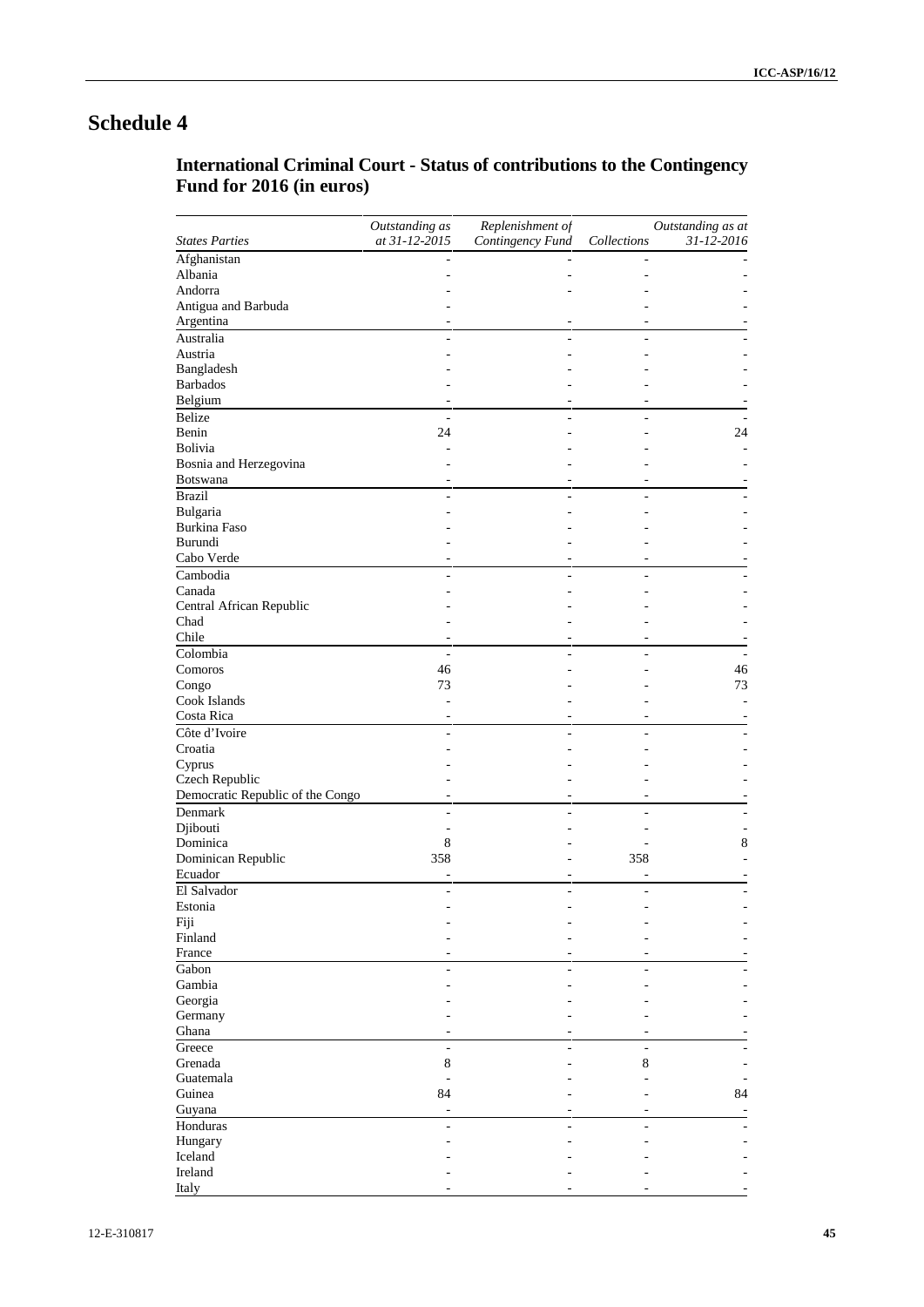|                                           | Outstanding as           | Replenishment of |                | Outstanding as at |
|-------------------------------------------|--------------------------|------------------|----------------|-------------------|
| <b>States Parties</b>                     | at 31-12-2015            | Contingency Fund | Collections    | 31-12-2016        |
| Japan                                     |                          |                  |                |                   |
| Jordan                                    |                          |                  |                |                   |
| Kenya                                     |                          |                  |                |                   |
| Latvia                                    |                          |                  |                |                   |
| Lesotho                                   |                          |                  |                |                   |
| Liberia                                   |                          |                  |                |                   |
| Liechtenstein                             |                          |                  |                |                   |
| Lithuania                                 |                          |                  |                |                   |
| Luxembourg                                |                          |                  |                |                   |
| Madagascar                                |                          |                  |                |                   |
| Malawi                                    | 26                       |                  | $\overline{a}$ | 26                |
| Maldives                                  |                          |                  |                |                   |
| Mali                                      |                          |                  |                |                   |
| Malta                                     |                          |                  |                |                   |
| Marshall Islands                          |                          |                  |                |                   |
| Mauritius                                 |                          |                  |                |                   |
| Mexico                                    |                          |                  |                |                   |
| Mongolia                                  |                          |                  |                |                   |
| Montenegro                                |                          |                  |                |                   |
| Namibia                                   |                          |                  |                |                   |
| Nauru                                     |                          |                  |                |                   |
| <b>Netherlands</b>                        |                          |                  |                |                   |
| New Zealand                               |                          |                  |                |                   |
| Niger                                     | 92                       |                  |                | 92                |
| Nigeria                                   |                          |                  |                |                   |
| Norway                                    |                          |                  |                |                   |
| Panama                                    |                          |                  |                |                   |
| Paraguay                                  |                          |                  |                |                   |
| Peru                                      |                          |                  |                |                   |
| Philippines                               | ٠                        |                  | ٠              |                   |
| Poland                                    |                          |                  |                |                   |
| Portugal                                  |                          |                  |                |                   |
| Republic of Korea                         |                          |                  |                |                   |
| Republic of Moldova                       |                          |                  |                |                   |
| Romania                                   |                          |                  |                |                   |
| Saint Kitts and Nevis                     |                          |                  |                |                   |
| Saint Lucia                               | ÷,                       |                  |                |                   |
|                                           | $\overline{a}$           |                  |                |                   |
| Saint Vincent and the Grenadines          | 11                       |                  | 11             |                   |
| Samoa                                     |                          |                  |                |                   |
| San Marino                                |                          |                  |                |                   |
| Senegal                                   |                          |                  |                |                   |
| Serbia                                    |                          |                  |                |                   |
| Seychelles                                |                          |                  |                |                   |
| Sierra Leone                              |                          |                  |                |                   |
| Slovakia                                  |                          |                  |                |                   |
| Slovenia                                  |                          |                  |                |                   |
| South Africa                              |                          |                  |                |                   |
| Spain                                     |                          |                  |                |                   |
| State of Palestine                        |                          |                  |                |                   |
| Suriname                                  |                          |                  |                |                   |
| Sweden                                    |                          |                  |                |                   |
| Switzerland                               |                          |                  |                |                   |
| Tajikistan                                |                          |                  |                |                   |
| The former Yugoslav Republic of Macedonia |                          |                  |                |                   |
| Timor-Leste                               | ٠                        |                  |                |                   |
| Trinidad and Tobago                       | $\overline{\phantom{a}}$ |                  | $\equiv$       |                   |
| Tunisia                                   | $\overline{\phantom{m}}$ |                  |                |                   |
| Uganda                                    | 48                       |                  |                | 48                |
| <b>United Kingdom</b>                     | ÷,                       |                  |                |                   |
| United Republic of Tanzania               | 354                      |                  |                | 354               |
|                                           | ÷,                       |                  | $\sim$         |                   |
| Uruguay                                   |                          |                  |                |                   |
| Vanuatu                                   | $\,8\,$                  |                  | 8              |                   |
| Venezuela                                 | 4,983                    |                  |                | 4,983             |
| Zambia                                    |                          |                  |                |                   |
| Total (124 States Parties)                | 6,123                    | $\blacksquare$   | 385            | 5,738             |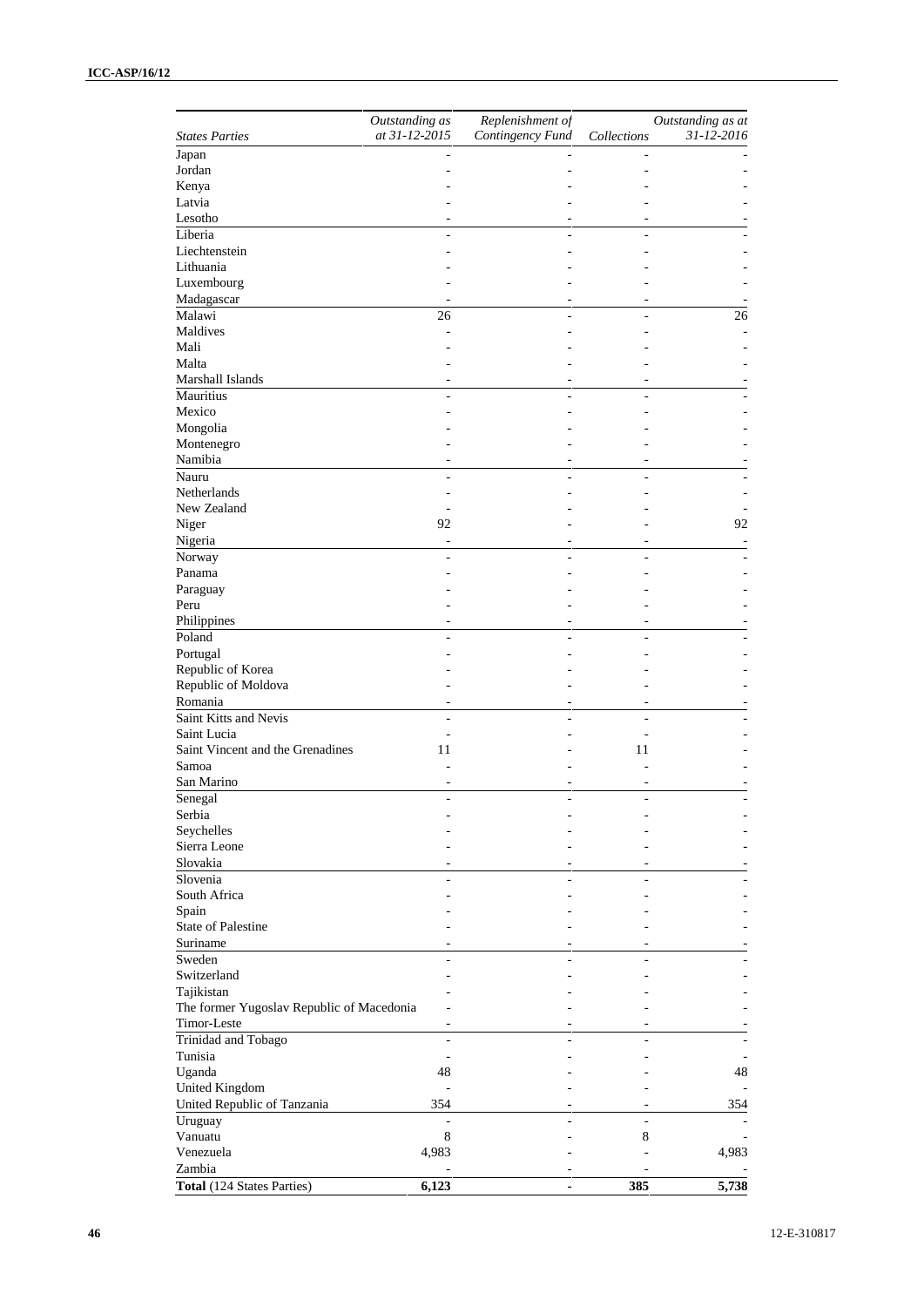| <b>International Criminal Court - Status of cash surplus as at 31 December</b> |  |
|--------------------------------------------------------------------------------|--|
| <b>2016 (in euros)</b>                                                         |  |

| Current year                                                                | 2016           | 2015           |
|-----------------------------------------------------------------------------|----------------|----------------|
| <b>Credits</b>                                                              |                |                |
| Receipts of assessed contributions                                          | 124,725,863    | 112,958,573    |
| Receipts of voluntary contributions                                         | 805,000        | 2,822,142      |
| Receipts of miscellaneous income                                            | 878,867        | 593,278        |
| Adjustment of 2015 Assessed Contributions<br>$(ICC-ASP/13/Res.1)$           |                | 2,068,000      |
| Cost overrun of the Permanent Premises Project<br>$(ICC-ASP/15/Res.2)$      | (1,196,674)    |                |
|                                                                             | 125,213,056    | 118,441,993    |
| <b>Charges</b>                                                              |                |                |
| Disbursed expenditures                                                      | 127,229,898    | 126,865,432    |
| Unliquidated obligations                                                    | 8,289,690      | 4,440,901      |
| Provision for US Tax liability                                              | 64,684         | 122,996        |
| Provision for doubtful debt                                                 | 447,866        | 443,800        |
| Provision for ILOAT cases                                                   | 1,781,017      |                |
| Provision for termination benefits                                          | 363,871        | 116,930        |
| Accrual for annual leave and relocation allowance for Judges                | 216,900        | 203,000        |
|                                                                             | 138,393,926    | 132,193,059    |
| Contingency Fund withdrawal (Schedule 2)                                    |                | 1,708,954      |
| Provisional cash surplus/(deficit)                                          | (13, 180, 870) | (12,042,112)   |
| Disposition of prior year's provisional surplus/(deficit)                   |                |                |
| Prior year's provisional surplus/(deficit)                                  | (12,042,112)   | (5,794,731)    |
| Plus: receipt of prior period contributions and other income                | 16,512,799     | 6,432,115      |
| Savings on, or cancellation of, prior period obligations                    | 923,758        | 1,525,636      |
| Prior year's cash surplus/(deficit)                                         | 5,394,445      | 2,163,020      |
| Adjustment of 2015 Assessed Contributions<br>$(ICC-ASP/13/Res.1)$           |                | (2,068,000)    |
| Prior year's cash surplus/(deficit) after adjustment                        | 5,394,445      | 95,020         |
| Reconciliation of provisional surplus/(deficit) to budget surplus/(deficit) |                |                |
| Provisional cash surplus/(deficit)                                          | (13, 180, 870) | (12, 042, 112) |
| Assessed contributions receivables                                          | 14,059,737     | 12,639,067     |
| Voluntary contributions                                                     |                | 177,858        |
| Miscellaneous income receipts                                               | (878, 867)     | (593, 278)     |
| Increase in budget due to Contingency Fund notification                     | 3,010,000      | 6,264,000      |
| Contingency Fund Withdrawal                                                 |                | (1,708,954)    |
| Budget surplus/(deficit) (Statement V)                                      | 3,010,000      | 4,736,581      |

Includes Major Program VI: Secretariat of the Trust Fund for Victims.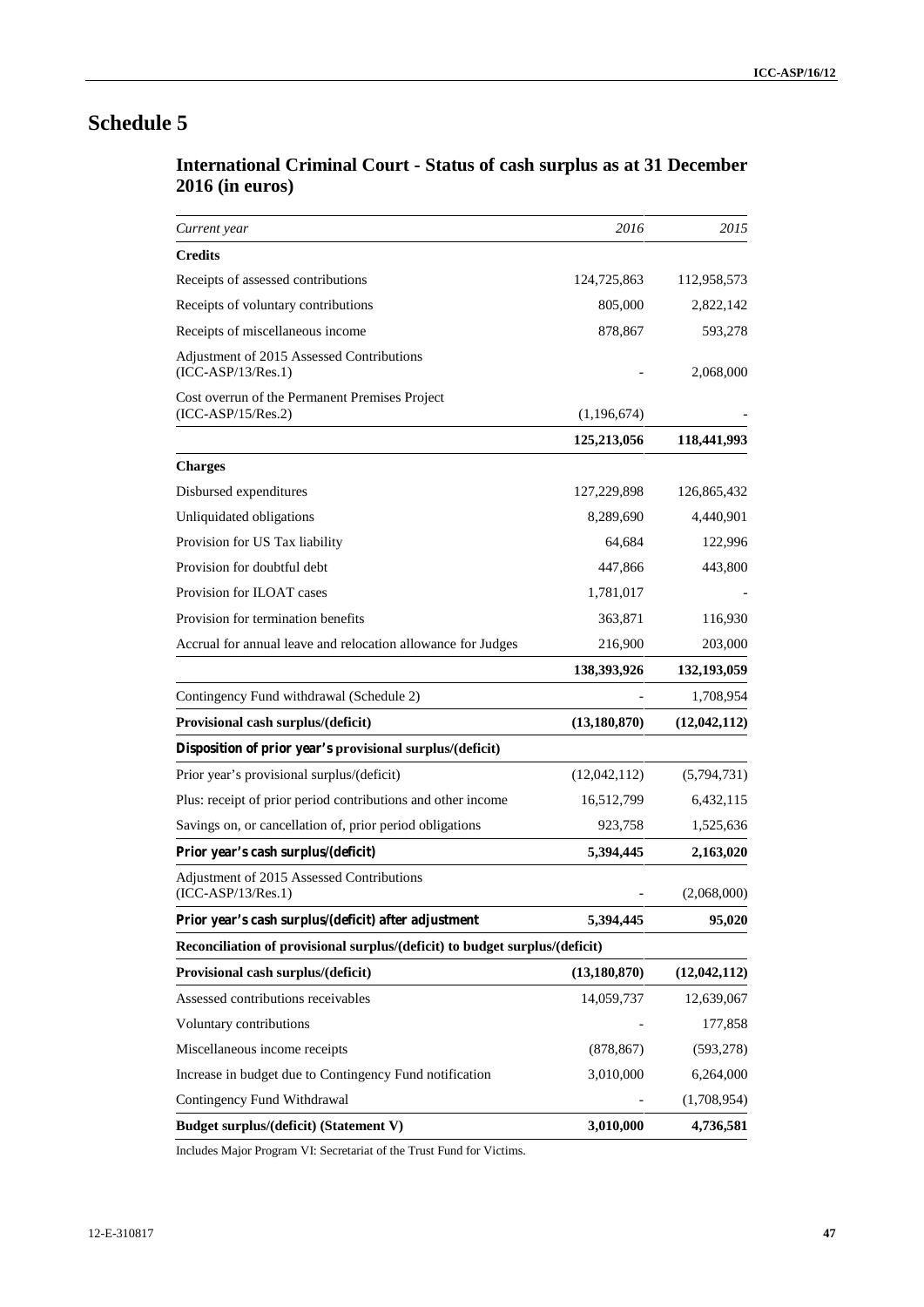# **International Criminal Court - Status of voluntary contributions as at 31 December 2016 (in euros)**

|                                                                    |                                                                    | received in              | Contributions Contributions Contributions<br>recorded in | related to               | <b>Balance</b><br>due from | Refunds<br>paid to       | Refunds<br>due to |
|--------------------------------------------------------------------|--------------------------------------------------------------------|--------------------------|----------------------------------------------------------|--------------------------|----------------------------|--------------------------|-------------------|
| Trust Fund                                                         | Donors                                                             | 2016                     | 2016                                                     | 2017                     | donors                     | donors                   | donors            |
| <b>General Trust Fund</b>                                          | Republic of Korea                                                  | ÷,                       | (39, 497)                                                |                          |                            |                          |                   |
|                                                                    | Netherlands/Municipality of The Hague                              | $\overline{\phantom{a}}$ | (1,144)                                                  | $\overline{a}$           |                            |                          |                   |
|                                                                    | Sub-total                                                          |                          | (40, 641)                                                | ÷,                       |                            |                          |                   |
| Ceremony of Official<br>Opening of New Premises,<br>2016           | Netherlands                                                        | 27,000                   | 27,000                                                   |                          | $\overline{a}$             | 728                      |                   |
|                                                                    | Sub-total                                                          | 27,000                   | 27,000                                                   |                          |                            | 728                      |                   |
|                                                                    | Moot Court Competition, 2016 Netherlands/Municipality of The Hague | ÷,                       | 1,144                                                    |                          | ł,                         | ÷,                       |                   |
|                                                                    | Sub-total                                                          | $\overline{\phantom{a}}$ | 1,144                                                    | $\overline{\phantom{a}}$ | ÷,                         | $\bar{\phantom{a}}$      |                   |
| <b>Building Legal Expertise</b>                                    | European Commission                                                | ä,                       |                                                          |                          | ٠                          | $\bar{\phantom{a}}$      | 44,163            |
| and Fostering Cooperation,                                         | Norway                                                             |                          |                                                          |                          |                            | 17,443                   |                   |
| 2015-2016                                                          | Organisation internationale<br>de la Francophonie                  |                          |                                                          |                          | ÷,                         | 7,499                    |                   |
|                                                                    | Sub-total                                                          |                          |                                                          |                          | $\overline{\phantom{a}}$   | 24,942                   | 44,163            |
| <b>Building Legal Expertise</b>                                    | European Commission                                                | 850,000                  | 489,640                                                  | 360,360                  |                            |                          |                   |
| and Fostering Cooperation,                                         | Norway                                                             | 17,443                   | 17,443                                                   |                          |                            |                          |                   |
| 2016-2017                                                          | Netherlands                                                        | 15,000                   | 2,260                                                    | 12,740                   |                            |                          |                   |
|                                                                    | Organisation internationale<br>de la Francophonie                  |                          | 2,260                                                    | 13,740                   | 16,000                     |                          |                   |
|                                                                    | Sub-total                                                          | 882,443                  | 511,603                                                  | 386,840                  | 16,000                     |                          |                   |
| Launch Event OTP Policy<br>on Children, 2016                       | Argentina                                                          | 2,000                    | 2,000                                                    | $\overline{a}$           |                            |                          |                   |
|                                                                    | Costa Rica                                                         | 2,500                    | 2,500                                                    |                          |                            |                          |                   |
|                                                                    | Republic of Korea                                                  | 4,000                    | 4,000                                                    |                          |                            |                          |                   |
|                                                                    | Finland                                                            | 5,000                    | 5,000                                                    |                          |                            |                          |                   |
|                                                                    | Sub-total                                                          | 13,500                   | 13,500                                                   | ÷,                       | $\overline{\phantom{a}}$   |                          |                   |
|                                                                    | Republic of Korea                                                  | L.                       | 39,497                                                   |                          |                            |                          |                   |
| Development of Interns<br>and Visiting Professionals,<br>2016-2018 | Netherlands                                                        | 100,000                  | 100,000                                                  |                          |                            |                          |                   |
|                                                                    | Republic of Korea                                                  | 38,037                   | 38,037                                                   |                          |                            |                          |                   |
|                                                                    | Sub-total                                                          | 138,037                  | 177,534                                                  | ä,                       | ä,                         |                          |                   |
| Special Fund for                                                   | Luxembourg                                                         | 55,000                   | 55,000                                                   | ÷,                       | ÷,                         |                          |                   |
| Relocations                                                        | Australia                                                          | 199,545                  | 199,545                                                  |                          |                            |                          |                   |
|                                                                    | Sub-total                                                          | 254,545                  | 254,545                                                  | ÷,                       | ä,                         | $\sim$                   |                   |
| Regional Seminar                                                   | France                                                             | $\overline{\phantom{0}}$ | $\overline{\phantom{a}}$                                 | $\overline{\phantom{a}}$ | $\overline{\phantom{a}}$   | $\overline{\phantom{m}}$ | 26,039            |
|                                                                    | Sub-total                                                          | ÷,                       | $\overline{\phantom{a}}$                                 | ÷,                       |                            | $\blacksquare$           | 26,039            |
| Focal Points Seminar, 2014                                         | France                                                             | ÷,                       | $\blacksquare$                                           | ÷,                       | ÷,                         | 2,361                    |                   |
|                                                                    | Sub-total                                                          | $\overline{\phantom{a}}$ | $\overline{\phantom{a}}$                                 | $\overline{\phantom{a}}$ | $\blacksquare$             | 2,361                    |                   |
| Family Visit for                                                   | Netherlands                                                        | 20,000                   | 20,000                                                   | ÷,                       | ÷                          |                          |                   |
| <b>Indigent Detainees</b>                                          | Switzerland                                                        | 10,000                   | 10,000                                                   |                          |                            |                          |                   |
|                                                                    | Philippines                                                        | 4,750                    | 4,750                                                    |                          |                            |                          |                   |
|                                                                    | Sub-total                                                          | 34,750                   | 34,750                                                   | ÷,                       |                            |                          |                   |
| <b>Least Developed Countries</b>                                   | Ireland                                                            | 5,000                    | 5,000                                                    | ÷,                       | ÷,                         | ÷,                       |                   |
|                                                                    | Pan African Forum Limited                                          |                          |                                                          | $\overline{a}$           | $\overline{a}$             | $\overline{\phantom{a}}$ | 1,000             |
|                                                                    | Sub-total                                                          | 5,000                    | 5,000                                                    | ÷                        | $\overline{\phantom{a}}$   | ÷,                       | 1,000             |
| <b>Total voluntary contributions</b>                               |                                                                    | 1,355,275                | 984,435                                                  | 386,840                  | 16,000                     | 28,031                   | 71,202            |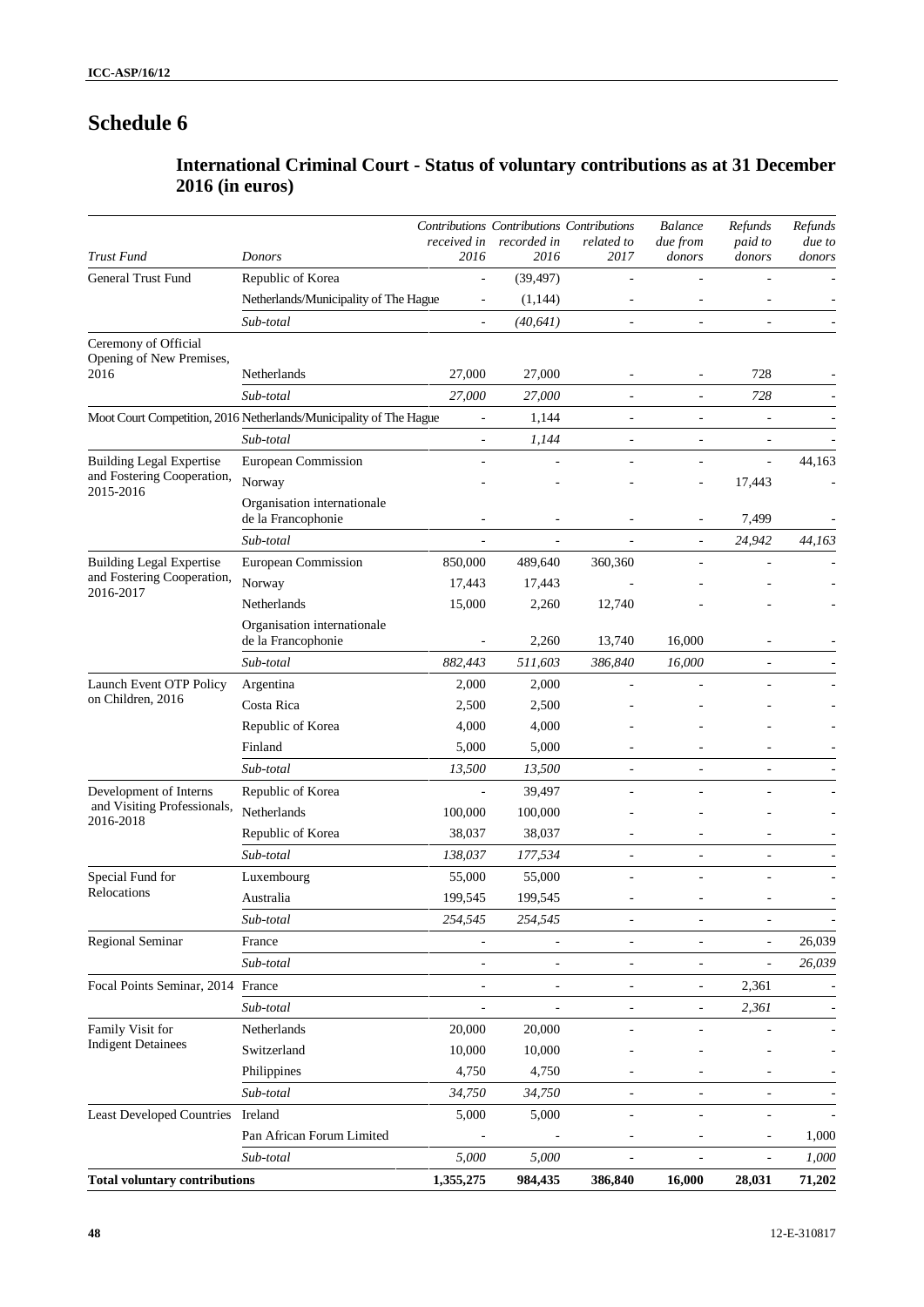*General description and purpose* of 2016 trust funds disclosed in Schedules 6 and 7: The *General Trust Fund* relates to various projects, implementation of which was on hold during 2016. The *Ceremony of Official Opening of New Premises* was organised by the Court on 19 April 2016. His Majesty King Willem-Alexander of the Kingdom of the Netherlands officially opened the building during the event which was attended by around 350 guests representing States, NGOs, academia and journalists. Honoured guests were the Secretary-General of the United Nations and the President of the Assembly as well as several Ministers of States Parties and the Mayor of The Hague. The ceremony was mainly funded by the Government of the Netherlands.

The *2016 Moot Court Competition:* the Court supports external implementing partners with worldwide *ICC Moot Court Competitions* on the substantive and procedural aspects of the Court's applicable law and jurisprudence. While the external organizers arrange the entire competition and the initial rounds, the ICC hosts the final round in one of its courtrooms. As the Moot Courts are organised in various languages including Russian and the Court has no Russian speaking Judges, Russian interpretation needs to be provided. In 2016 the municipality of The Hague, as the "International City of Peace and Justice" and a continuous supporter of the ICC Moot Court competition, made funds available to the Court to cover the costs of Russian interpreters for the final round of the competition.

Contracts with the European Commission and other donors on *Building legal expertise and fostering cooperation* provide financial support to implementation of the following two sub-projects:

The sub-project *"Furthering cooperation, sharing expertise and building national capacity"* aims to increase support for and cooperation with the Court, thereby helping to reinforce the fundamental principles of the Rome Statute, broaden understanding of the Court, and reinforce national capacities to deal with crimes under the Rome Statute. These objectives are achieved through such activities as: (i) *Seminars, events and training for fostering cooperation***,** which provides representatives and legal professionals, including counsel, from States Parties and non-States Parties, with opportunities to develop their knowledge and practical skills as well as share mutually relevant information so as to, inter alia*,* strengthen the Court's capacity to implement its mandate based on improved judicial cooperation; and (ii) *Legal Professionals Programme*, which provides representatives and professionals from third countries, situation countries, countries under preliminary investigation, and any other relevant developing country State Party, with an opportunity to work with the Court on a short-term basis in The Hague as a means of developing their capacity to investigate and prosecute crimes within the Court's jurisdiction.

The sub-project "*Legal Tools"* under the responsibility of the Office of the Prosecutor facilitates development of the capacity to investigate, prosecute and adjudicate core international crimes cases, in particular at the national level. It has been designed to assist legal professionals to work on core international crimes as enshrined in the Rome Statute and relevant national legislation, by providing (a) free access to legal information in international criminal law, legal digests of such information, and specialized software to work with such law; and (b) training, coaching and offering help desk services. The sub-project forms one important element in the Court's effort to reinforce national capacity and to ensure that those accused of such crimes can be brought to justice in accordance with international standards.

The official event of the Trust Fund entitled *Launch Event OTP Policy on Children* took place on 16 November 2016, the first day of the fifteenth session of the Assembly, in The Hague, to mark the occasion of the official launch of the Policy on Children of the Prosecutor of the International Criminal Court. The Policy was set to guide the Office of the Prosecutor's ongoing efforts in addressing international crimes against and affecting children, under the Rome Statute, as well as in its child-sensitive approach to engaging with children in the course of its work, bearing in mind their rights and best interests.

The Trust Fund for the *Development of Interns & Visiting Professionals* has been established to provide funded internship and visiting professional opportunities to nationals from developing countries which are States Parties to the Rome Statute. The programme provides the participants with an opportunity for intellectual growth, development of knowledge and skills specific to a career or career setting, and the acquisition of transferable professional skills. Funding for the Trust Fund is provided by interested States Parties.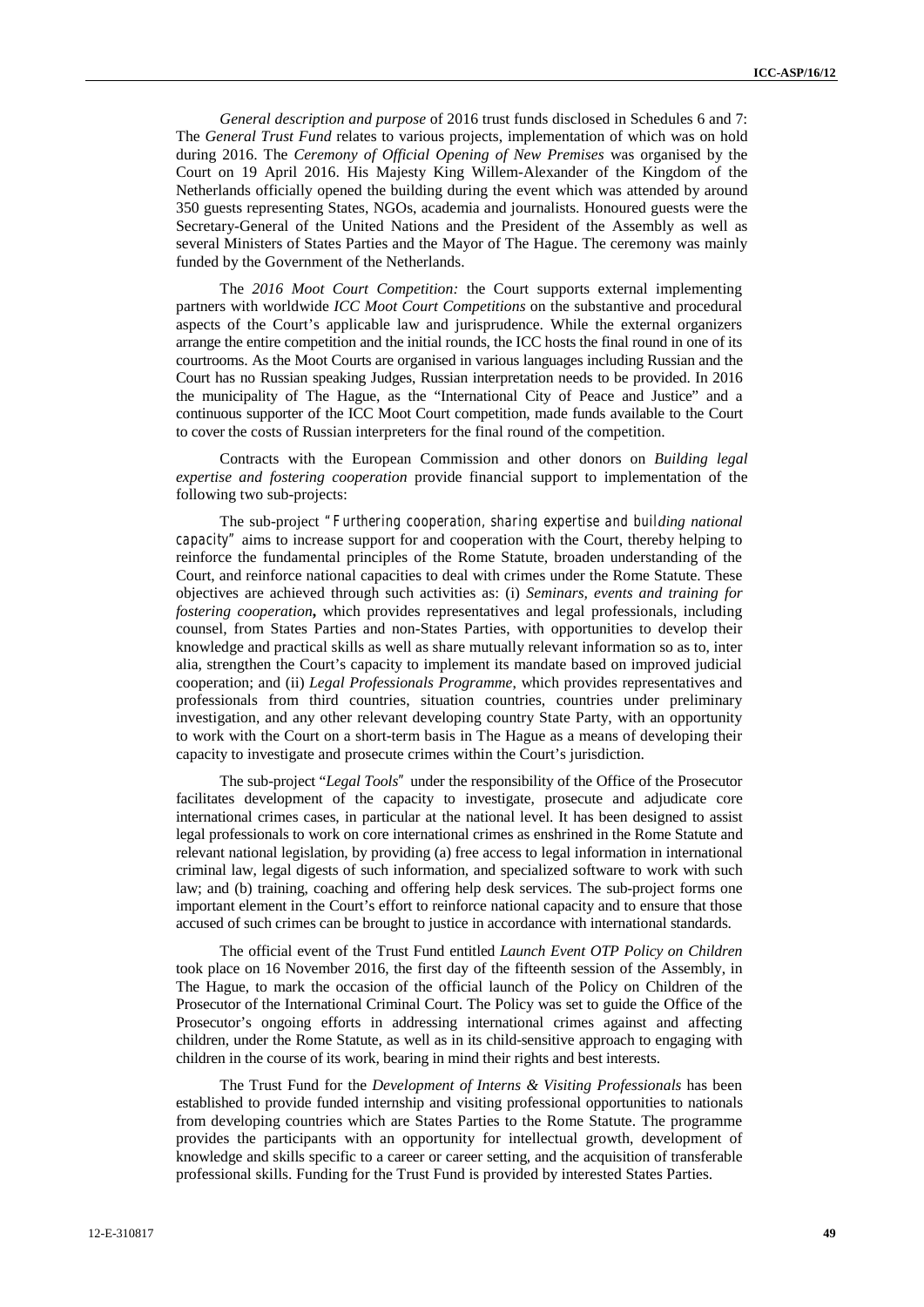*The Special Fund for Relocations* is established to assist States which are willing but do not have the capacity to enter into relocation agreements with the Court with cost neutral solutions. It aims to increase the number of effective relocations and build local capacity to protect witnesses. The Fund receives voluntary contributions from States Parties and covers direct expenses of the person at risk relocated in the receiving State.

*The (East-Asian and Pacific) Regional Seminar*, originally planned in Phnom Penh (Cambodia), is on hold since 2013 and might take place in another francophone country.

*The Trust Fund for Family Visits for Indigent Detainees* was established within the Registry by the Assembly in its resolution ICC-ASP/8/Res.4. The purpose is to fund family visits for indigent detainees through voluntary contributions.

*The Trust Fund for Least Developed Countries* was established by ICC-ASP/2/Res.6 and amended by ICC-ASP/4/Res.4. It is managed by the Secretariat and promotes participation of delegates of the least developed countries and other developing countries in the work of the Assembly by covering their travel costs to the Assembly as determined by the Fund.

# **Schedule 7**

## **International Criminal Court - Status of trust funds as at 31 December 2016 (in euros)**

|                                                                            | <b>Balance</b> |                                   | Contribution<br>transfers Financial/ |                          | <b>Balance</b>               |                    |  |
|----------------------------------------------------------------------------|----------------|-----------------------------------|--------------------------------------|--------------------------|------------------------------|--------------------|--|
| <b>Trust Fund</b>                                                          | forward        | brought Contributions<br>recorded | between<br>projects                  | other<br>revenue         | Total<br>Expenses            | carried<br>forward |  |
| <b>General Trust Fund</b>                                                  | 100,670        |                                   | (40,641)                             | 55                       |                              | 60,084             |  |
| Ceremony of Official<br>Opening of New Premises,<br>2016                   |                | 27,000                            |                                      |                          | 27,000                       |                    |  |
| Moot Court Competition,<br>2016                                            |                |                                   | 1,144                                |                          | 1,144                        |                    |  |
| <b>Building Legal Expertise</b><br>and Fostering Cooperation,<br>2015-2016 | 346,514        |                                   |                                      | 1,113                    | 347,627                      |                    |  |
| <b>Building Legal Expertise</b><br>and Fostering Cooperation,<br>2016-2017 |                | 511,603                           |                                      | 593                      | 512,196                      |                    |  |
| Launch Event OTP Policy<br>on Children, 2016                               |                | 13,500                            |                                      | $\overline{\phantom{0}}$ | 13,133                       | 367                |  |
| Development of Interns and<br>Visiting Professionals,<br>2016-2018         |                | 138,037                           | 39,497                               | 36                       | $\qquad \qquad \blacksquare$ | 177,570            |  |
| Special Fund for Relocations                                               | 980,405        | 254,545                           |                                      | 981                      | 13,499                       | 1,222,432          |  |
| Regional Seminar                                                           | 62,445         |                                   |                                      | 56                       | 26,039                       | 36,462             |  |
| Focal Points Seminar, 2014                                                 | 2,361          |                                   |                                      |                          | 2,361                        |                    |  |
| Family Visits for Indigent<br>Detainees                                    | 9,873          | 34,750                            |                                      | 9                        | 11,555                       | 33,077             |  |
| <b>Least Developed Countries</b>                                           | 16,261         | 5,000                             |                                      | 14                       | 15,989                       | 5,286              |  |
| Programme Support                                                          | 43,701         |                                   |                                      | 211                      | (44, 122)                    | 88,034             |  |
| <b>Total</b>                                                               | 1,562,230      | 984,435                           |                                      | 3,068                    |                              | 926,412 1,623,312  |  |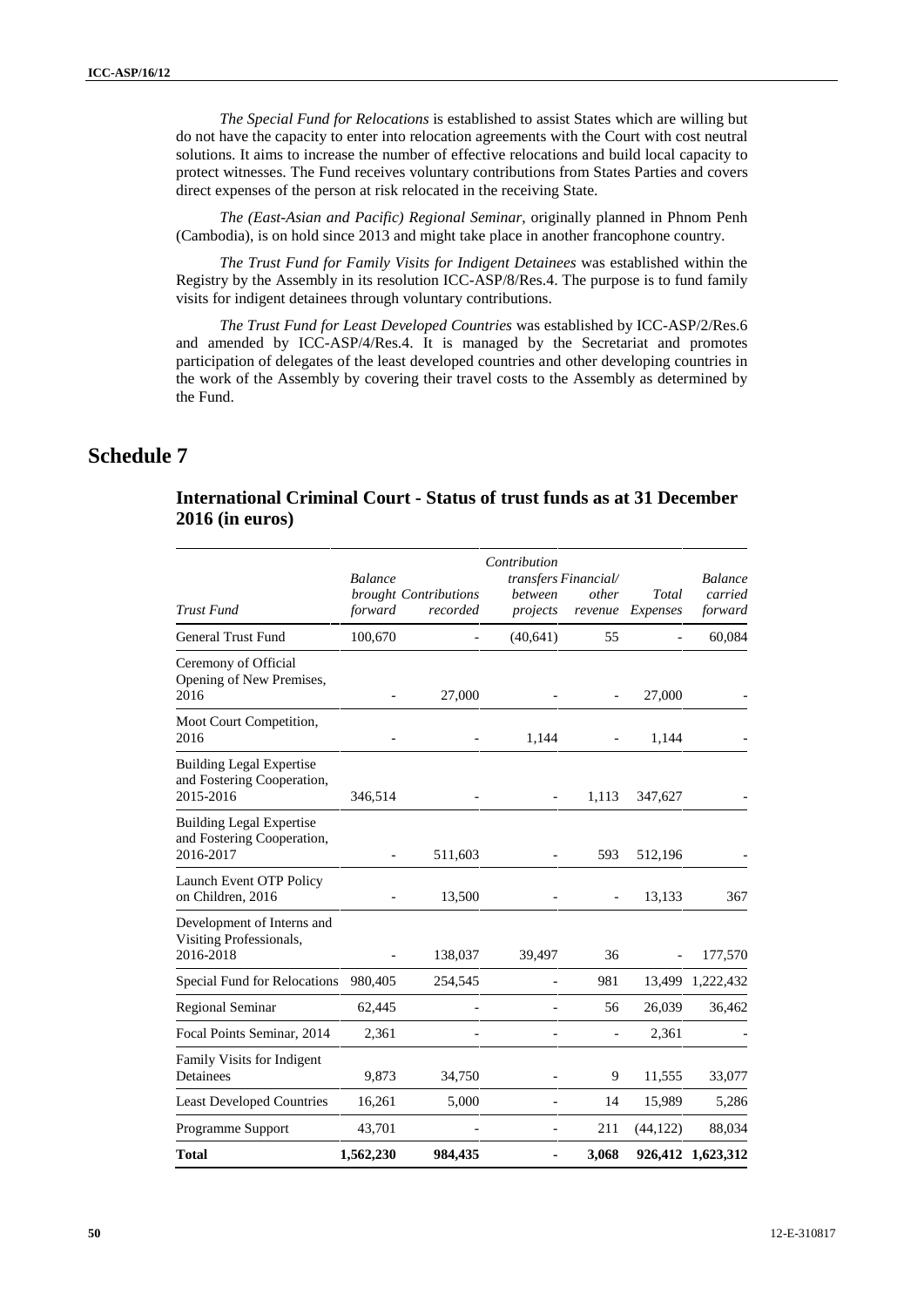# **International Criminal Court - One-time payments to the Permanent Premises Project from States Parties (in euros)**

|                                  |                  | 2016                     | Refund of   | Rounding/                | Closing            |
|----------------------------------|------------------|--------------------------|-------------|--------------------------|--------------------|
| <b>States Parties</b>            | Opening balance  | receipt                  | overpayment | adjustment               | balance            |
| Albania                          | 24,645           | ÷,                       |             |                          | 24,645             |
| Andorra                          | 19,685           |                          |             |                          | 19,685             |
| Antigua and Barbuda              | 1,741            |                          |             |                          | 1,741              |
| Argentina                        | 1,068,835        |                          | (4,760)     |                          | 1,064,075          |
| Australia                        | 5,108,955        |                          | (155)       |                          | 5,108,800          |
| <b>Barbados</b>                  | 19,685           | L,                       |             | $\overline{\phantom{a}}$ | 19,685             |
| Bolivia                          | 22,165           |                          |             | ÷                        | 22,165             |
| Bosnia and Herzegovina           | 41,850           |                          |             | (1)                      | 41,849             |
| Burkina Faso                     | 4,576            |                          |             |                          | 4,576              |
| Cambodia                         | 2,288            | ٠                        |             | $\overline{\phantom{a}}$ | 2,288              |
| Canada                           | 7,350,410        |                          |             | (1)                      | 7,350,409          |
| Chad<br>Chile                    | 2,281<br>822,740 |                          |             |                          | 2,281              |
| Colombia                         | 637,980          |                          |             |                          | 822,740<br>637,980 |
| Costa Rica                       | 93,620           |                          |             |                          | 93,620             |
|                                  | 115,785          |                          |             |                          |                    |
| Cyprus<br>Czech Republic         | 950,770          | ÷                        |             | (1)                      | 115,785<br>950,769 |
| Democratic Republic of the Congo | 6,864            |                          |             |                          | 6,864              |
| Denmark                          | 1,662,685        |                          |             |                          | 1,662,685          |
| Ecuador                          | 108,345          |                          |             |                          | 108,345            |
| Estonia                          | 98,580           |                          |             |                          | 98,580             |
| Finland                          | 1,290,503        |                          | (12,063)    |                          | 1,278,440          |
| Gabon                            | 18,220           |                          |             |                          | 18,220             |
| Georgia                          | 17,205           |                          |             |                          | 17,205             |
| Germany                          | 17,590,485       | ٠                        | (310)       |                          | 17,590,175         |
| Greece                           | 1,571,545        |                          |             | $\overline{a}$           | 1,571,545          |
| Hungary                          | 558,303          |                          |             |                          | 558,303            |
| Iceland                          | 84,661           |                          | (18, 166)   |                          | 66,495             |
| Ireland                          | 1,029,665        |                          |             | ä,                       | 1,029,665          |
| Italy                            | 11,621,392       |                          | (664, 752)  |                          | 10,956,640         |
| Jordan                           | 54,250           |                          |             | (1)                      | 54,249             |
| Latvia                           | 41,483           | 74,302                   |             |                          | 115,785            |
| Liechtenstein                    | 22,881           |                          | (716)       |                          | 22,165             |
| Lithuania                        | 179,800          |                          |             |                          | 179,800            |
| Luxembourg                       | 199,485          |                          |             |                          | 199,485            |
| Malta                            | 39,370           | $\overline{a}$           |             | (1)                      | 39,369             |
| Mauritius                        | 32,085           |                          |             |                          | 32,085             |
| Mexico                           | 5,164,300        |                          | (626, 985)  |                          | 4,537,315          |
| Mongolia                         | 7,440            |                          |             |                          | 7,440              |
| Montenegro                       | 12,245           | $\overline{\phantom{a}}$ |             | ٠                        | 12,245             |
| Namibia                          | 24,645           |                          |             |                          | 24,645             |
| Netherlands                      | 7,772,802        | ÷                        | (198, 627)  | ä,                       | 7,574,175          |
| Panama                           | 51,038           | L,                       |             | L,                       | 51,038             |
| Philippines                      | 379,413          |                          | (128)       |                          | 379,285            |
| Poland                           | 2,268,735        |                          |             |                          | 2,268,735          |
| Portugal                         | 1,205,842        |                          | (38,227)    |                          | 1,167,615          |
| Republic of Korea                | 913,567          |                          |             | ٠                        | 913,567            |
| Republic of Moldova              | 7,440            |                          |             |                          | 7,440              |
| Romania                          | 556,760          |                          |             |                          | 556,760            |
| Samoa                            | 2,480            |                          |             |                          | 2,480              |
| San Marino                       | 7,440            |                          |             | ÷                        | 7,440              |
| Serbia                           | 55,051           | 43,529                   |             | $\overline{a}$           | 98,580             |
| Slovakia                         | 421,290          |                          |             | (1)                      | 421,289            |
| Slovenia                         | 246,295          |                          |             | ÷                        | 246,295            |
| South Africa                     | 916,360          |                          |             |                          | 916,360            |
| Spain                            | 7,323,898        | $\overline{a}$           | (613)       | $\overline{a}$           | 7,323,285          |
| Suriname                         | 2,281            |                          |             | L,                       | 2,281              |
| Sweden                           | 2,450,583        |                          | (85,903)    | $\overline{a}$           | 2,364,680          |
| Switzerland                      | 2,774,014        | ÷                        | (194, 969)  | $\overline{\phantom{a}}$ | 2,579,045          |
| Timor-Leste                      | 4,927            |                          |             | 33                       | 4,960              |
| Trinidad and Tobago              | 108,345          | ÷                        |             | $\overline{a}$           | 108,345            |
| United Kingdom                   | 12,757,430       |                          | (2,635)     | ÷,                       | 12,754,795         |
| Uruguay                          |                  | 128029                   |             |                          | 128029             |
| <b>Total</b>                     |                  |                          |             |                          |                    |
| one-time payments received       | 97,950,439       | 245,860                  | (1,849,009) | 27                       | 96,347,317         |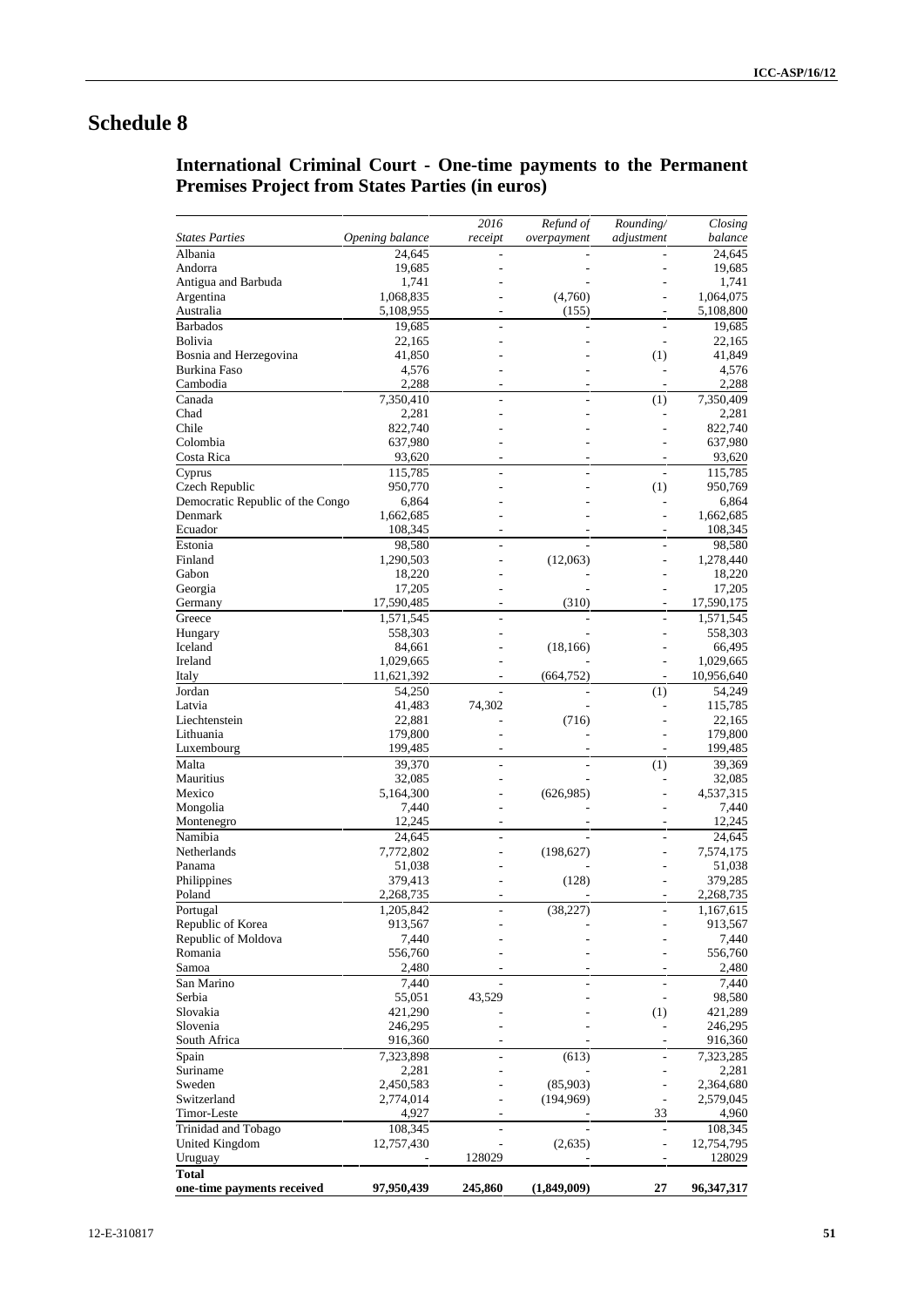# **Final Audit Report on the Financial Statements of the International Criminal Court, for the period ended 31 December 2016**

## *Contents*

|              |    | 1 ихс                                                                                                                            |
|--------------|----|----------------------------------------------------------------------------------------------------------------------------------|
| I.           |    |                                                                                                                                  |
| $\Pi$ .      |    |                                                                                                                                  |
| III.         |    |                                                                                                                                  |
| IV.          |    |                                                                                                                                  |
| V.           |    | Observations and recommendations on the 2016 Financial Statements  56                                                            |
|              | 1. |                                                                                                                                  |
|              | 2. |                                                                                                                                  |
|              | 3. |                                                                                                                                  |
|              | 4. |                                                                                                                                  |
|              | 5. |                                                                                                                                  |
|              | 6. |                                                                                                                                  |
| VI.          |    |                                                                                                                                  |
| Annex I:     |    | Follow-up of previous recommendations from the 2015 Report on                                                                    |
| Annex $II$ : |    | Follow-up of previous recommendations from the audit report on<br>financial information and management of the permanent premises |

# **I. Audit objectives, scope and approach**

1. We have audited the financial statements of the International Criminal Court ("the Court") in accordance with  $ISA<sup>1</sup>$  and Regulation 12 of its Financial Regulations and Rules, including the additional terms of reference governing the audit of the Court.

2. The objective of the audit was to determine with reasonable assurance that the financial statements, taken as a whole, did not present any significant anomalies, either through fraud or through error, so that the Auditor could provide an opinion as to whether these statements were drawn up, in all material respects, in accordance with  $IPSAS<sup>2</sup>$  for financial year 2016.

3. The additional terms of reference governing the External Auditor apply in accordance with Annex 6.c) of the Financial Regulations and Rules, which stipulates that the improper use of the Court's money and other assets and any expenditure not in accordance with the intention of the Assembly of States Parties ("the Assembly") must be brought to the notice of the Assembly.

4. Financial statements prepared in accordance with IPSAS contain a statement of financial position, a statement of financial performance, a statement of changes in net assets, a statement of cash flows, a comparison between budget and actual data and notes for the financial year then ended.

5. A set of eight statements presenting additional information not falling within the scope of this audit was appended to the financial statements by the Court.

*Page*

<sup>1</sup> International Standards on Auditing. <sup>2</sup> International Public Sector Accounting Standards*.*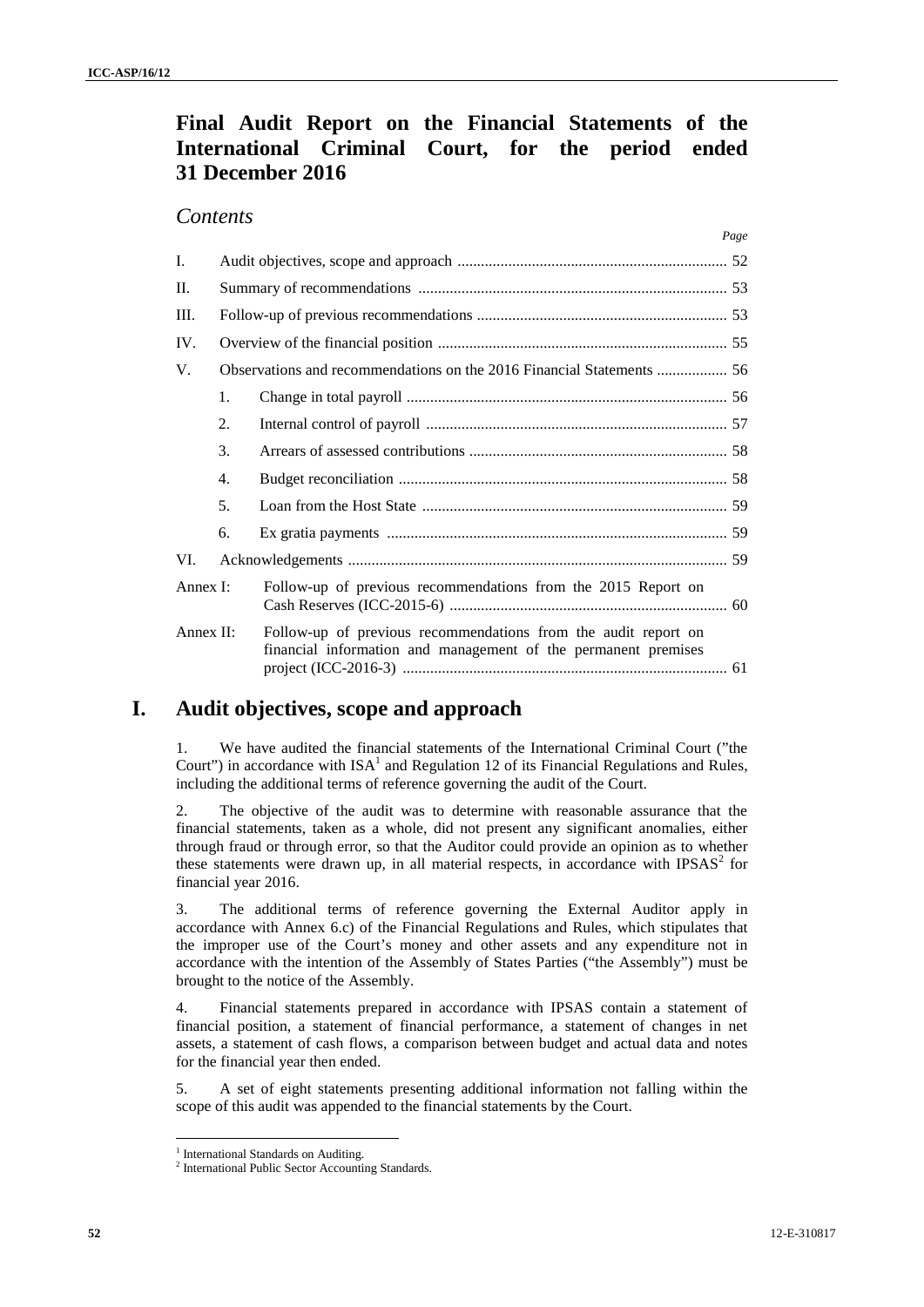6. The audit consisted of two phases:

(a) An interim audit, focused on aspects relating to internal controls (from 5 to 16 December 2016); and

(b) A final audit, focused on the financial statements and the disclosure obligations imposed by IPSAS (from 22 May to 9 June 2017).

7. The findings and recommendations were discussed with the Registry team. The final meeting with the Director of the Division of Management Services, the Head of the Finance Section and his team, the Head of the Human Resources (HR) Section, and the Head of Internal Audit was held on 7 June 2017.

8. We hereby provide **an unqualified opinion** on the financial statements of the Court for the year ended 31 December 2016.

## **II. Summary of recommendations**

**Recommendation no. 1:** In order to strengthen the internal control dedicated to the administration of salaries and benefits, the External Auditor recommends incorporating the risk associated (missing supporting documents, non-compliance with the staff rules, creation of fictitious staff, discrepancy between staff paid and real staff, parameter setting error, miscalculation, etc), the control to be performed in relation to the identified risk and the control owner, into each step of the current monthly payroll calculation procedure.

**Recommendation no. 2:** The External Auditor recommends that the Human Resources section formalise all the verifications and controls carried out during the preparation of the monthly payroll and retain them for documentation purposes.

**Recommendation no. 3:** For easier monitoring of ex gratia payments, the External Auditor recommends creating a specific general ledger account in the trial balance and respectively classifying the related expenses.

# **III. Follow-up of previous recommendations**

9. The External Auditor reviewed the implementation of the recommendations made in the context of the audits of the financial statements conducted in previous years but still in effect as of the date of the audit.

| No.    | Subject                     | Outstanding recommendations                                                                                                                                                                                                                                                                                                                                       | <i>Implemented</i> | Partially<br>implemented | <b>Not</b><br>implemented |
|--------|-----------------------------|-------------------------------------------------------------------------------------------------------------------------------------------------------------------------------------------------------------------------------------------------------------------------------------------------------------------------------------------------------------------|--------------------|--------------------------|---------------------------|
| 2015-1 | Staff                       | The External Auditor recommends that the HR section (i) set<br>up a way to monitor the average workforce size for easier<br>comparison between the average workforce size and the<br>workforce table in the budget and (ii) reconcile the various<br>payroll files to establish the workforce size with certainty.                                                |                    | X                        |                           |
| 2015-2 | <b>Staff</b>                | The External Auditor recommends reclassifying expenditures<br>for individual contractors and consultants to "Expenses for<br>contractual services" on the financial statements for easier<br>reading.                                                                                                                                                             | X                  |                          |                           |
| 2015-3 | Permanent<br>premises       | For better visibility and budgeting of maintenance costs, the<br>External Auditor recommends that the Court: (i) first, finalise<br>the development of a reliable maintenance plan as soon as<br>possible; then, (ii) review the breakdown of components so<br>as to align them with the maintenance plan projections and<br>distinguish the components properly. |                    |                          | X                         |
| 2015-4 | Loan from the<br>host State | In order to ensure regular monitoring of the loan, the External<br>Auditor recommends that the Court come to an agreement<br>with the host State on an amortization schedule detailing the<br>amortized principal, interest and annual repayments payable,<br>which will be validated by both parties.                                                            | X                  |                          |                           |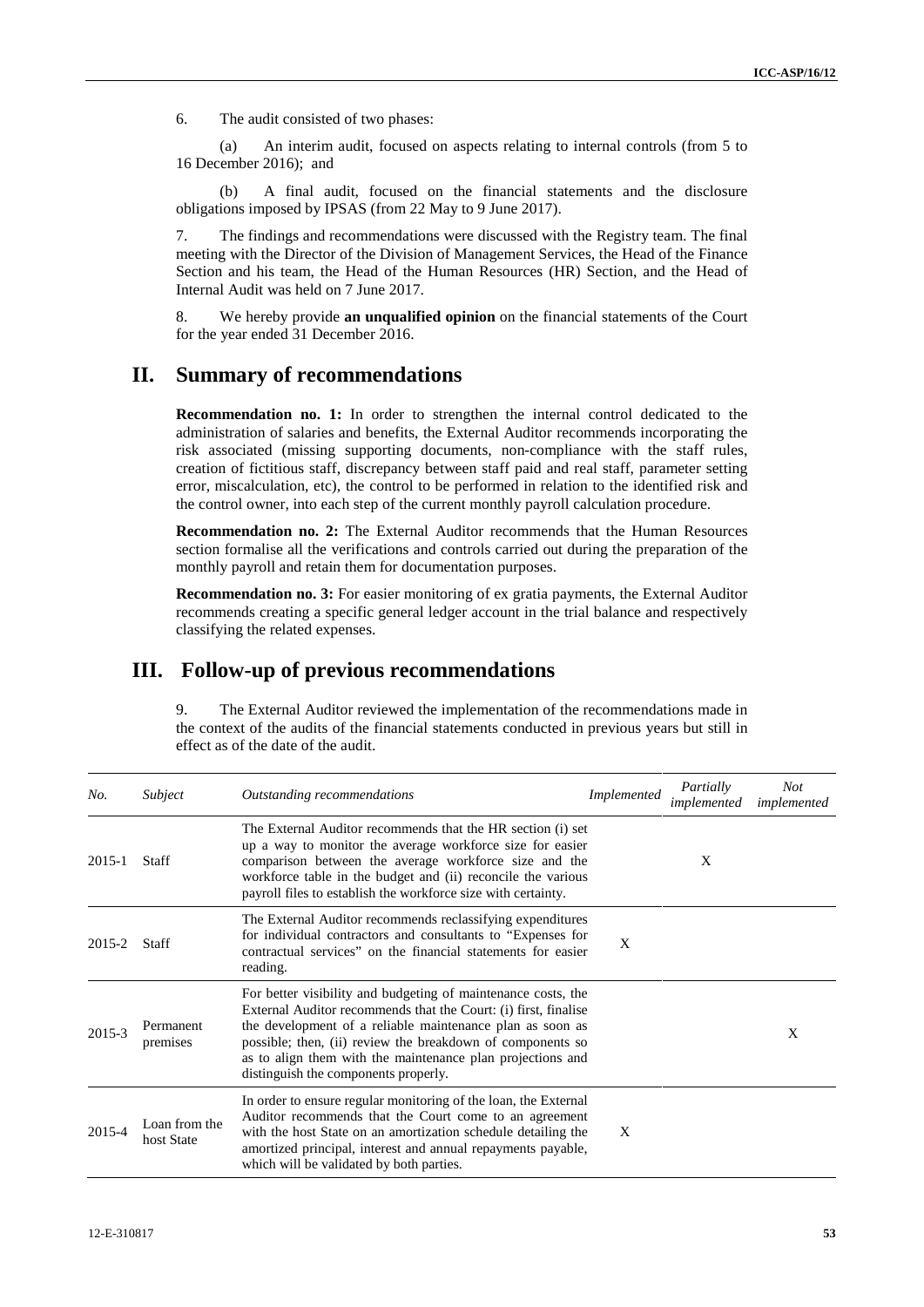| No.    | Subject                                                                                                              | Outstanding recommendations                                                                                                                                                                                                                                                                                                                                                                                                                                                                                                           | Implemented | Partially<br>implemented | <b>Not</b><br>implemented |
|--------|----------------------------------------------------------------------------------------------------------------------|---------------------------------------------------------------------------------------------------------------------------------------------------------------------------------------------------------------------------------------------------------------------------------------------------------------------------------------------------------------------------------------------------------------------------------------------------------------------------------------------------------------------------------------|-------------|--------------------------|---------------------------|
| 2015-5 | Financial<br>internal control                                                                                        | In order to improve the budgetary control of all activity<br>segments of the Court, the External Auditor recommends<br>revising the configuration of the SAP enterprise resource<br>planning software to require the completion of an additional<br>field indicating, for each accounting entry, whether it has a<br>budgetary impact or an accounting impact.                                                                                                                                                                        |             | X                        |                           |
| 2015-6 | Accounting<br>internal control                                                                                       | In order to ensure effective and efficient internal control, the<br>External Auditor recommends that the Court complete the<br>full deployment of the information system to prepare<br>financial statements according to IPSAS and ensure the<br>stability and strength of the accounting function.                                                                                                                                                                                                                                   |             | X                        |                           |
| 2013/1 | Provisions for<br>bad debts and<br>funds received<br>from defendants                                                 | In order to clarify the decision-making process regarding the<br>treatment of funds received in connection with the seizure of<br>assets, the External Auditor recommends that the Court<br>establish an official directive setting out the details of the<br>treatment of funds received in the various stages of the<br>judicial proceedings with a clear definition of functions and<br>responsibilities within the Court's system. This directive will<br>form the basis of an appropriate accounting and budgetary<br>treatment. |             | X                        |                           |
| 2013/5 | Establish<br>separate rules<br>for staff and<br>individual<br>service<br>providers under<br>short-term<br>agreements | The External Auditor recommends establishing a procedure<br>with a set of rules for all short-term agreements. This<br>procedure should apply to short-term agreements and<br>individual service providers under special service agreements<br>(SSA) who perform functions similar to a staff member.<br>These rules should also provide for validation by the HR<br>section in order to minimise the potential risk of nepotism<br>and to avoid favouritism in the recruitment process.                                              | X           |                          |                           |
|        |                                                                                                                      | <b>Total number of recommendations</b>                                                                                                                                                                                                                                                                                                                                                                                                                                                                                                | 3           | 4                        | 1                         |

10. Recommendation 2015-1 is considered under implementation for 2016. The HR section has developed a new report presenting the workforce by category. However, the External Auditor notes that this report will need to be supplemented by the reconciliation of the workforces between the various payroll extractions (payroll journal, salary payment journal and workforce files) and by the calculation of the average workforce by category (excluding vacancy rate) and by programme. The External Auditor will make every effort to verify the final implementation during the audit of the 2017 financial statements.

11. Recommendation 2015-2 is considered implemented because it is taken into account in the 2016 financial statements.

12. Recommendation 2015-3 is considered not yet implemented. The development of the long-term maintenance plan providing for the replacement of all building components is envisaged for the closure of financial year 2018. This plan will serve as a basis for defining the various components of the Permanent Premises Project. In the meantime, the entry in the accounts of the Project and its depreciation schedule will not change.

13. Recommendation 2015-4 is considered implemented, following the signing of a loan contract providing for a repayment schedule between the Court and the Department of Foreign Affairs of the Netherlands in September 2016.

14. Recommendation 2015-5 is considered partially implemented. The Court incorporated the requirement to complete an additional field in October 2016. However, system configuration improvements are still expected for easier reconciliation of entries between the financial (FI) and budget (FM) modules.

15. Recommendation 2015-6 is considered under implementation. Evaluation and analysis work is in progress to decide on the appropriateness and feasibility of possible configuration improvements of the SAP system, particularly with the deployment of a new general ledger (GL) module.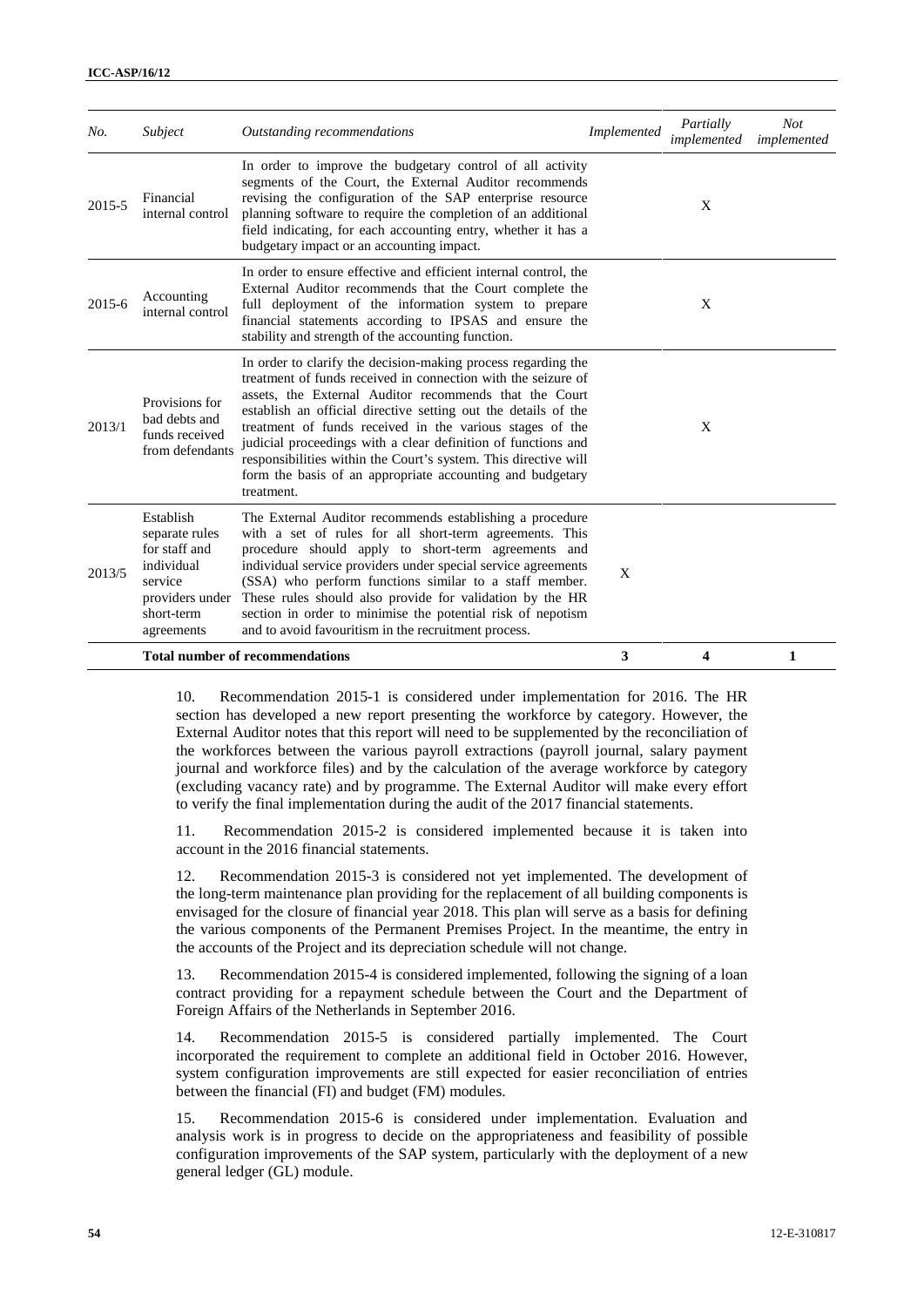16. Recommendation 2013-1 is considered partially implemented, given the ongoing preparation of this directive by the Court's Legal Department. The identification of the various cases in which the Court may receive funds by seizure of assets within its legal framework for intervention is in progress, in consultation with the Division of External Operations and the management departments. The development of the current procedure for treating funds collected during the various phases of the judicial process and the definition of roles and responsibility within the Court was intended by June 2017.

17. Recommendation 2013-5 is considered implemented following the new instruction on short-term appointments issued in January 2016.

18. The follow-up of recommendations relating to previous management audits appears in the annexes to this report.

## **IV. Overview of the financial position**

19. Assets represent €267,087 thousand at 31 December 2016 compared with €281,476 thousand at 31 December 2015, a decrease of  $\text{ } \in \text{ } 4,389$  thousand (-5.11 per cent). This decrease is explained particularly by the final closing of the Permanent Premises Project, which led to the use of the entire "Employee Benefits Liabilities" fund, classified in the general fund reserve  $(-66,395)$  thousand compared with 2015) to pay for budget overruns<sup>3</sup> and to recognise a depreciation level calculated over a full year  $(-\epsilon 11,652)$  thousand in depreciation in 2016 versus  $\mathcal{Q}$ ,894 thousand in 2015). In addition, the overall level of cash and cash equivalents<sup>4</sup> decreased by  $\epsilon$ ,622 thousand, in connection with reduced supplier liabilities.

20. "Receivables" and "other receivables" represent a total of €17,179 thousand at 31 December 2016 compared with  $\epsilon$ 2.932 thousand at 31 December 2015. They mainly relate to receivables from States Parties, and from the host State for the reimbursement of taxes. Receivables for contributions from States Parties represent  $\bigoplus 8,405$  thousand, excluding impairment, with Brazil, Mexico and Venezuela accounting for 78 per cent of the receivables. However, it should be noted that Brazil made two successive payments  $(\mathfrak{S}, 536)$  thousand in mid-December 2016 and  $\mathfrak{S}$ ,170 thousand at the end of December 2016), which led to a marked improvement in the Court's cash position at the end of the period. In accordance with IPSAS 19, receivables presenting a risk of non-payment were fully impaired.

21. Property, plant and equipment represent €199,728 thousand, or 74.7 per cent of assets. Depreciation of construction costs for the permanent premises was calculated over a full year for  $\in$  10,227 thousand in 2016, which explains the decrease of the amount of this item.

22. Reimbursement rights correspond to the Allianz NL fund to which the Court contributes in order to cover the after-service pensions of Judges.

23. Liabilities are mainly debts to suppliers, employees and the host State for the loan to finance the permanent premises. Proven risks are also recorded there as part of the contingencies and provisions.

24. Contingencies and provisions are split between current liabilities and non-current liabilities. This distinction is primarily based on the degree of payability of the provisioned amount<sup>5</sup>. The provision was subject to a reversal of the provision for the premises for €1,756 thousand in 2016, with the expiry of the leases relating to the interim premises. The contingencies provision mainly includes the amounts  $(\mathcal{Q}, 171)$  thousand) covering disputes before the ILOAT<sup>6</sup>, as well as  $\epsilon$ 86 thousand relating to tax reimbursement obligations for United States employees, as exists in other international organisations.

25. Employee benefits are also split between current and non-current liabilities. The provision for paid holidays and the retirement compensation due within one year appear in current liabilities. The non-current portion corresponds to the Court's long-term debts, such as Judges' pensions and After-Service Health Insurance (ASHI).

<sup>&</sup>lt;sup>3</sup> Audit report on Financial Reporting and Management of the Permanent Premises Project Financial year 2015.

The amounts in "cash and cash equivalents" correspond to immediately available funds or demand deposits.<br>
<sup>5</sup> Debts due in less than 12 months are considered current, while others are classified as non-current debts.<br>
<sup>6</sup>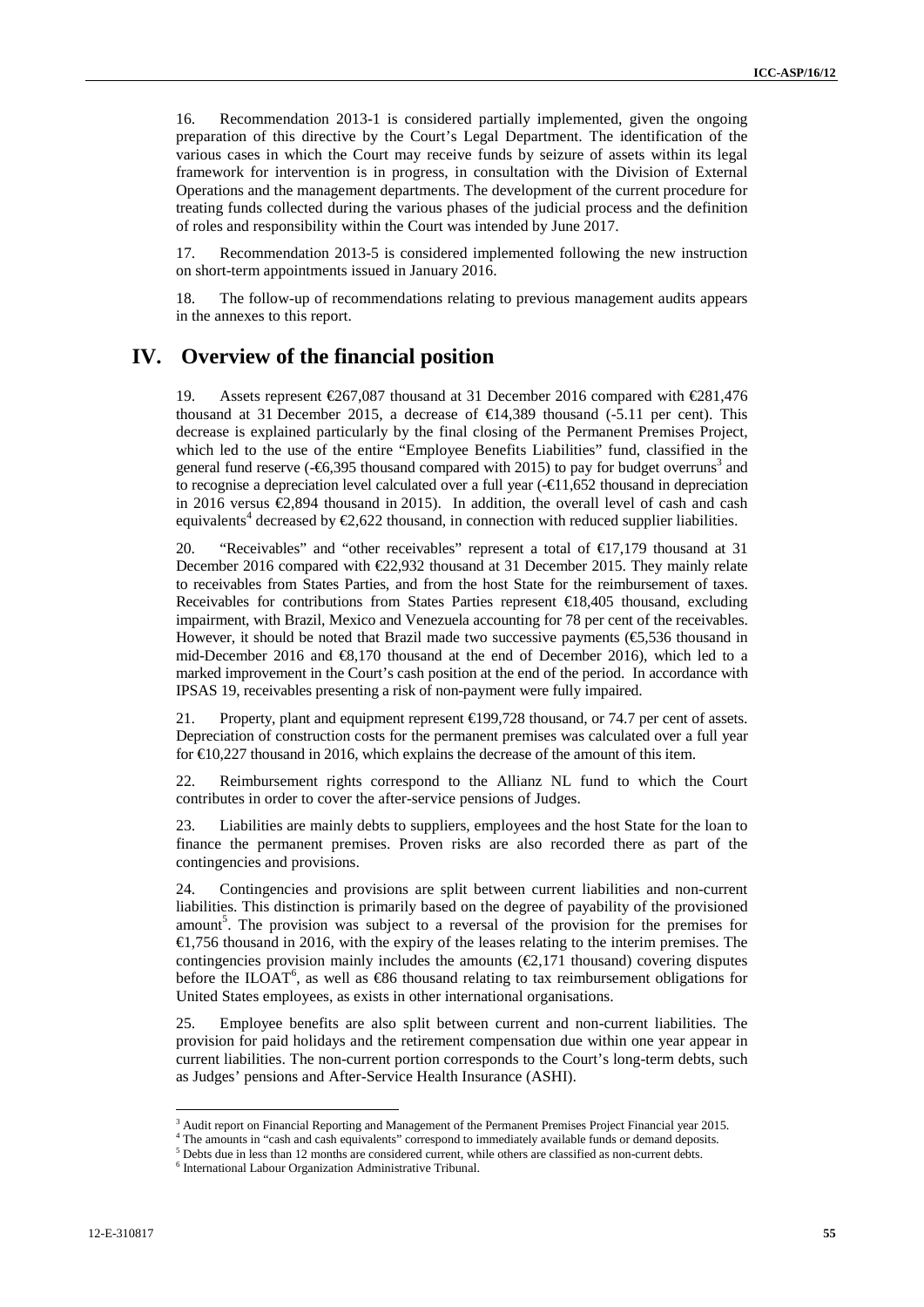26. The loan from the host State is intended to finance the Permanent Premises Project. It amounts to €74,268 thousand at the end of 2016 (versus €78,011 thousand at the end of 2015). The decrease in this item compared with the previous year is mainly explained by the redemption and repayment of the loan in 2016.

27. Deferred revenue and accrued expenses, totalling  $\bigoplus$  1,229 thousand, are essentially composed of assessed contributions collected in advance  $(\epsilon 4.379$  thousand), invoices not yet received at the closing of the accounts for services related to the Court's operations ( $\bigoplus$ ,479 thousand), as well as  $\bigoplus$ ,984 thousand in annual payments and interest on the loan maturing on 1 February 2017.

28. Net assets, amounting to  $\bigoplus$  15,852 thousand ( $\bigoplus$  27,474 thousand in 2015), constitute the Court's net position, the various components of which are detailed in statement III "Statement of changes in net assets/equity".

29. This statement shows that the net assets are composed of:

(a)  $\Theta$ ,455 thousand for the contribution of States Parties to finance the Working Capital Fund reserve and the Contingency Fund reserve. The Working Capital Fund amounts to €3,664 thousand and is used to meet short-term liquidity needs at the end of the year. The Contingency Fund amounts to €5,791 thousand and is used to finance the operation of the Court;

(b) The Employee Benefits Liabilities Fund amounts to  $\epsilon$  172 thousand at the end of 2016;

 $\epsilon$ 121,214 thousand for unavailable reserves: Permanent Premises Project for €119,591 thousand and trust funds for €1,623 thousand; and

(d) -€14,989 thousand is negative equity from the Court's general funds.

30. The statement of financial performance shows a negative result of -€8,358 thousand for 2016. If the result of financial performance is restated for the effect of allowances for amortization and depreciation ( $\in$ 12,093 thousand), there is a surplus of  $\in$ 5,547 thousand. Assessed contributions fell from  $\text{€167,119}$  thousand in 2015 to  $\text{€133,061}$  thousand in 2016, following the decrease of  $-\epsilon 41,119$  in contributions relating to the financing of the permanent premises due to the end of the project, partially offset by the increase in contributions relating to the financing of the budget for  $+\epsilon 11,036$  thousand over the period. At the same time, the Court's expenses decreased by  $\in$ 1,748 thousand from  $\in$ 146,489 thousand in 2015 to  $\bigoplus$  44.741 thousand in 2016.

## **V. Observations and recommendations on the 2016 Financial Statements**

## **1. Change in total payroll**

31. The Court's staff expenditure remains relatively stable, increasing from  $\Theta$ 9,263 thousand in 2015 to  $\bigoplus$  00,433 thousand in 2016:

#### **Table 1: Change in 2016 payroll (in thousands of euros)**

|                                     | 2016    | 2015   | Change<br>2016/2015 | Change<br>as $\%$ |
|-------------------------------------|---------|--------|---------------------|-------------------|
| Judges' salaries                    | 3,250   | 2,971  | 279                 | 9 %               |
| Judges' entitlements and allowances | 3,148   | 1,553  | 1,595               | 102 %             |
| <b>Staff salaries</b>               | 47.627  | 44.329 | 3.298               | 7 %               |
| Staff entitlements and allowances   | 24.981  | 25,076 | -95                 | $-0.4\%$          |
| Temporary assistance                | 21.427  | 25.334 | $-3.907$            | $-15%$            |
| <b>Total</b>                        | 100,433 | 99,263 | 1,170               | $1.1\%$           |

Source: External auditor, on the basis of note 16 to the financial statements.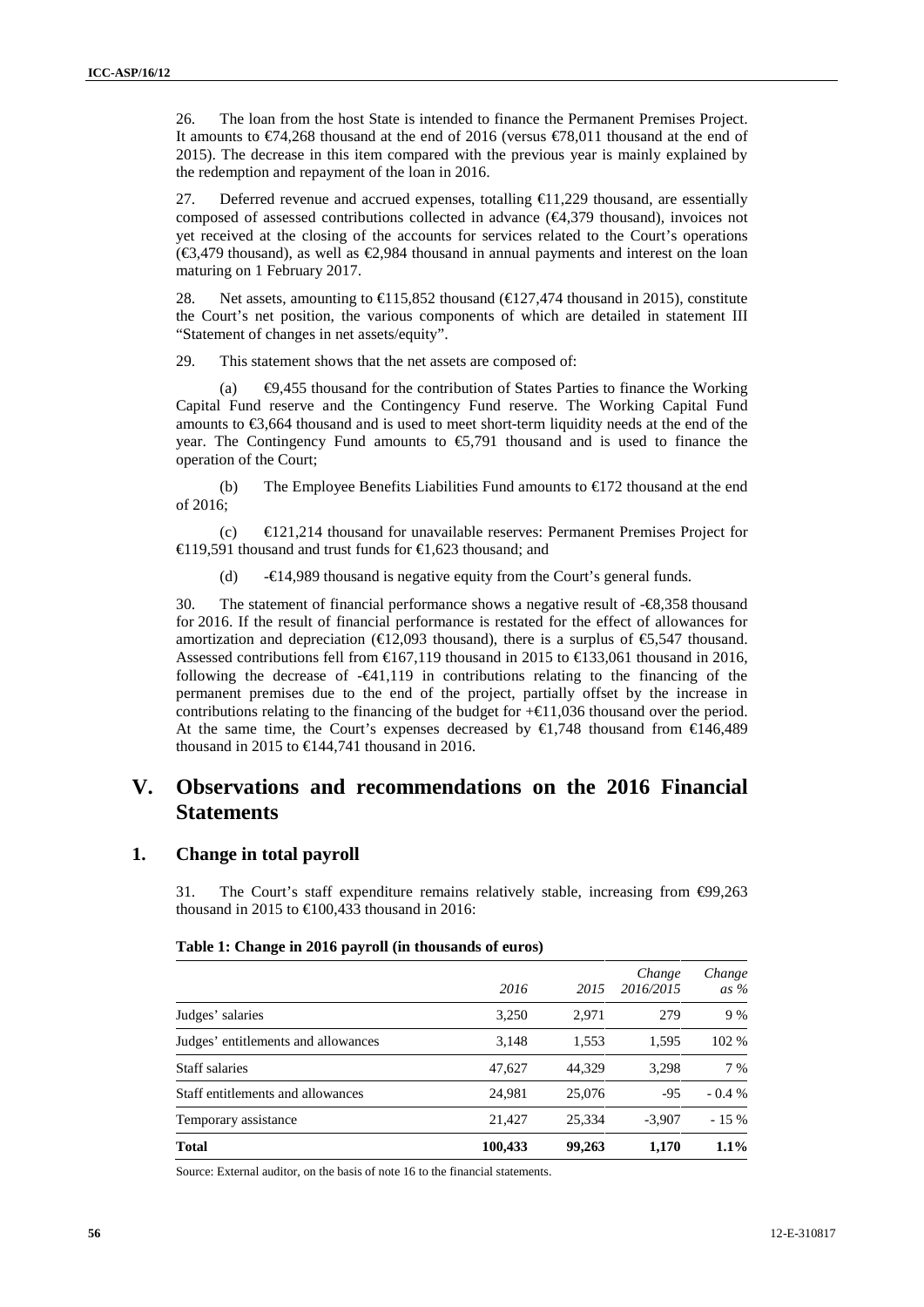32. This virtual stability of total payroll is explained by various offset effects:

(a) Staff salaries increased by  $\epsilon$ 3.3 million, while temporary assistance decreased by €3.9 million. In 2016, 65 general temporary assistance contracts were converted to established contracts. These converted staff consist of 43 professional staff and 22 general service staff.

| <b>Bodies</b> |    | General Service Staff General Service Security | Professional Staff | <b>Total</b> |
|---------------|----|------------------------------------------------|--------------------|--------------|
| Registry      |    |                                                |                    | 30           |
| <b>OTP</b>    |    |                                                | 25                 | 28           |
| Judiciary     |    |                                                |                    |              |
| <b>Total</b>  | 10 |                                                | 43                 | 65           |

**Table 2: Details of contract conversions by body**

Source: External auditor, on the basis of statements provided by the HR section.

(b) Staff entitlements and allowances changed little in 2016 (-0.4 per cent), due to the absence of allowances relating to the ReVision plan in 2016 ( $\epsilon$ 4.2 million in 2015). These amounts were offset by an increase of  $\bigoplus$ . 1 million in staff benefits, following the conversion of general temporary assistance contracts to established contracts:  $+\epsilon 1.9$  million for repatriation grants,  $+\epsilon 1.4$  million for travel on separation compensation,  $+\epsilon 0.3$  million for home leave travel,  $+$  $\Theta$ .28 million in education grants and  $+$  $\Theta$ .26 million in assignment grants.

## **2. Internal control of payroll**

33. During the interim audit mission, the External Auditor examined the internal control of the HR section. This section is responsible for strategic workforce planning, development of the organisational structure, preparation of job descriptions and publication of vacancy notices, recruitment and taking up of duties of new staff members, administration of salaries (payroll statements), benefits (including medical insurance and pension fund contributions), career development prospects and management of positions, management of professional behaviour, training and development as well as all matters relating to human resources and staff policies.

34. According to standard INTOSAI GOV 9100, internal control is an integral process effected by an entity's management and personnel, designed to address risks and to provide reasonable assurance that, in pursuit of the entity's mission, general objectives are achieved, such as executing operations, fulfilling accountability obligations, complying with applicable laws and regulations and safeguarding resources against loss, misuse and damage.

35. This internal control mechanism must be conceived on three levels:

(a) Definition of human resources policy;

(b) Its breakdown among the main functions (recruitment, administration and financial management, departures); and

(c) Which are themselves then sub-divided in terms of internal authorisation and approval procedures.

36. The External Auditor was able to find the existence of such a mechanism with regard to preparation of job descriptions and publication of vacancy notices, recruitment of new staff members and departures of staff members. The tests conducted were deemed satisfactory.

37. However, the analysis of internal control dedicated to the administration of salaries and benefits requires improvements. The procedure communicated to the External Auditor did not provide sufficient details on the implementation process (methods for updating the payroll settings such as pay scales and other compensations), the controls and the control owners (internal authorisation and approval procedures) as well as the separation of functions (processing, recording, verification and authorisation).

**Recommendation no. 1:** In order to strengthen the internal control dedicated to the administration of salaries and benefits, the External Auditor recommends incorporating the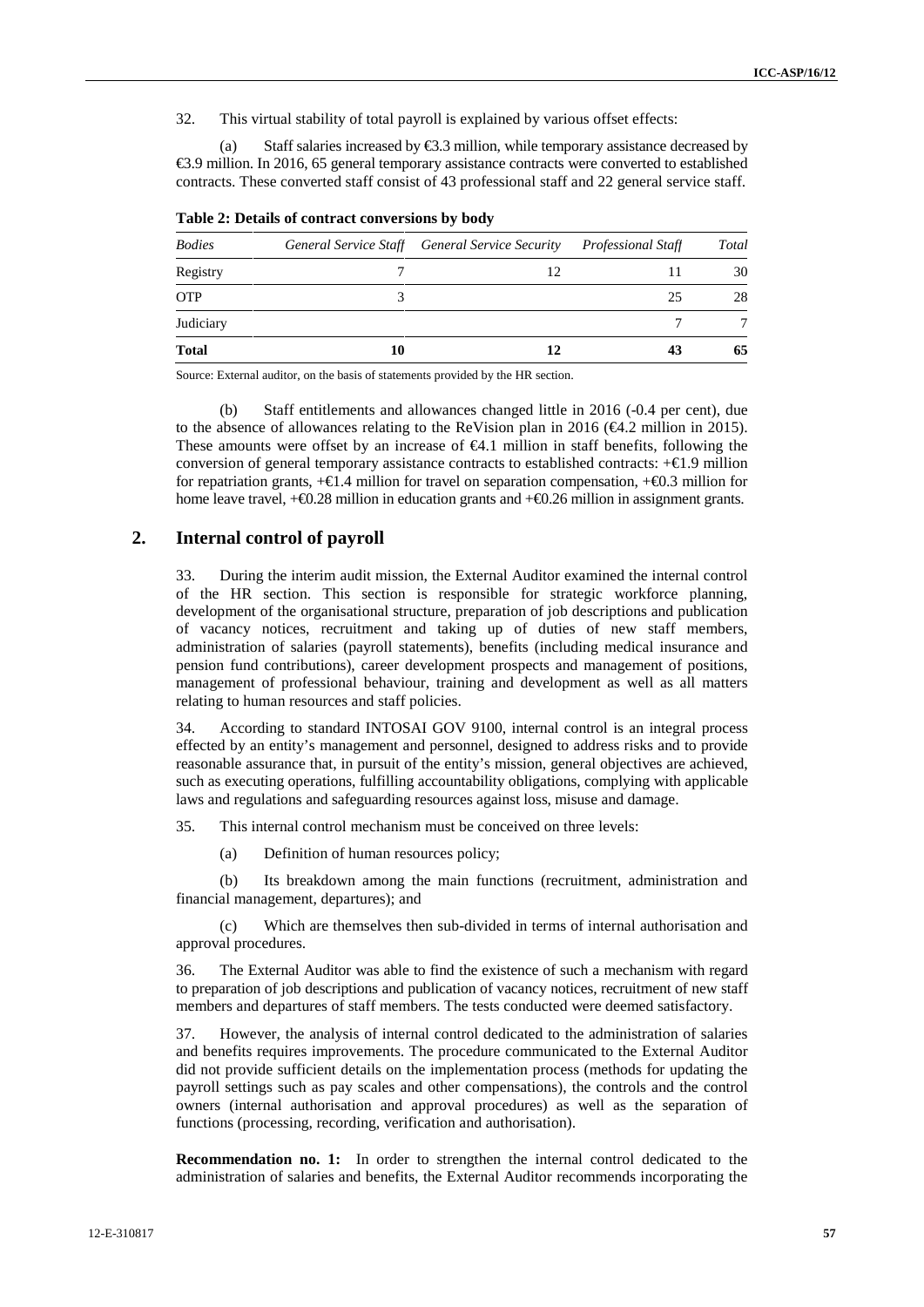risk associated (missing supporting documents, non-compliance with the staff rules, creation of fictitious staff, discrepancy between staff paid and real staff, parameter setting error, miscalculation, etc), the control to be performed in relation to the identified risk and the control owner, into each step of the current monthly payroll calculation procedure.

38. The External Auditor wished to test the monthly controls performed by the HR section during payroll preparation. However, the section does not retain the documentation of these controls.

**Recommendation no. 2:** The External Auditor recommends that the Human Resources section formalise all the verifications and controls carried out during the preparation of the monthly payroll and retain them for documentation purposes.

39. The External Auditor examined the staff paid annual leave balances, and it appeared that nine employees had accumulated more than 60 days of paid annual leave days as of the end of 2016, without having taken holidays during the year. Although there is no provision in the Staff Rules, it is customary for the employer, concerned about the welfare of its employees, to encourage them to take a minimum number of holidays during the year.

## **3. Arrears of assessed contributions**

| Table 3: Receivables for assessed contributions from States Parties (in thousands of euros) |  |
|---------------------------------------------------------------------------------------------|--|
|---------------------------------------------------------------------------------------------|--|

| <b>Contributing States</b>   | Total receivables at<br>31 December 2016 | <i>for</i> 2016 | Receivables Receivables related<br>to prior years |
|------------------------------|------------------------------------------|-----------------|---------------------------------------------------|
| Brazil                       | 6,974                                    | 6,974           |                                                   |
| Venezuela                    | 4,757                                    | 1,379           | 3,378                                             |
| Mexico                       | 2,676                                    | 2,676           |                                                   |
| Colombia                     | 1,067                                    | 754             | 313                                               |
| Argentina                    | 1,045                                    | 1,045           |                                                   |
| Nigeria                      | 772                                      | 493             | 278                                               |
| Total of top six receivables | 17,291                                   | 13,321          | 3,970                                             |
| <b>Total receivables</b>     | 18,405                                   | 14,060          | 4,345                                             |
| % of top six receivables     | 94 %                                     | $95\%$          | 91 %                                              |
|                              |                                          |                 |                                                   |

Source: External Auditor on the basis of the 2016 aged balance.

40. At the end of the year, 44 contributing States had not paid their assessed contribution for 2016. Although the amount of receivables decreased from  $\epsilon$ 20,786 thousand at 31 December 2015 to  $\bigoplus$  8,405 thousand at 31 December 2016, the structure of contributors in arrears remains dependent on six countries that alone account for 94 per cent of total receivables.

41. Venezuela represents 78 per cent of the Court's prior period outstanding receivables at the end of 2016, with a balance of  $\epsilon$ 3,378 thousand. Brazil rectified its situation with regard to long-outstanding receivables in 2016. It had a balance of  $\bigoplus$  1,413 thousand at the end of 2015, including €5,532 thousand relating to receivables due in more than one year.

42. The Court recognises impairment with respect to doubtful assessed contributions receivables. It represents 90 per cent of the balance of receivables from States Parties unpaid for more than two years. At 31 December 2016, the amount of this impairment was €4,534 thousand and concerned mainly the receivables of Venezuela (€4,281 thousand), the United Republic of Tanzania (€67 thousand), Uganda (€43 thousand), Congo (€42 thousand) and Niger ( $E$ 4 thousand).

## **4. Budget reconciliation**

43. The implementation of the Court's 2016 budget resulted in a  $\epsilon$ 3,010 thousand surplus for the year, compared with  $\epsilon 4.737$  thousand in 2015.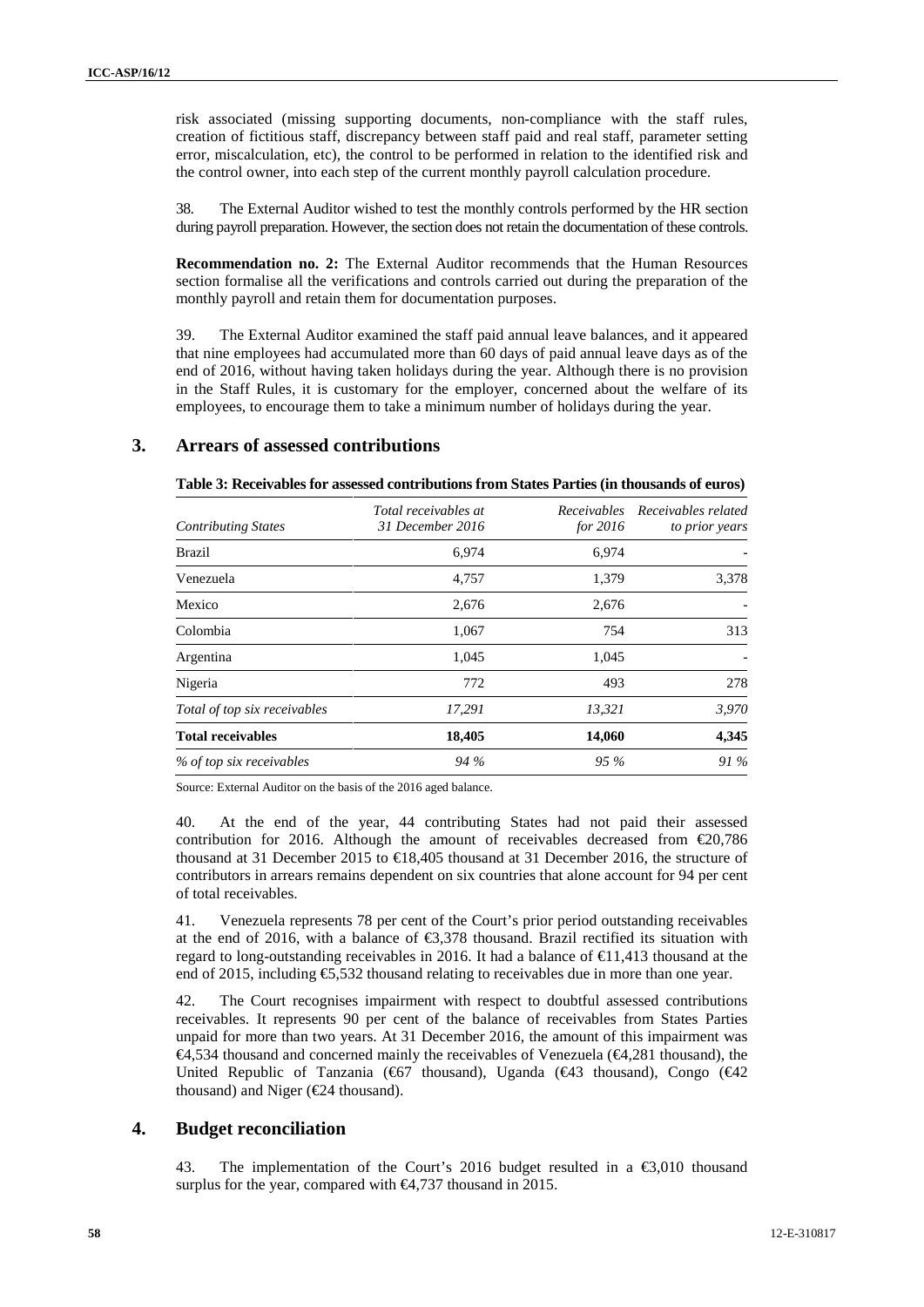44. This budget result contrasts with the accounting surplus of €62 thousand for the general fund segment, displayed in the statement of financial performance by segment (prepared in accordance with IPSAS), compared with a loss of  $\epsilon$ 6,736 thousand in 2015.

45. The difference between the accounting result and the budget result is explained by various effects that partially offset each other, the largest of which concern:

(a) The impairment charge of receivables for  $\epsilon 4.1$  million, not in the budget;

(b) Other revenue of -€0.9 million, not in the budget;

(c) Unliquidated obligations for  $\Theta$ .3 million, not in the financial statements; and

(d) The change in long-term commitments to staff subject to an actuarial valuation for  $\Theta$ .1 million, not in the budget.

46. The remainder is attributable to various timing differences in the recognition of expenses and expenditure.

## **5. Loan from the host State**

47. The Permanent Premises Project had two external sources of financing totalling €190,000 thousand: one-time payments from States Parties and the loan from the host State (minus discounts granted by the host State on the basis of the one-time payments received).

48. At 31 December 2016, one-time payments received and granted amounted to  $\Theta$ 2,847 thousand, compared with  $\Theta$ 2,645 thousand in 2015. Following these transactions, a loan addendum was signed in August 2016 between the Court and the host State, stating the amount of the loan granted, the amount of the discount, the amount of annual repayments (principal and interest at 2.5 per cent) and the payment schedule.

49. As a result of this agreement, the amount of borrowed principal after taking into account the discount for an amount of  $(\text{ } \in \text{ } 8 \text{ } 588 \text{ }$  thousand) is  $\text{ } \in \text{ } 75,192 \text{ }$  thousand at 31 December 2016.

50. In March 2017, a second addendum was signed, following Uruguay's accession to the one-time payment mechanism. This new addendum led to the redefinition of the new amount of the loan granted, the amount of the discount, the amount of the annual repayments and the payment schedule. The final amount of the borrowed principal after taking into account the discount is  $\epsilon$ 75,038 thousand at 31 December 2016.  $\epsilon$ 74,268 represents amortized carrying value of the loan using the effective interest rate at 31 December 2016.

### **6. Ex gratia payments**

51. Regulation 10.3 of the Court's Financial Regulations and Rules provides that "*The Registrar may make such ex gratia payments as he or she deems to be necessary in the interest of the Court, provided that the statement of such payments shall be submitted to the Assembly of States Parties with the accounts*".

52. The Registrar thus granted an ex gratia payment of  $\bigoplus$ 93 for a medical reimbursement during 2016. This amount was recorded in running expense.

**Recommendation no. 3:** For easier monitoring of ex gratia payments, the External Auditor recommends creating a specific general ledger account in the trial balance and respectively classifying the related expenses.

## **VI. Acknowledgements**

53. The External Auditor would like to thank the staff of the International Criminal Court, particularly the members of the Registry, for the cooperation and general support given to the audit team during their assignment.

*End of audit observations.*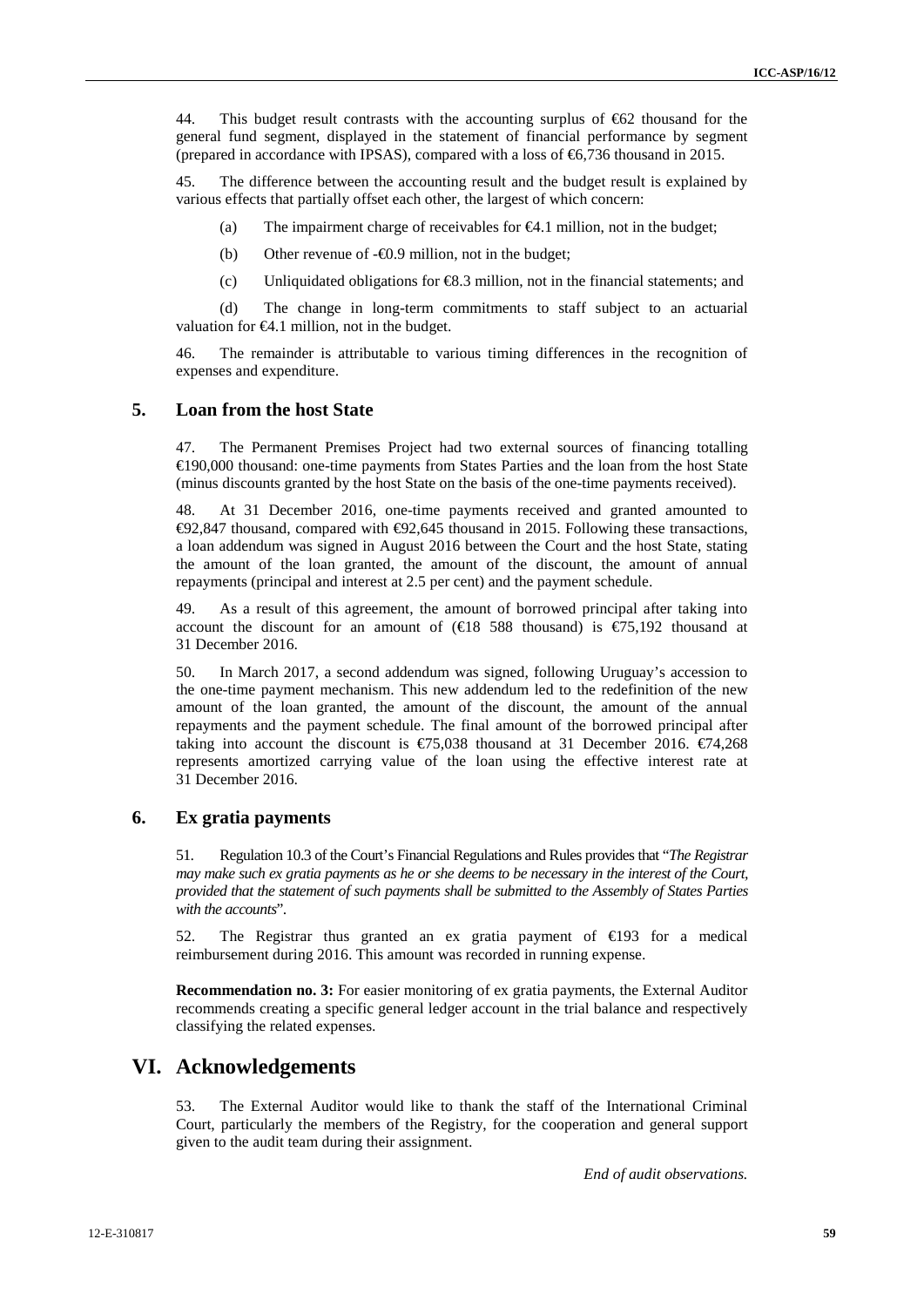# **Annex I**

# **Follow-up of previous recommendations from the 2015 Report on Cash Reserves (ICC-2015-6)**

| No.            | Subject          | Outstanding recommendations                                                                                                                                                                                                                                                                                                                                                                                                                         | Implemented  | Partially<br>implemented implemented | <b>Not</b> |
|----------------|------------------|-----------------------------------------------------------------------------------------------------------------------------------------------------------------------------------------------------------------------------------------------------------------------------------------------------------------------------------------------------------------------------------------------------------------------------------------------------|--------------|--------------------------------------|------------|
| $2015 - 6 - 2$ | Cash<br>reserves | In addition to the temporary use of cash reserves, negotiate the<br>opening of a cash line with banks in order to have additional<br>protection in case of occasional difficulties resulting from late<br>contributions that the Working Capital Fund reserve could no longer<br>cover. Upon the establishment of the credit line, the Contingency<br>Fund reserve may continue to be used in accordance with the<br>Court's financial regulations. | X            |                                      |            |
| $2015 - 6 - 3$ | Cash<br>reserves | Put in place a financing plan for employee liabilities, in order to<br>even out the corresponding expenses, which are likely to increase in<br>the future. A study should be undertaken to determine whether a<br>reserve should be established and its possible amount.                                                                                                                                                                            |              | X                                    |            |
| 2015-6-4       | Cash<br>reserves | Improve the predictability of the receipt of contributions to be<br>collected for the current year through recovery planning with the<br>establishment of a payment schedule, negotiated with any State<br>Party in arrears.                                                                                                                                                                                                                        | X            |                                      |            |
| 2015-6-5       | Cash<br>reserves | Establish debt clearance plans to give a sense of responsibility to<br>debtor States for several years.                                                                                                                                                                                                                                                                                                                                             | $\mathbf{X}$ |                                      |            |
| 2015-6-6       | Cash<br>reserves | If the recovery of arrears does not improve, apply the sanctions<br>provided for in the Financial Regulations and Rules.                                                                                                                                                                                                                                                                                                                            | X            |                                      |            |
| 2015-6-7       | Cash<br>reserves | Examine how to better adapt the pace of disbursements according to<br>the funds available to the Court.                                                                                                                                                                                                                                                                                                                                             | X            |                                      |            |
| $2015 - 6 - 8$ | Cash<br>reserves | Intensify the procedure of revising the budget during the year in<br>order to control expenditure still to be incurred in view of the<br>contributions collected, redeploy the activities<br>and<br>absorb<br>unexpected expenditure.                                                                                                                                                                                                               | X            |                                      |            |
|                |                  | <b>Total number of recommendations</b>                                                                                                                                                                                                                                                                                                                                                                                                              | 6            | 1                                    |            |

1. Recommendation 2015-6-2 is considered implemented because the Court has obtained authorisation for a line of credit by the Assembly<sup>1</sup>. A  $\epsilon$  million line of credit was opened for a period from December 2016 to mid-February 2017. This line of credit was not renewed for a subsequent period.

2. Recommendation 2015-6-3 remains under consideration at the Court level.

3. Recommendations 4, 5 and 6 are considered implemented because the Court was able to significantly reduce the level of contributions in arrears. Article 112 of the Rome Statute provides that States in arrears for two full years of contributions must have their voting rights suspended.

4. Recommendation 7 is considered implemented because the invoices are now paid in accordance with the planned schedule.

5. Recommendation 8 is considered implemented.

 $1$  ICC-ASP/14/Res.1, para. 7.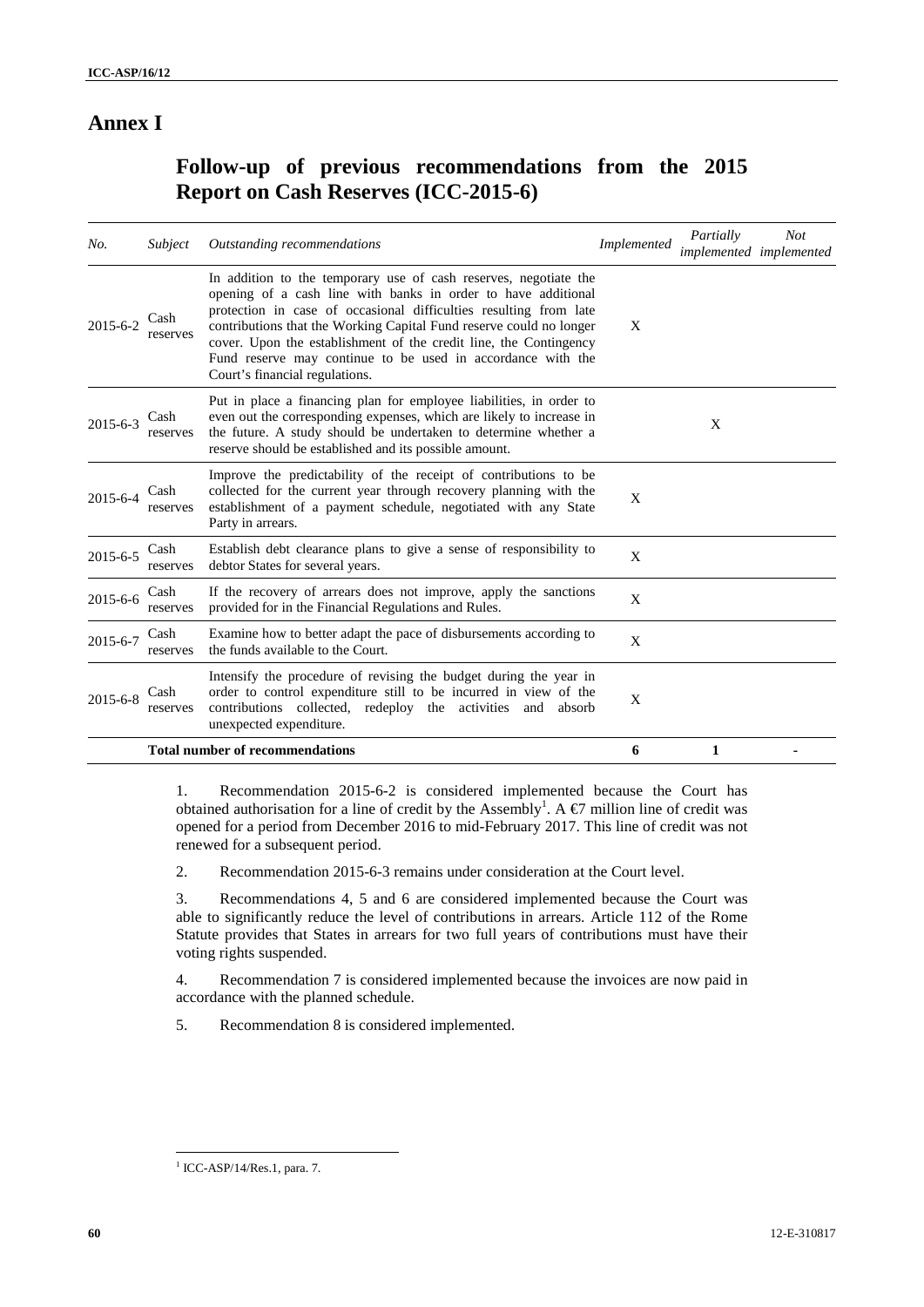# **Annex II**

# **Follow-up of previous recommendations from the audit report on financial information and management of the permanent premises project (ICC-2016-3)**

| No.      | Subject                                         | Outstanding recommendations                                                                                                                                                                                                                                                                                                                                       | Implemented | Partially<br>implemented implemented | Not |
|----------|-------------------------------------------------|-------------------------------------------------------------------------------------------------------------------------------------------------------------------------------------------------------------------------------------------------------------------------------------------------------------------------------------------------------------------|-------------|--------------------------------------|-----|
|          | Permanent<br>$2016-3-1$ premises<br>project     | The External Auditor recommends that the Assembly examine, at<br>its next session or, failing that, as soon as possible in 2017, the<br>cost estimates for the replacement of fixed assets and put in place a<br>financial solution that does not endanger the prudential level of the<br>Working Capital Fund reserve.                                           |             | X                                    |     |
|          | Permanent<br>$2016-3-2$ premises<br>project     | The External Auditor recommends that the Oversight Committee<br>approve the renewal of the Project Director's contract until the end<br>of the next session of the Assembly.                                                                                                                                                                                      | X           |                                      |     |
|          | Permanent<br>$2016-3-3$ premises<br>project     | The External Auditor recommends that the project leadership<br>ensure that the project manager verifies the correction of all<br>construction defects.                                                                                                                                                                                                            | X           |                                      |     |
|          | Permanent<br>$2016-3-4$ premises<br>project     | The External Auditor recommends that the Assembly terminate the<br>Oversight Committee's activities after giving the project<br>leadership final discharge of its management duties and entrust the<br>Committee on Budget and Finance with following up on budget<br>and financial matters relating to the maintenance and renewal of<br>the permanent premises. | X           |                                      |     |
|          | Permanent<br>$2016-3-5$ premises<br>project     | The External Auditor recommends concluding, as soon as<br>possible, the contract amendment authorised in December 2014 by<br>the Assembly entrusting the performance of maintenance services<br>to the general contractor Courtys until the end of 2017, in addition<br>to the services stipulated in the contract.                                               | X           |                                      |     |
|          | Permanent<br>2016-3-6 premises<br>project       | The External Auditor recommends that the Registrar issue to the<br>future Head of the Facilities Management Unit (FMU) an<br>engagement letter specifying the new duties and activities<br>entrusted to this unit since the transfer of ownership of the<br>permanent premises.                                                                                   | X           |                                      |     |
|          | Permanent<br>2016-3-7 premises<br>project       | The External Auditor recommends that the safety and security<br>department organise immediately the evacuation drills required by<br>the laws of the host State, together with its police and emergency<br>departments.                                                                                                                                           | X           |                                      |     |
|          | Permanent<br>$2016 - 3 - 8$ premises<br>project | The External Auditor recommends that the Registrar organise a<br>satisfaction survey of users of the permanent premises during the<br>second half of 2016 and then once a year.                                                                                                                                                                                   | $\mathbf X$ |                                      |     |
| 2016-3-9 | Permanent<br>premises<br>project                | The External Auditor recommends that the Registrar make<br>available to the users of the permanent premises learning tools<br>adapted to their functionalities and constraints.                                                                                                                                                                                   | X           |                                      |     |
|          |                                                 | <b>Total number of recommendations</b>                                                                                                                                                                                                                                                                                                                            | 8           | $\mathbf{1}$                         | ٠   |

1. Recommendation 2016-3-1 is considered under implementation, in accordance with recommendation 2015-3 of the report on the 2015 financial statements.

2. Recommendation 2016-3-2 is considered implemented.

3. Recommendation 2016-3-3 is considered implemented because all the defects were verified and validated by the construction company at the end of October 2016. All the defects should be corrected as of 30 June 2017.

4. Recommendation 2016-3-4 is considered implemented in accordance with resolution ICC-ASP/15/Res.2 providing for the end of the mandate of the Oversight Committee.